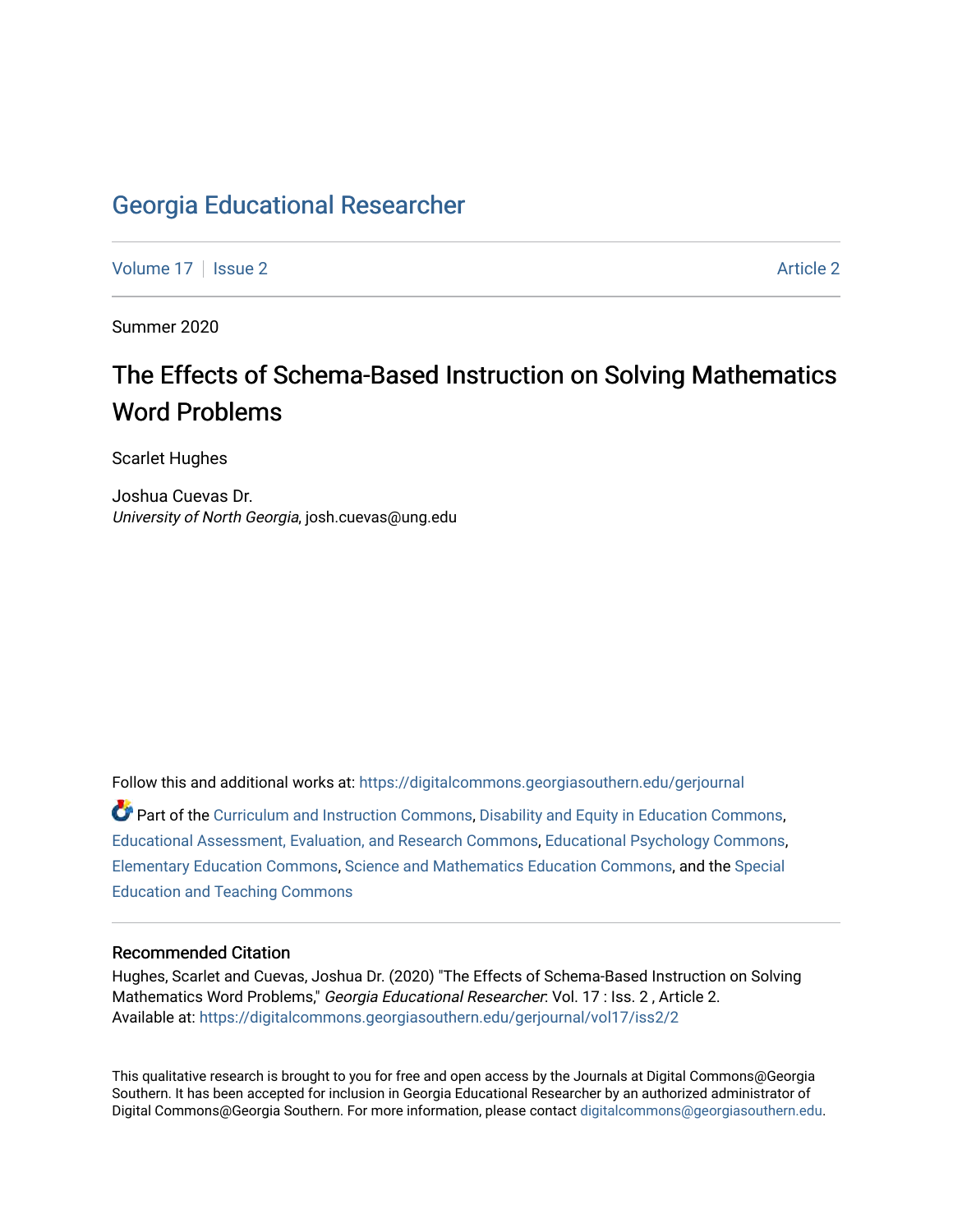# The Effects of Schema-Based Instruction on Solving Mathematics Word Problems

#### Abstract

The purpose of this study was to investigate the frequency with which students use math word problem strategies during and after schema-based instruction. It examines the extent to which students increase their ability to correctly solve word problems. It compares students' attitudes toward mathematics problem solving before and after schema-based instruction. The study was conducted in a resource class with seven second-grade students on individualized education programs (IEPs). A single-subject research design was used. The schema-based instruction was implemented by the special education teacher in a small group setting. Students showed an increase in attempted and correct strategy use during instruction. Three students increased their attempts of strategy use from pretest to posttest, but only one student used the strategy correctly on all attempts. The mean problem-solving accuracy increased from 22 percent to 34 percent from pretest to posttest. Students showed minimal change in their attitude toward math word problems.

#### Keywords

schema-based instruction, mathematics word problems, special education, elementary education

#### Creative Commons License



This work is licensed under a [Creative Commons Attribution-Noncommercial-No Derivative Works 4.0](http://creativecommons.org/licenses/by-nc-nd/4.0/) [License](http://creativecommons.org/licenses/by-nc-nd/4.0/).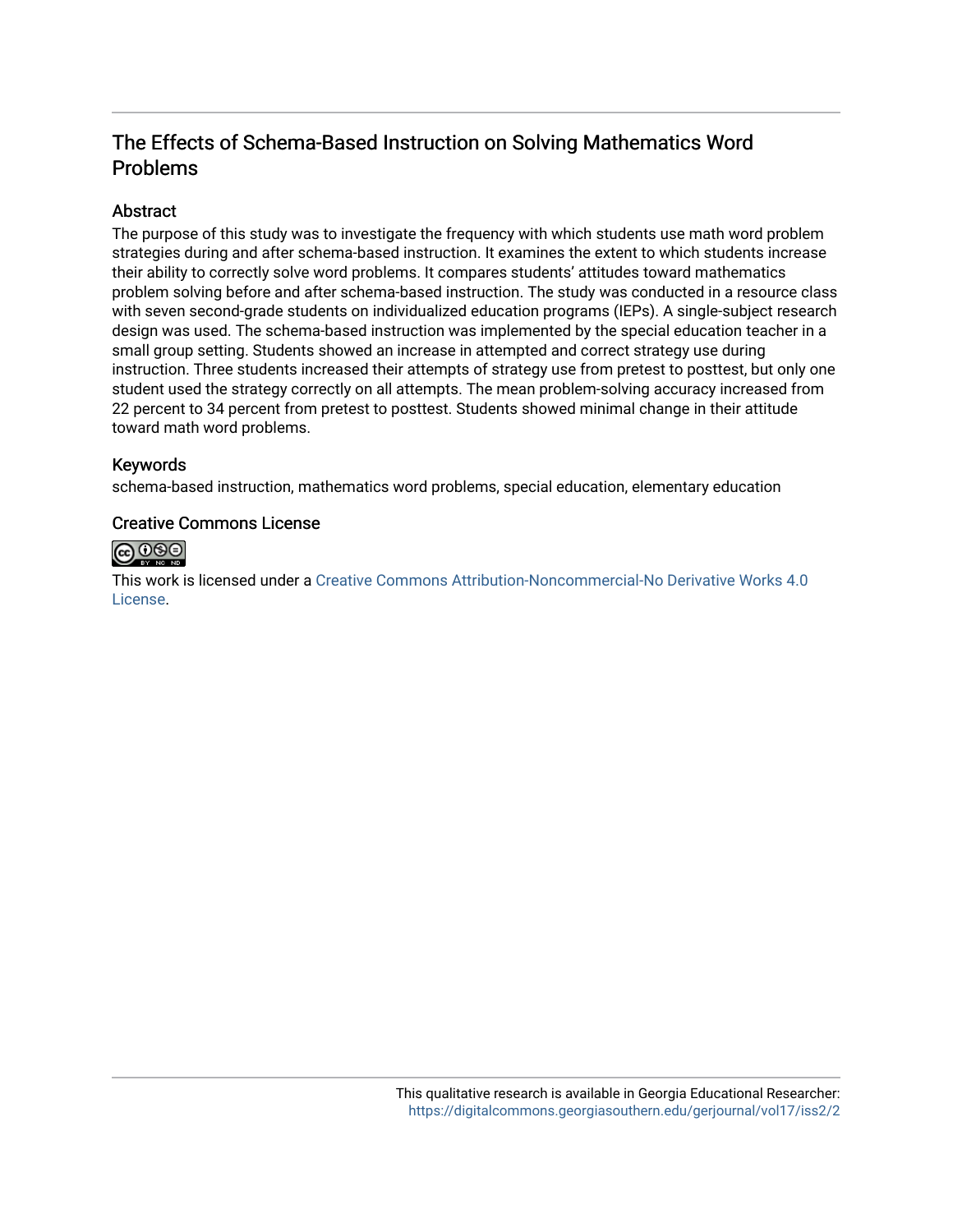The Common Core Standards emphasize the importance of mathematical word problem solving as detailed in the Standards of Mathematical Practice. General mathematics instruction has not been an effective strategy in teaching students with or at risk for learning disabilities (Jitendra et al., 2007), so it is necessary to investigate more effective strategies such as modeling and schemabased instruction. Before selecting and evaluating instructional strategies, it is important to first understand the needs of students who struggle with mathematics problem solving.

Traditionally, students with learning disabilities have been classified as having a disability in reading, mathematics, or both. More recent research suggests there could be differences between students who struggle with computation and those who struggle with math word problems. Because there are a variety of reasons for students' difficulties with learning math (Jordan & Hanich, 2000), it is worthwhile to explore different interventions. Schema-based instruction has a number of components and thus the potential to address a variety of different issues, and research has shown that it may be effective for students with disabilities (Kingsdorf & Krawec, 2016). The purpose of this study was to examine the needs of students who struggle with mathematics word problems, investigate math problem-solving strategies, and determine whether schema-based instruction is an effective intervention for students struggling with math.

#### **Students with Difficulties with Mathematics Problem Solving**

Fuchs et al. (2008a) conducted a study to investigate the cognitive processes related to problem solving and computation. They analyzed relationships between cognitive variables and computation and problem-solving deficits. Multivariate analyses indicated that the predictor specific to problem solving difficulty is language, while those specific to computation are attentive behavior and processing speed. This suggests that difficulty with computation and problem solving could be two separate types of learning disabilities.

Tolar, Fuchs, Fletcher, Fuchs, and Hamlett (2016) investigated differences between students who were identified as having a learning disability based on low achievement, classified as below the tenth percentile, and those who had a discrepancy between IQ and achievement. After analyzing data from 813 3<sup>rd</sup> grade students, researchers found that students identified as LD based on achievement differed from their peers in arithmetic skills while those with an IQ and achievement discrepancy differed in word problem solving. Working memory was also lower for the latter group.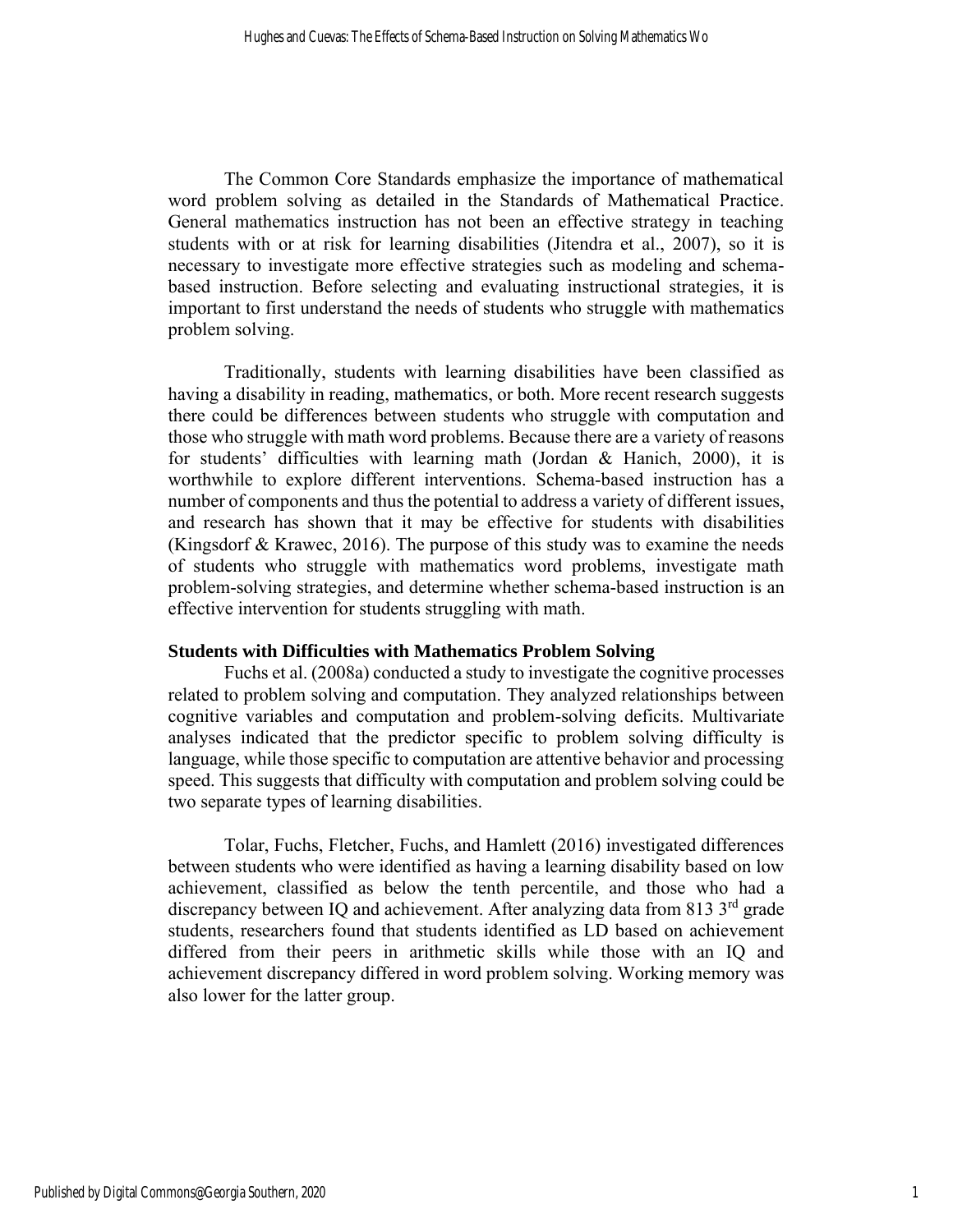Jordan and Hanich (2000) analyzed the performance of students with varying academic achievement levels on mathematics tasks. They analyzed 76 2<sup>nd</sup> grade students' scores on the *Comprehensive Tests of Basic Skills* to categorize them into achievement groups. Scores at or below the  $13<sup>th</sup>$  percentile were defined as indicating difficulties, and scores at or above the  $40<sup>th</sup>$  percentile were defined as being normally achieving (NA). Students were categorized into the following groups: 0 math difficulties-only (MD), 10 MD and reading difficulties (RD), 9 RDonly, and 20 NA. Students were assessed on math facts, place value, story problems, and written calculation. Data were collected about students' strategy use during math facts and story problem tasks, for example, counting on fingers, verbal counting, automatic retrieval, etc. On word problems, both the RD-only and the NA groups performed significantly better than the MD-only and MD/RD groups. This suggests that RD alone is not an indicator for difficulty with math word problems. However, the MD-only group performed significantly better on word problems than the MD/RD group ( $p < 0.5$ ). Students with MD/RD used finger counting and verbal counting far less accurately than their peers. When solving word problems, students in all groups used physical referents, with students with MD/RD using strategies least effectively.

#### **A Variety of Problem-Solving Strategies**

To meet the needs of students with learning disabilities, as well as others who perform below grade-level expectations, teachers use a variety of instructional strategies. Kingsdorf and Krawec (2016) outline the main instructional components of current math problem-solving research and identify the following to be among the key components: direct instruction or explicit instruction, problem type identification, and visual representation models. Some effective strategies may also combine two or more of these components.

**Direct Instruction.** Direct instruction as part of a mathematics word problem-solving strategy has been supported in a variety of contexts. Dynamic Strategic Math is a direct-instruction strategy that includes three phases of instruction: pre-teaching of vocabulary and concepts, a seven-step strategy, and practice with a partner (Kong & Orosco, 2016). In a study by Kong and Orosco  $(2016)$ , eight  $3<sup>rd</sup>$  grade students received 20 sessions of direct instruction over ten weeks. All students demonstrated an increase in word problem solving accuracy throughout the intervention as compared to their baseline. Swanson, Moran, Lussier, and Fung (2014) examined the benefits of direct instruction of generative strategy, in which students paraphrase word problems before solving them. In this study, 82 3<sup>rd</sup> grade students were randomly assigned to one of four conditions: restatement of the question, restatement of relevant information, restatement of the complete problem, and a control group. The results of a mixed ANCOVA on pretest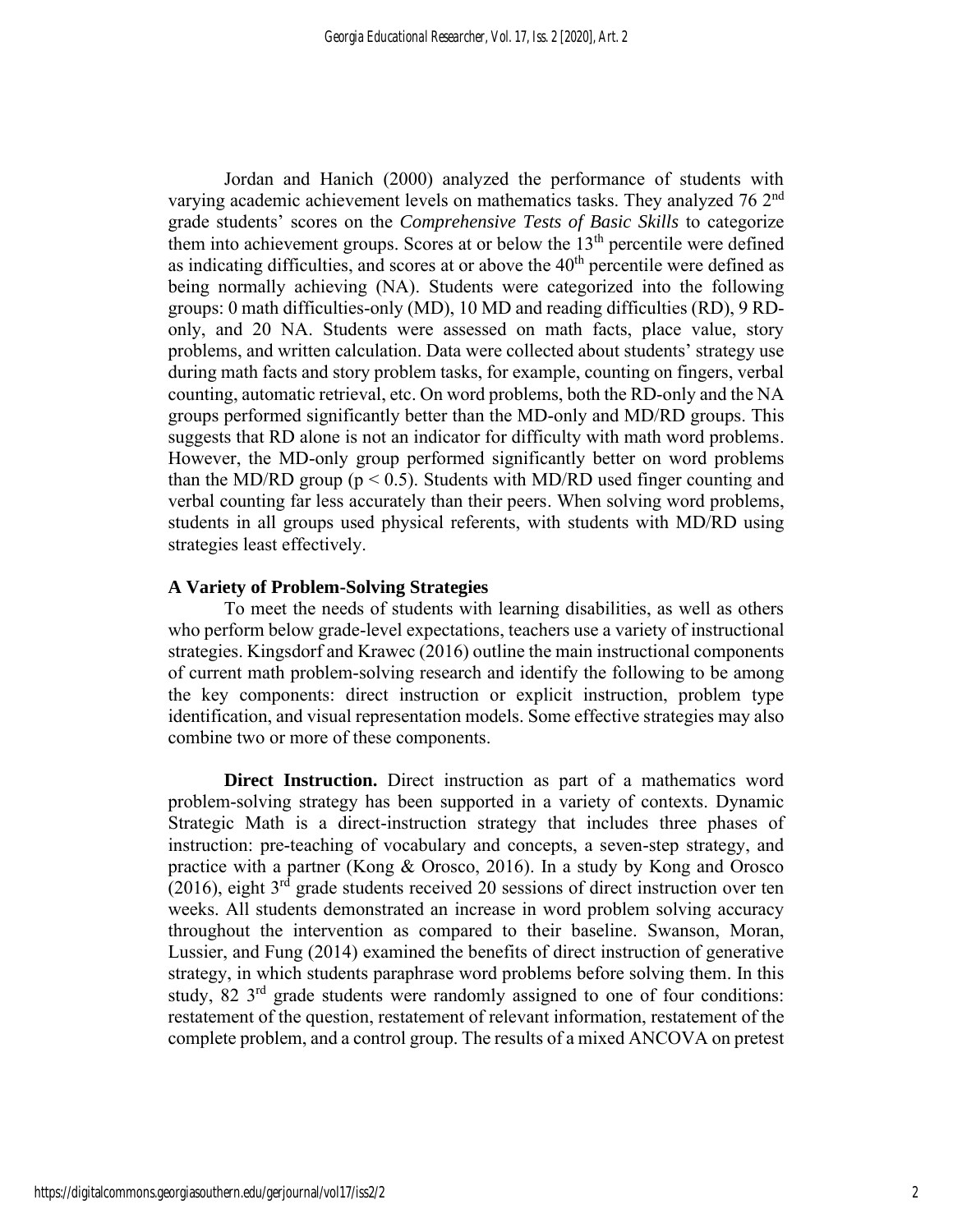and posttest scores indicated a significant treatment effect. Direct instruction is also a key component of the bar model strategy (Morin, Watson, Hester & Raver, 2017), the cognitive strategy (Zhu, 2015), and story grammar (Xin, Wiles & Lin, 2008), each of which is discussed in greater detail in a later section. Research suggests that each of these strategies yields success for struggling learners.

**Problem-type identification.** Evidence also supports teaching students to identify types of problems based on their structure. Story grammar is a type of cognitive strategy borrowed from reading comprehension instruction that teaches students to analyze the elements of the story problem and use story mapping to solve word problems (Xin et al., 2008). Xin et al. investigated the use of story grammar instruction with five  $4<sup>th</sup>$  and  $5<sup>th</sup>$  grade students with or at risk for math disabilities and found that all students demonstrated growth on both word problem solving assessments and algebra expressions probes. These findings suggest that the use of story grammar instruction and conceptual models promotes problem solving ability and prealgebra concepts.

**Visual representation.** Visual representations may also benefit students as they solve mathematics word problems. Cognitive strategy instruction teaches cognitive processes such as visualization and metacognitive processes including self-questioning (Zhu, 2015). Students receive instruction in drawing schematic representations of the problem. Zhu conducted a study comparing the use of cognitive strategy instruction to a control group receiving general word problem instruction. The study found that students in all ability groups in the treatment classes showed greater growth than their counterparts in the control classes. Yet students with disabilities in the control classes made little progress.

Morin et al. (2017) studied the effectiveness of bar models as visual representations with a group of six  $3<sup>rd</sup>$  grade students with learning disabilities. Students demonstrated a mean gain of over 50% from pretest to posttest. Chen and Hu (2013) likewise evaluated the effectiveness of web-based concept mapping software on word problem instruction. The treatment group used a program based on concept maps while the control group used a program that taught in a more traditional model, similar to that in the textbook. Results revealed that the experimental group showed significant progress across students at all achievement levels while the control group showed only minimal progress. Gonsalves and Krawec (2014) focused on the potential benefits of using a number line as a visual model when they conducted single-subject design research with a  $6<sup>th</sup>$  grade student with LD. Before treatment, the student did not use adequate or correct representations. She met mastery criteria on the visualizing strategy after five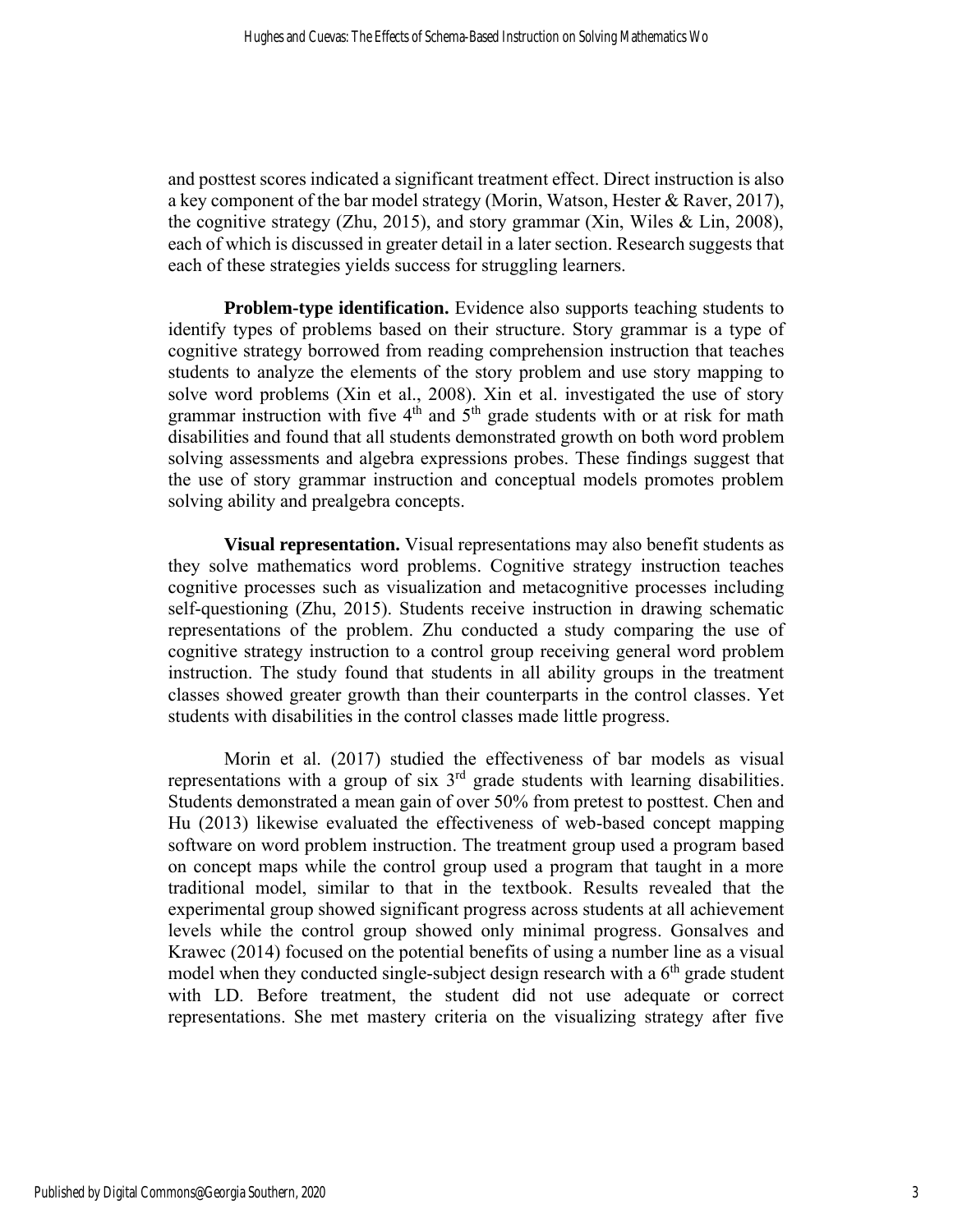sessions and was then able to produce and label appropriate models. Problem solving accuracy reached 100% after mastery of the visualizing strategy.

#### **Schema-Based Instruction**

Schema-based instruction combines the key components identified by Kingsdorf and Krawec (2016) of explicit instruction, problem type identification, multiple exemplars, and visual representation models. This strategy has received considerable attention from researchers. In schema-based instruction, students receive direction instruction during which they learn to categorize math word problems based on the structure of the problem. After students have identified the problem type, they then use visual representations or number sentences to represent schemas (Powell, 2011).

**Schema-based instruction versus general instruction.** Jitendra et al. (2007) sought to determine if schema-based instruction is more beneficial than general instruction for word problem solving. The schema-based instruction included the use of diagrams. The general instruction included four strategies typically used for problem solving instruction: manipulatives, drawing a model, writing the equation, and analyzing data from graphs. Ninety-four 3<sup>rd</sup> grade students participated from a low-achieving school with high rates of poverty. The sample included, but was not limited to, students with learning disabilities. Three groups received schema-based instruction while three groups received general instruction.

Posttest results indicated that problem solving accuracy significantly increased among students in the schema-based instruction group as compared to the general instruction control group with an effect size of 0.52 on immediate post test results and 0.69 on a six-week maintenance measure (Jitendra et al., 2007). Immediate posttest results displayed no significant difference between schemabased instruction and general strategy instruction for students with learning disabilities, but participants in the schema-based instruction group performed significantly higher on the maintenance test as compared to the general strategy group. A notable limitation to this study is that only four participants were identified as having a learning disability.

A previous group design study by Jitendra et al. (1998) had similar results. This study compared students' performance on word problems after receiving either explicit schema-based instruction or traditional basal instruction using a sample of 34 elementary students in  $2<sup>nd</sup>$  through  $5<sup>th</sup>$  grade who scored below 60% on a math word-problem screening. This sample included students who had been identified as learning disabled, educationally intellectually impaired, or seriously emotionally disturbed. Both the schema group and the traditional instruction group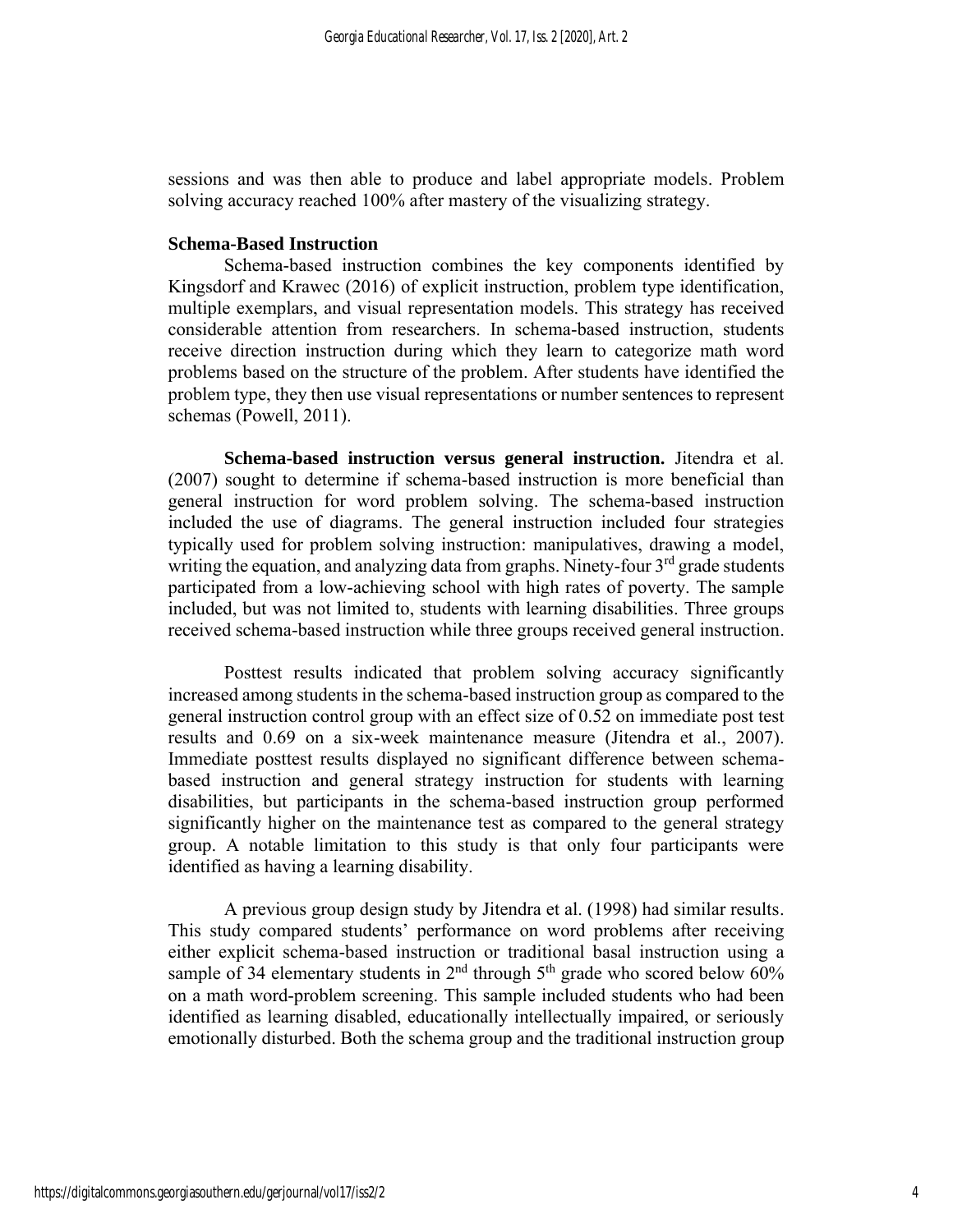showed progress, but the schema group demonstrated greater gains in word problem solving, increasing 26% as compared to 16% in the traditional group. Students with LD and educationally intellectual impairment in the schema group demonstrated greater growth than students with similar disabilities in the traditional group and maintained skills on the delayed posttest. There was no significant difference across conditions among students with emotional disorders and at-risk students.

Griffin and Jitendra (2009) conducted a similar study in which 60 3<sup>rd</sup> grade students were randomly assigned to a schema-based instruction condition or a general instruction condition. The type of instruction was similar to that of the previous study described above. One difference, however, was the timing of instruction. In this study, students received instruction for 100 minutes per day, one day per week. While all participants showed growth from pretest to posttest, there was no significant difference between the schema-based instruction group and the control group. The researchers surmise this could be due to the long duration of each lesson not being appropriate for elementary school students.

**Visual diagramming.** Swanson, Lussier, and Orosco (2013) hypothesized that many students with learning disabilities suffer more from verbal deficits than visual processing. If so, the visual schema-based instruction approach may be more effective than a more traditional approach that focuses on highlighting important portions of the text, known as general-heuristic strategies. Students were divided into four conditions: visual-schematic strategies, general-heuristic strategies, a combination of the two strategies, and a "business-as-usual" control group. In the visual-schematic strategy, students were taught to use two diagrams, one of which represented how parts make up a whole and another which represented how quantities are compared. In the general-heuristic strategy, students learned to complete a set of steps that included underlining the question, circling numbers, placing a square around keywords, crossing out irrelevant sentences, deciding which operation to use, and finally solving the problem.

When comparing posttest results of students with math difficulties, participants in the visual-schematic-only group outperformed the control group with a moderate effect size of 0.57 (Swanson et al., 2013). These results support the idea that visual-spatial working memory is a relative strength for students with learning disabilities, and this strategy draws on those strengths. Students in the combined approach condition also showed growth in problem-solving accuracy, but the improvement was less substantial than in the visual-schematic alone condition. This further indicates that a student's working memory strengths play a role in the type of instruction that is most effective.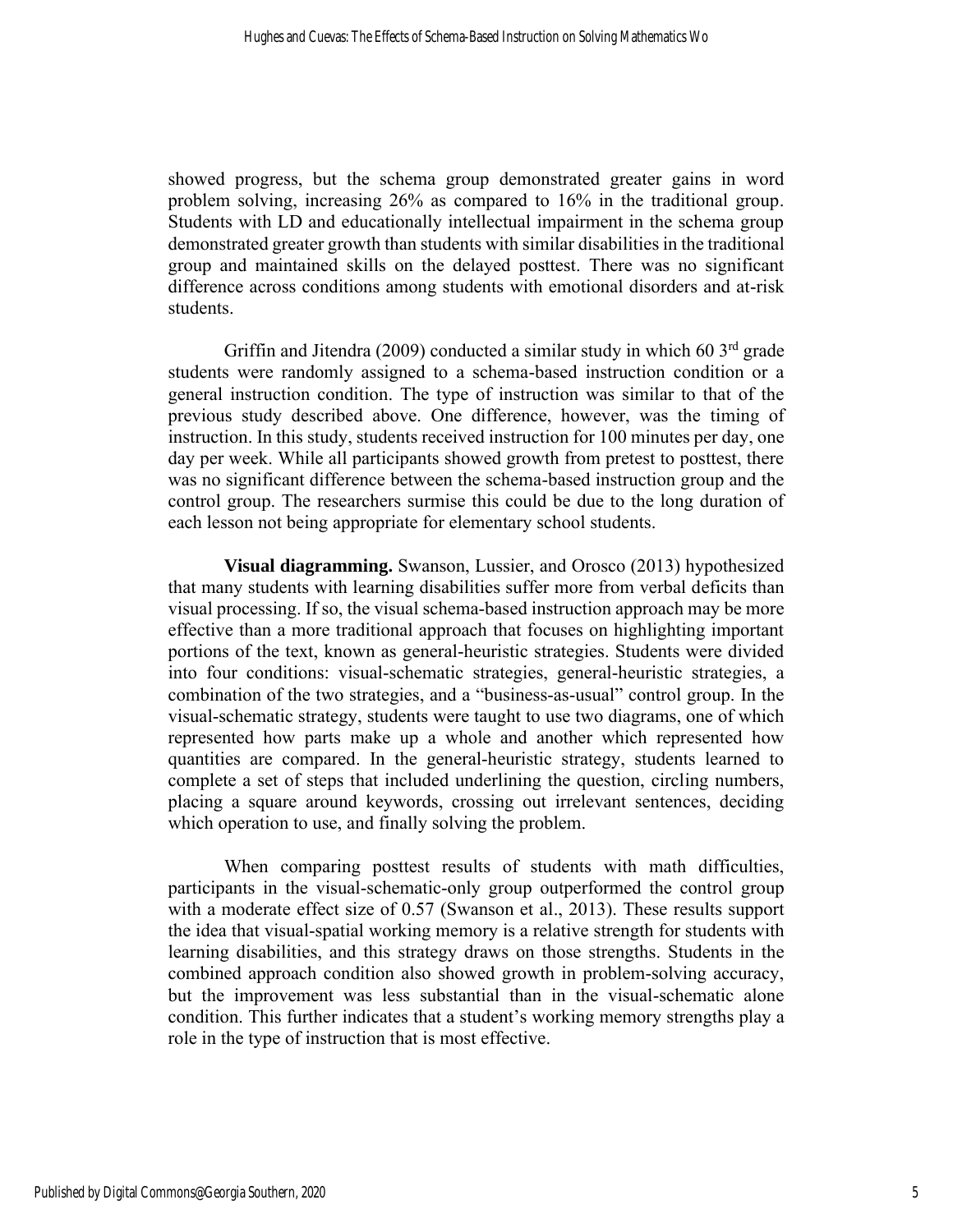A similar study by Swanson, Orosco, and Lussier (2014) compared the effectiveness visual and verbal cognitive strategies. Third-grade students were randomly assigned into one of five conditions: control group, verbal strategies, verbal and visual strategies, visual strategies only, and a materials-only group that received booklets with word problems, but no specific strategy instruction. Of the 193 participants, 73 were categorized as being at-risk for MD based on normreferenced word-problem assessment scores below the  $25<sup>th</sup>$  percentile. In the verbal strategy, students identified the question, numbers, key words, and irrelevant information within a word problem, and then they decided whether to add, subtract, or both. In the visual-only strategy, students were taught to use a diagram for parts of a whole and comparing. Students with MD in the verbal plus visual group and materials-only group showed significantly higher posttest performance than the control group. Students with lower working memory showed more growth as a result of the intervention than those with higher working memory. Students with MD did significantly better in the verbal-only and verbal plus visual conditions as compared to other conditions ( $p < .05$ ).

**Computer-mediated versus teacher mediated instruction.** As the use of technology in the classroom increases, researchers have investigated the effects of computer-mediated schema-based instruction compared to teacher-mediated instruction. Leh and Jitendra (2013) implemented schema-based instruction in both a computer-mediated condition and a teacher-mediated condition with 25 3<sup>rd</sup> grade students who struggled with math problem solving. Post-test results indicated there was no significant difference between the two groups. This study implies that both teacher-mediated instruction and computer-mediated instruction with the appropriate components are effective means of instruction for math word problem solving.

**Schema-based instruction as an intervention.** Schema based instruction has been used in a variety of contexts, including tutoring for students in Tier 2 of the response to intervention (RTI) process (Fuchs et al., 2008b). The RTI process is designed to provide tiers of support for struggling students (Georgia Department of Education, 2011). In Tier 1, students receive quality instruction and progress monitoring to measure adequate growth. Students who do not demonstrate expected growth in Tier 1 are moved to Tier 2, in which they receive small group or individualized intense instruction in their deficit area. In Tier 3, a student support team (SST) is formed to provide interventions, track progress, and make decisions about further evaluation. If students do not make progress in Tier 3, they are typically evaluated for a learning disability. Tier 4 instruction is specialized and may be delivered in the ESOL or special education setting.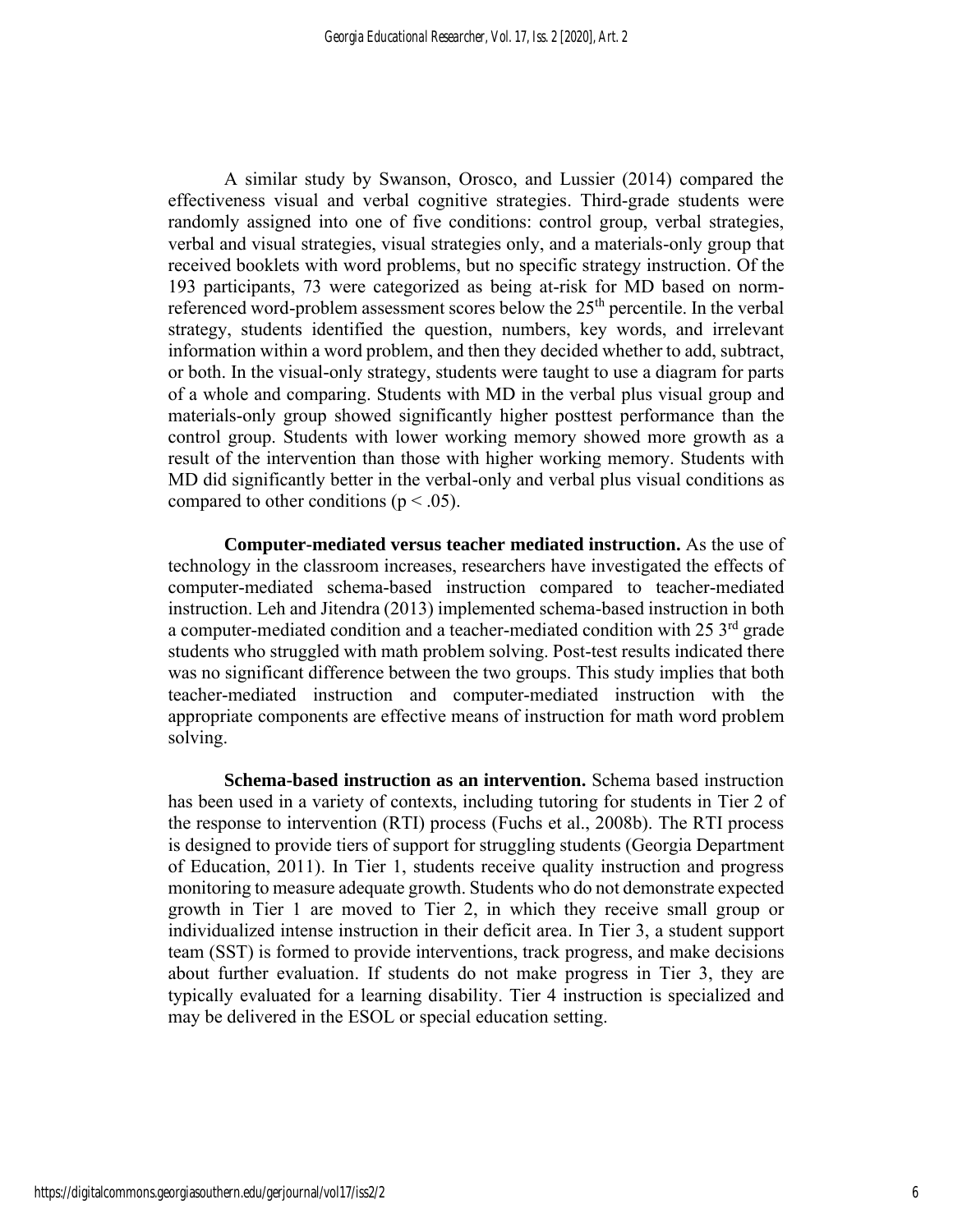Fuchs et al. (2008b) sought to compare the effectiveness of tutoring provided as a Tier 2 intervention for math word problems using schema-broadening instruction to the effectiveness of general instruction. The researchers randomly assigned a sample of 35 students at risk for math and reading disabilities into a tutoring group and a control group. Students in the tutoring group showed significantly more growth than those in the control group. While the schemabroadening method yielded student progress, more information is needed to compare it to other instructional methods.

**Transfer of schema-based strategies.** When teaching students specific strategies, it is essential that they are able to apply those strategies to novel problems. Fuchs et al. (2006) investigated the transfer of problem solving skills from the types of problems used in instruction to real-world problem solving. The study compared traditional instruction and schema-broadening instruction with and without direct instruction in real-life problem-solving strategies. While the students in the schema-based instruction and schema-based instruction with real-life problems groups showed more growth than those in the control group on immediate transfer and near transfer measures, the far transfer measures yielded mixed results. The mixed results indicate that further research is needed to determine effective transfer strategies.

#### **Research Questions**

Previous studies have explored the use of schema-based instruction as a method for teaching mathematics word problem solving for students at risk for math disabilities and students with identified disabilities served in the inclusion setting. Other studies have suggested that Tier 2 interventions using schema-based instruction have yielded student progress. Less evidence exists to support its use as a Tier 4 intervention with young students in the resource setting. Additionally, more studies have focused primarily on students with or at risk for only math disabilities rather than on those who also exhibit reading difficulties or other health impairments such as ADD/ADHD. The present study investigates the use of schema-based instruction in the resource setting with second grade students with a variety of special education eligibilities. It explores the extent to which students increase the frequency with which they use math word problem strategies during and after schema-based instruction implementation. It also examines the extent to which students increase their ability to correctly solve word problems during and after schema-based instruction. Finally, this study compares students' attitudes toward mathematics problem solving before and after receiving schema-based instruction.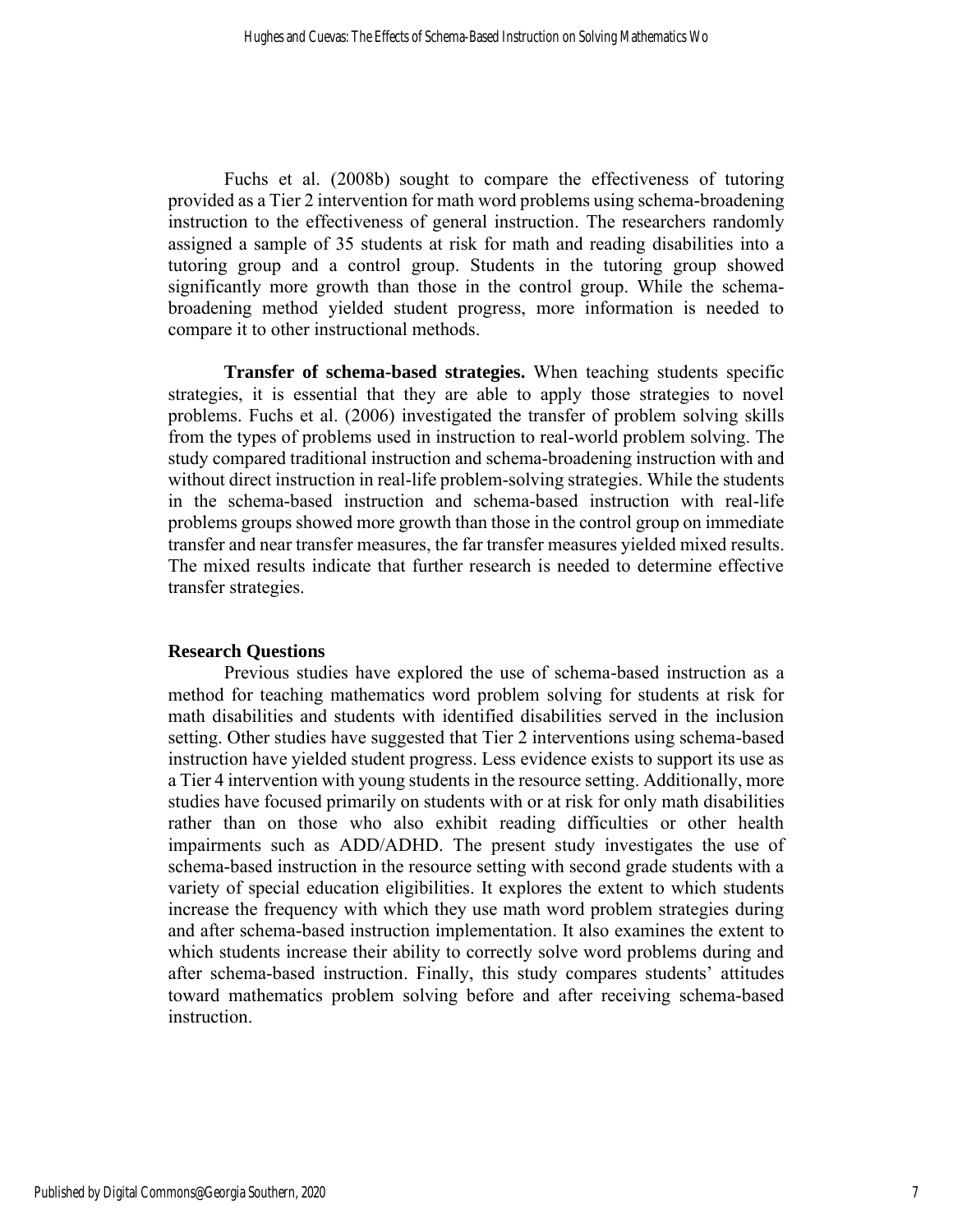#### **Method**

#### **Contextual Factors**

The study was conducted in an affluent county in north Georgia. Based on 2016 census information, the median household income was \$88,816, and the median home value was \$267,300 (U.S. Census Bureau, 2016). Of the more than 221,000 residents, 92% had a high school education, and more than 45% had earned a bachelor's degree or higher. The public-school system had 44,673 students, according to the most recent information from 2016 (Forsyth County Schools, 2016). Of those students, 65.22% were white, 15.21% were Asian, 12.94% were Hispanic, 3.39% were African American, and 2.79% were of two or more races.

The elementary school where the study was conducted had 1,334 students, of which 70.84% were white, 3.82% were Asian, 19.72% were Hispanic, 2.32% were African American, and 2.85% were of two or more races. Within the school, 17.65% of students qualified for free or reduced lunch, and 12.82% of students were English Language Learners. The school also served students with special needs, with 8.62% of the total student population in interrelated special education, and 1.42% in self-contained autism classes.

The participants of the study were seven second-grade students, ages 7 to 9 years old, including four boys and three girls. All participants have individualized education plans (IEPs) which indicate that students receive small group instruction in the resource setting for mathematics. Students were served daily for seventy minutes for mathematics and seventy minutes for English language arts in the small group setting with one special education teacher. The intervention took place within the small group math class for approximately thirty minutes daily. Students were in the general education setting with one general education teacher for the remainder of the school day. Four students were Hispanic, one was African American, and two were Caucasian. The students qualified for special education services based on the eligibilities of specific learning disability, other health impairment, emotional behavior disorder, or significant developmental delay.

#### **Materials**

Instructional materials for the schema-based word problem solving strategy included scripted teacher lessons, student practice pages, and visual diagrams from the book *Solving Math Word Problems: Teaching Students with Learning Disabilities Using Schema-Based Instruction* (Jitendra, 2007). The scripted lesson plans were divided into five-lesson units for each of the three types of addition and subtraction word problems: change problems, group problems, and compare problems. Each of these are discussed in more detail in the procedures section. Those units were followed by a three-lesson unit reviewing one-step problems and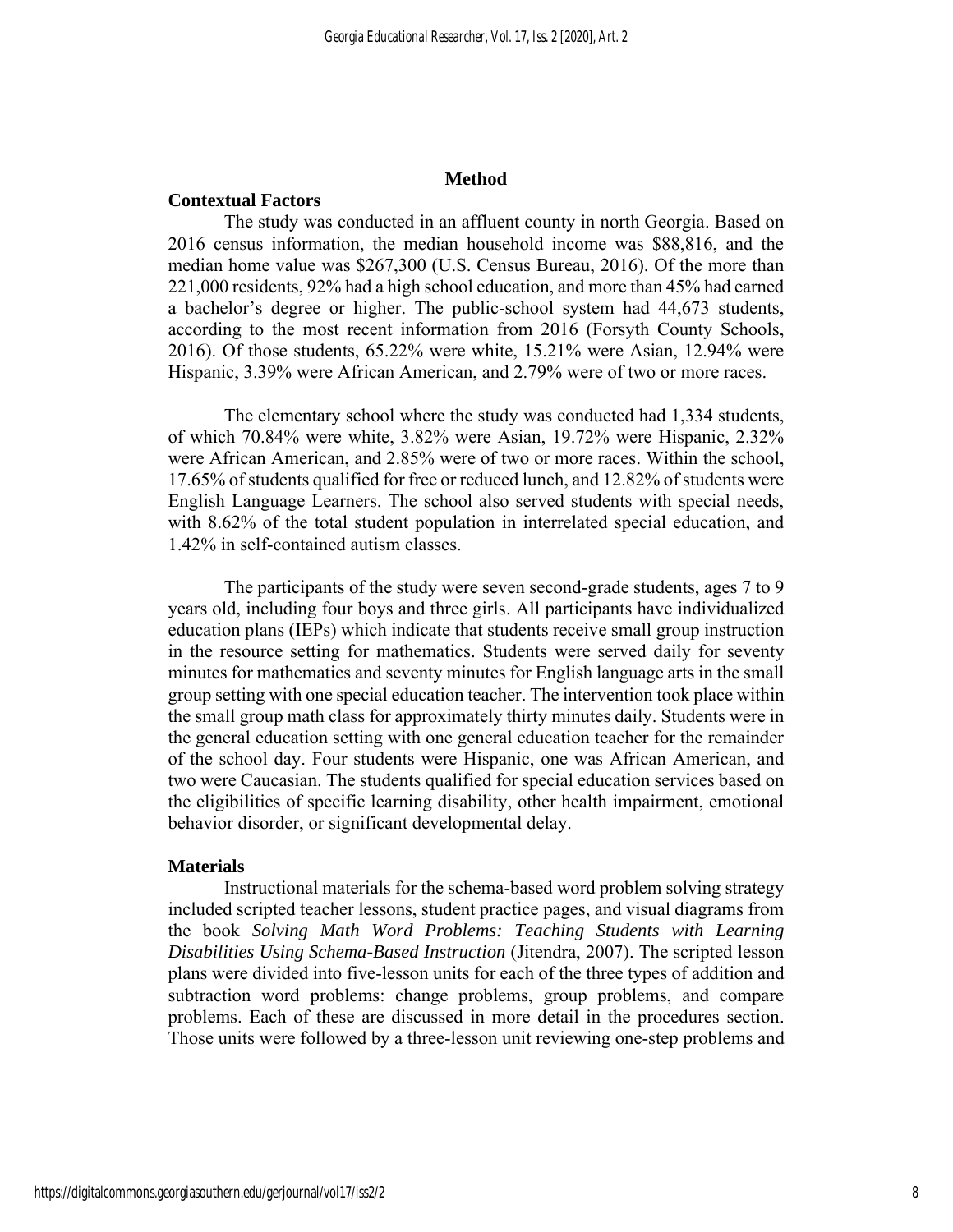a three-lesson unit about two-step problems. The teacher followed the script to insure fidelity, but she studied the script rather than reading word for word.

Three out of five lessons in each of the first three units from the Jitendra resource (2007) contained a student practice page with three to six word problems (see Appendix A for sample). The problems on the student practice page correspond with the problem type of each unit. In the beginning of each unit, a schema model was provided for the students, and as students gained familiarity with the strategy, no model was provided on the page. For these problems, students were expected to draw the model themselves.

Visual diagrams were provided for the teacher to model writing the correct information on the schema-based diagrams (see Appendix B). Students also had a copy of the diagrams to use during guided practice. They were available as a reference for students while completing the student page independently.

#### **Measures**

A baseline for problem-solving accuracy was determined by an eightproblem assessment created by Jitendra (2007). The assessment contained two group type problems, two change type problems, two compare type problems, and two two-step problems (see Appendix C). The teacher read word problems aloud for students. The second problem on the pretest and posttest measure was changed from the original assessment. This problem was written by the researcher and modeled after similar problems from the student practice pages. This was done to equally represent each problem type on the pretest and posttest. On the original assessment, this was a change type problem.

 Three additional baseline assessments were given at the beginning of each unit (see Appendix D for example). These tests contained one problem of each type. No schema-based diagrams were provided on the assessments. Students had the choice of using the standard algorithm or computation strategy of their choice. The pretest and additional baseline measures were scored based on the percentage of problems solved correctly out of the total number of problems.

Ongoing assessment for problem-solving accuracy was completed using the student practice pages that accompany the lessons (Jitendra, 2007). As previously described, these student pages consisted of three to six word problems. During the first unit, all problems were change-type problems, the problems in the second unit were group-type problems, and the problems in the third unit were compare-type problems. The fourth unit contained all problem types, and the fifth unit contained two-step word problems. Schema-based diagrams were provided on the page at the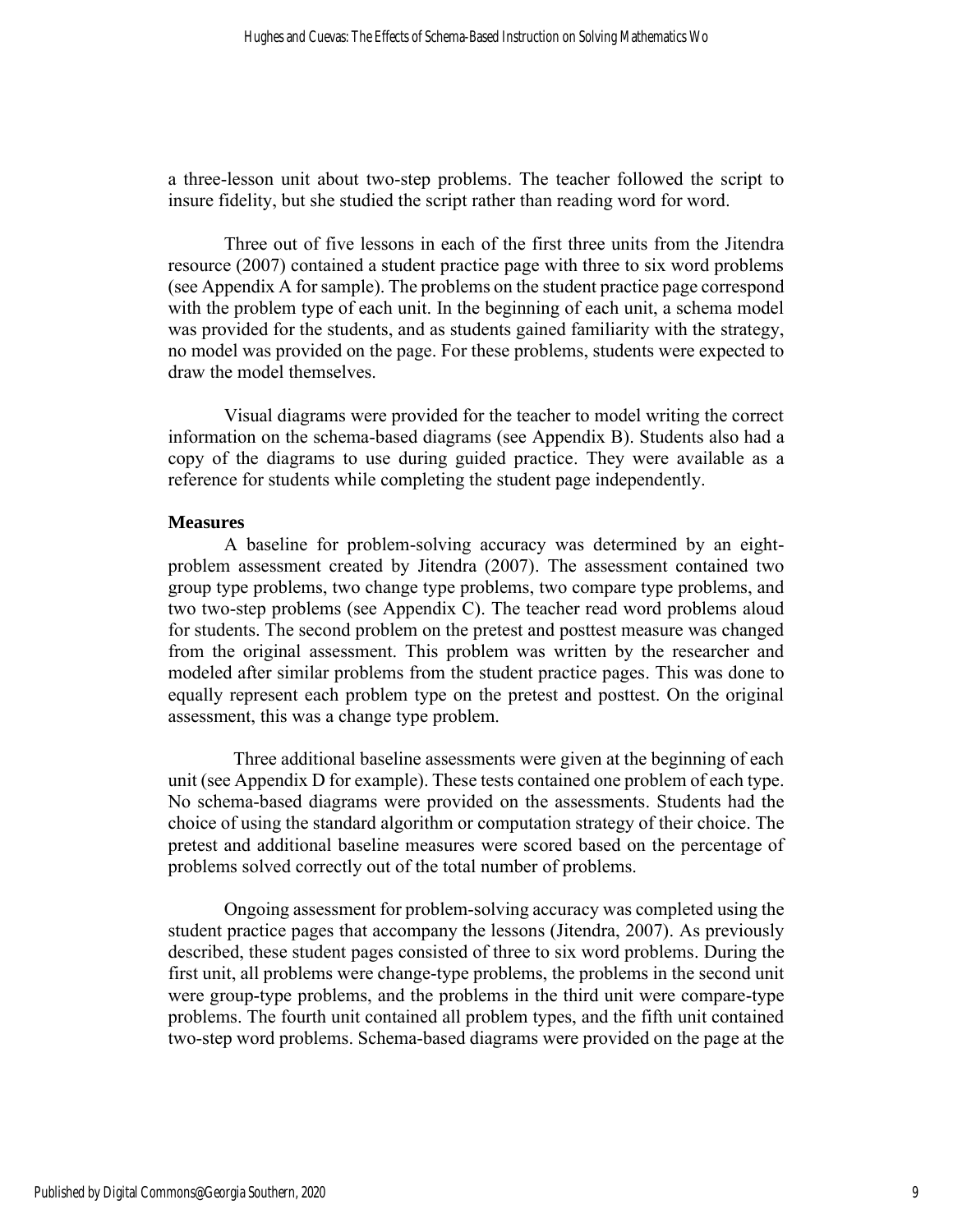beginning of each unit. Students were asked to draw their own model during the last lesson of each unit. The student pages were scored based on the percentage of problems the student solved correctly.

Additional baseline measures were administered after the completion of each unit. These measures were created by the researcher. The problems were modeled after those on the student practice pages provided in the Jitendra (2007) materials. Each baseline measure consisted of one change type problem, one group type problem, one compare type problem, and one two-step problem. The order of the problem types varied.

The problem-solving accuracy posttest, created by Jitendra (2007) is the same assessment as the pretest (see Appendix C). Due to the length of time between the pretest and posttest measures, test effect was unlikely. Testing procedures were consistent with those described for the pretest.

Transfer of students' problem-solving skills were measured by the end-ofunit assessment on word problems taken from the basal math series *enVisionMath 2.0* (Charles et al., 2017). This assessment contained ten second-grade word problems requiring addition or subtraction that are aligned to the Georgia Standards of Excellence (see Appendix E). The problems within this assessment represented the types of problems students are expected to do in the general education second grade class and are not phrased in the same format as those used for treatment instruction. The problems can still be classified into the problem types taught in schema-based instruction. The assessment contained one change problem, four compare problems, four two-step problems, and one problem, which presents an equation and asks the student to create and solve a story problem. All items were read aloud by the teacher, and students' IEP accommodations were followed.

Students' use of mathematics problem-solving strategies was measured by an item analysis of the pretest, student practice pages, and the posttest (Jitendra, 2007). Transfer of the use of strategies was measured by evaluating students' work on an end-of-unit assessment on word problems taken from the second-grade basal math series *enVisionMath 2.0* (Charles et al., 2017). The teacher used a checklist to record students' use of word problem solving strategies (see Appendix F).

To measure students' attitudes about mathematics word problem-solving, an adapted version of the Attitudes Toward Mathematics Inventory (Tapia, 1996a) was given before and after the implementation of schema-based instruction. The adapted inventory consisted of fifteen items with a five-point Likert Scale. Possible responses ranged from strongly agree to strongly disagree. The inventory was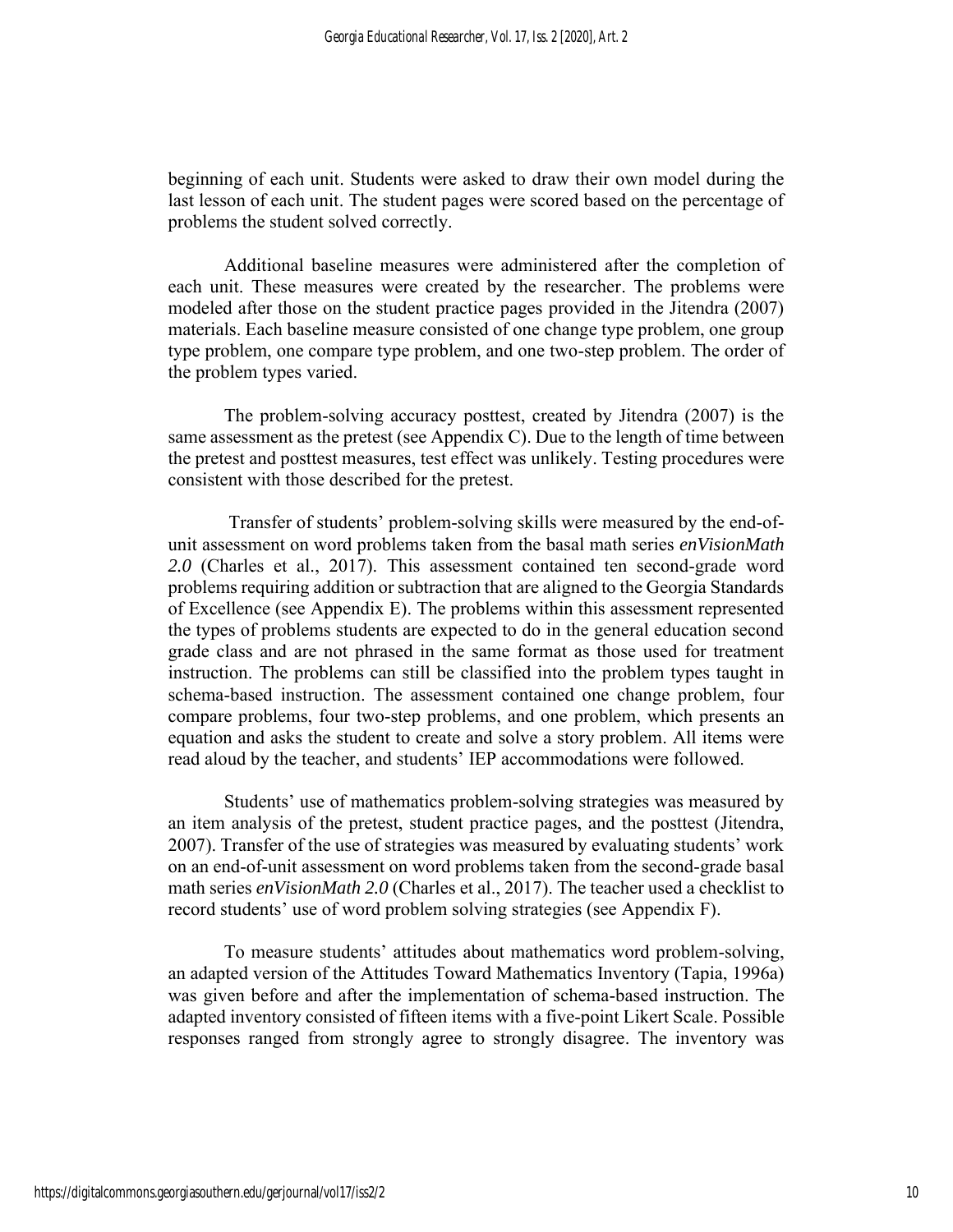adapted to ask about mathematics word problem solving specifically, rather than mathematics in general. The items selected from the original inventory were all related to students' sense of security. These items have a reliability of 0.95 (Tapia, 1996b). The original inventory in its entirety has an alpha reliability coefficient of 0.97. The items were read aloud by the teacher. Students had the opportunity ask for clarification about statements. Picture cues were added to each answer choice to better meet the needs of young students (see Appendix G).

#### **Procedures**

For pretest and posttest, students were given a paper copy of the assessment and a pencil. Word problems were read aloud by the teacher, and students' IEP testing accommodations were followed. The same testing procedure was followed for the practice problems and the transfer test from the basal (Charles et al., 2017).

Prior to the implementation of the schema-based instruction, a baseline condition was established. For three consecutive days, students received traditional word problem instruction using materials provided by the basal math curriculum (Charles et al., 2017). The lessons began with a short instructional video, approximately 2 to 3 minutes long that modeled solving a word problem. Next, the teacher modeled a problem from the workbook on the interactive whiteboard. Then students followed along with the teacher to solve other problems from the workbook. At the conclusion of each lesson, a baseline assessment was administered. This control condition was repeated after each unit of the schemabased instruction intervention.

The mathematics word problem schema-based instruction was implemented by the special education teacher in the small group setting. Students received direct instruction for approximately 30 minutes per day, four to five days per week. It took approximately eight weeks to complete all of the lessons. The sessions consisted of direct instruction, guided practice, teacher feedback, and independent practice. The instruction focused on addition and subtraction word problems, as these align with second grade standards.

According to the schema-based instruction model, addition and subtraction word problems can be categorized as one of the following problem types: change problems, group problems, and compare problems (Jitendra, 2007). A change problem begins with one amount, then an increase or decrease occurs, and a new amount results. A group problem contains two smaller amounts that are combined to make one larger amount. A compare problem asks for a difference between two amounts (see Appendix H for examples). Instruction was divided into units: a fivelesson unit on change problems, a five-lesson unit on group problems, a five-lesson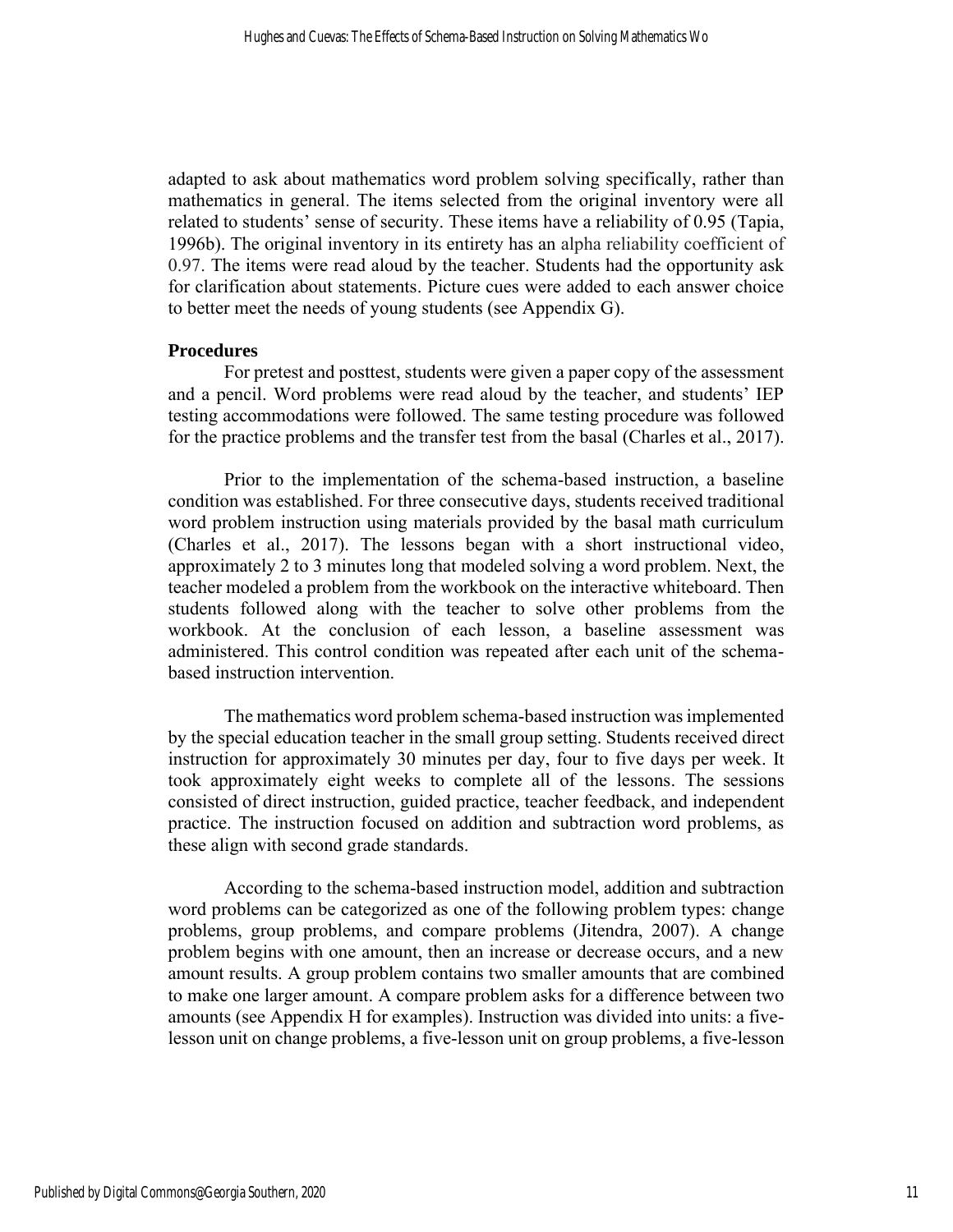unit on compare problems, a three-lesson unit to review all problem types, and a three-lesson unit on two-step problems.

The instructional strategies were similar to those of other studies on schemabased instruction (Griffin & Jitendra, 2009; Jitendra, et al., 1998). Instruction for each problem type included two phases, problem schema and problem solution (Jitendra, 2007). The problem schema phase was taught in the first lesson of each unit. Students were presented with story situations in which all amounts were known and used a schema diagram to organize the information. For example, students represented a change problem story situation by placing the beginning amount, change amount, and ending amount in the correct area of the schema diagram.

In the problem solution phase, students were presented with problems with one unknown amount (Jitendra, 2007). The acronym FOPS was introduced to anchor the four-step problem solving process: Find the problem type, Organize the information in the problem using the diagram, Plan to solve the problem, Solve the problem. When presented with a problem, students were prompted to identify the problem type (change, group, or compare) and organize the given information into the appropriate schema diagram (see Appendix B for examples of schema diagrams). At the beginning of instruction, schema diagrams were provided. As students gained proficiency, they were prompted to create their own diagrams rather than having one provided. After the schema diagram was completed, students planned to solve by using the information in the diagram to write the appropriate equation to solve for the unknown amount. Finally, they calculated to find the solution.

Each lesson began with direct instruction, followed by guided practice (Jitendra, 2007). Students then had opportunities to practice with a partner and complete independent practice problems with the teacher providing feedback. The teacher collected data on students' use of the schema-based strategies and problemsolving accuracy during the independent practice portion of the lesson, using a checklist and the student practice page.

#### **Results**

Seven second-grade students participated in the study. Three of the seven students missed a large portion of the instruction or baseline condition due to absences from school. The data for these students were incomplete, and therefor were not analyzed. These students' data can be found in Appendix I. Of the four remaining students, two were identified as having a significant developmental delay, and two were identified has having a specific learning disability.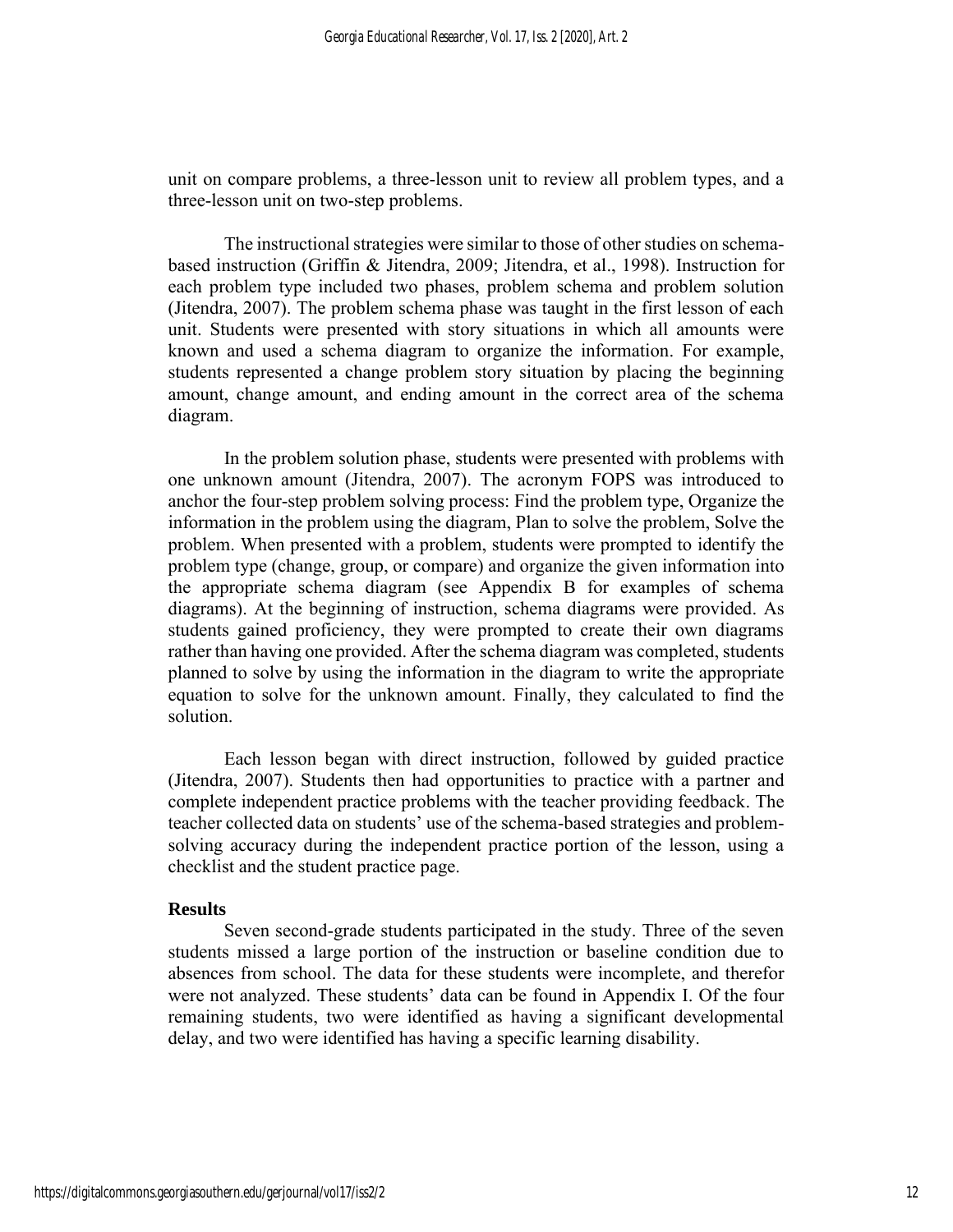#### **Frequency of Strategy Use**

The study was designed to determine the differences in the frequency with which students used word problem solving strategies during and after schemabased instruction. Students' frequency of strategy use was measured by item analyses of the pretest, student practice pages, and posttest (Jitendra, 2007), as well as the baseline measures and the transfer assessment (Charles et al., 2017). Each item was analyzed for students' attempted use of schema-based strategies and their correct use of schema-based strategies.

On the pretest, no students attempted to use the schema-based strategy. On the posttest, three students increased their attempts of schema-based strategy use, with students one and seven attempting the strategy on all problems and student six attempting the strategy on fifty percent of problems. Student 4 did not attempt to use the schema-based strategy on the posttest. See Figure 1 below. The transfer test contained addition and subtraction problems that fit the problem types introduced during schema-based instruction. For three students, the frequency of strategy use on the transfer test was even less than on the posttest, with two students attempting the strategy on one to two problems. Interestingly, students one and seven, who attempted the strategy on all problems on the posttest, did not attempt the strategy on any problems on the transfer test. Conversely, student four, who did not attempt the strategy on any problems on the posttest, attempted it on two problems on the transfer test.





Students showed less growth on correct strategy use from pretest to posttest as compared to attempted strategy use. Student 1 used the schema-based strategy correctly one of eight attempts while student seven used the strategy correctly two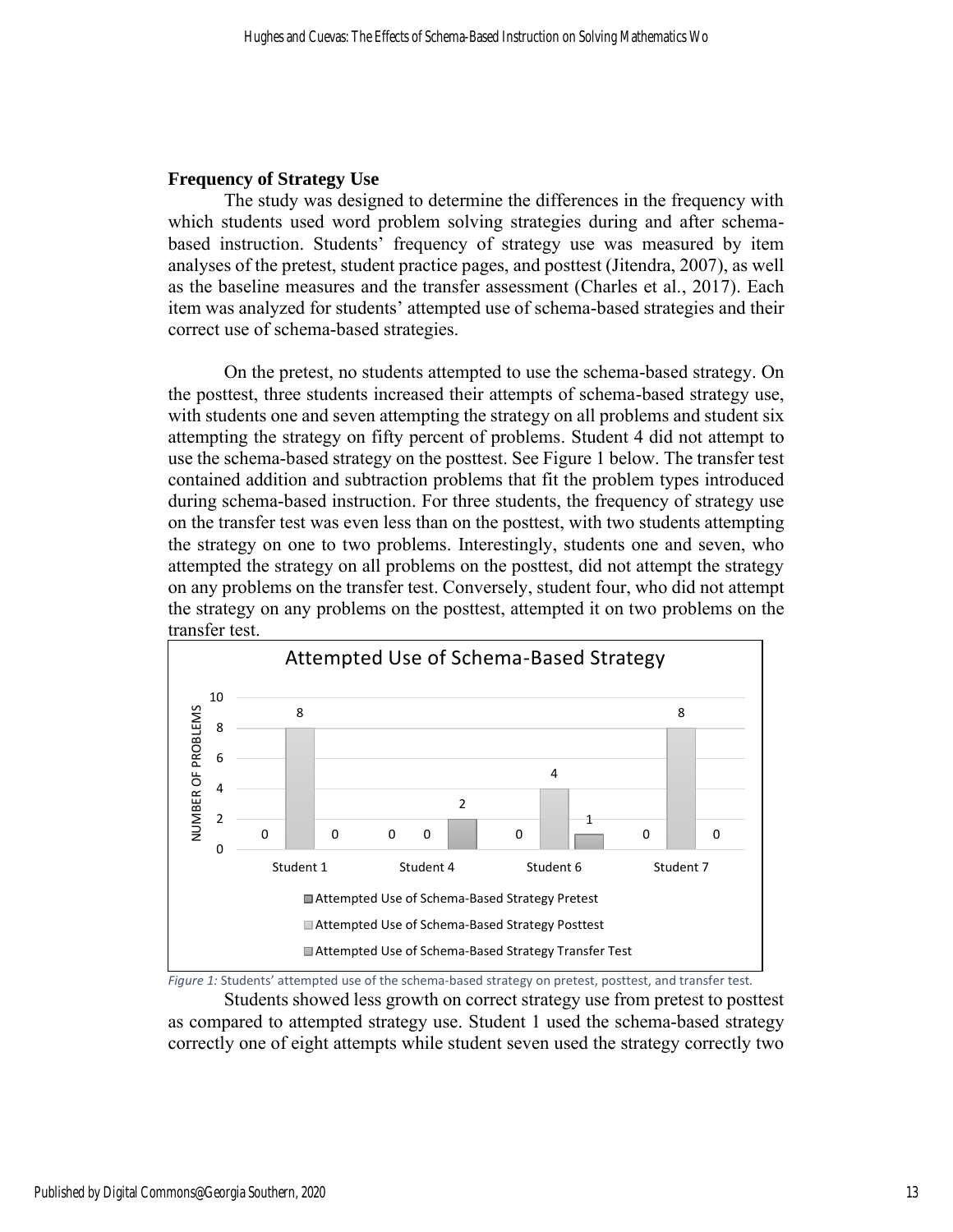of eight attempts. Student 6, however, used the strategy correctly four out of four attempts. See Figure 2 below. On the transfer test, only one student using the strategy correctly on one problem.



*Figure 2:* Students' correct use of schema-based strategy on pretest, posttest, and transfer test.

For the ongoing assessments, the number of problems on which students attempted and correctly used the schema-based strategy were tallied for each baseline period and each unit of intervention. See Figures 3 and 4. All students showed an increase in attempted and correct strategy use during instruction. Three students increased attempts of schema-based strategy use even on baseline measures after the initial unit of instruction, increasing attempts on each subsequent baseline measure. The number of problems on which students used the strategy correctly was less substantial and occurred only during instruction. The problems on which students wrote the correct equation to solve word problems were also tallied. Three students increased their use of correct equations. Student 1 and student six show a similar trend of correct equation use and correct schema-based strategy use.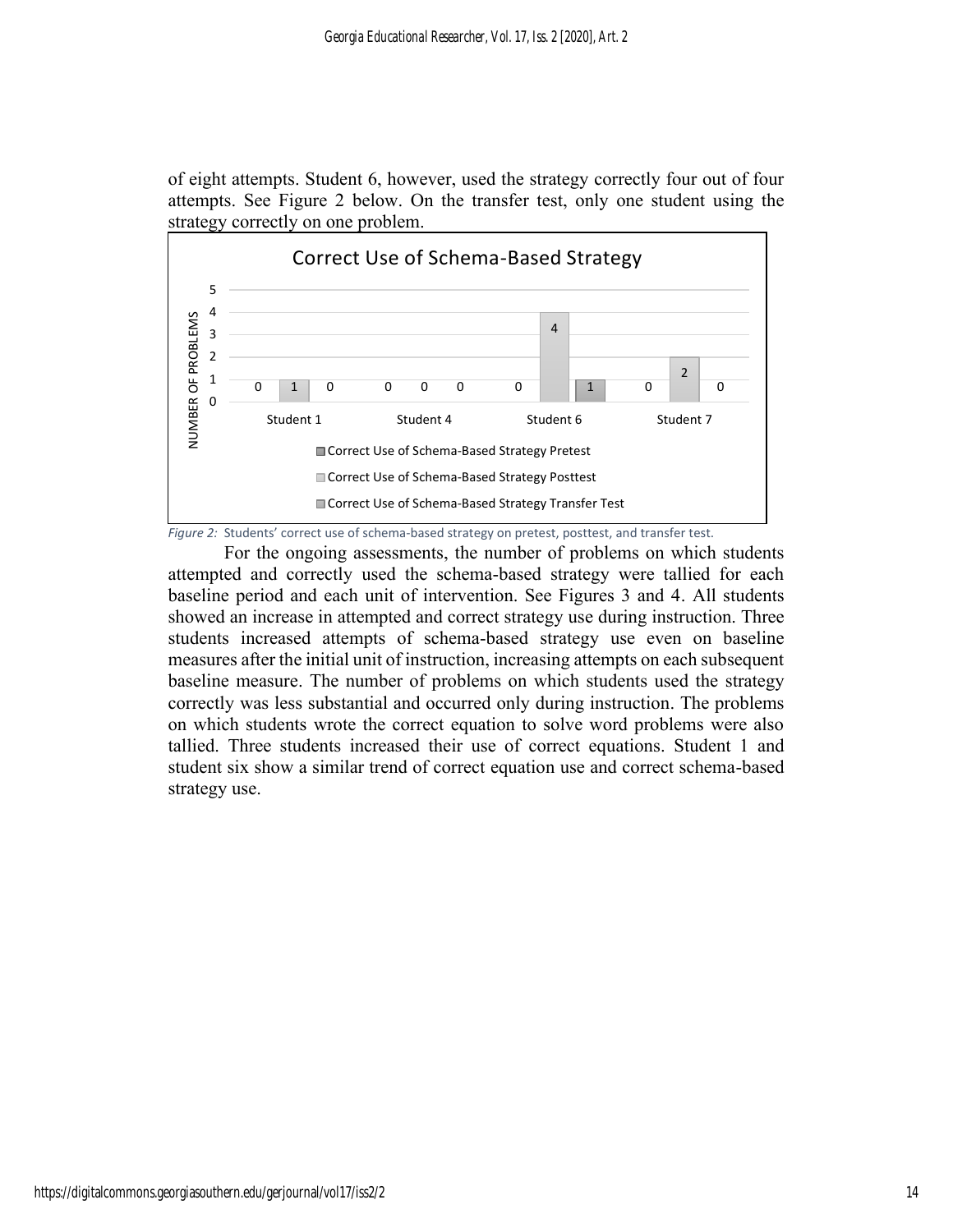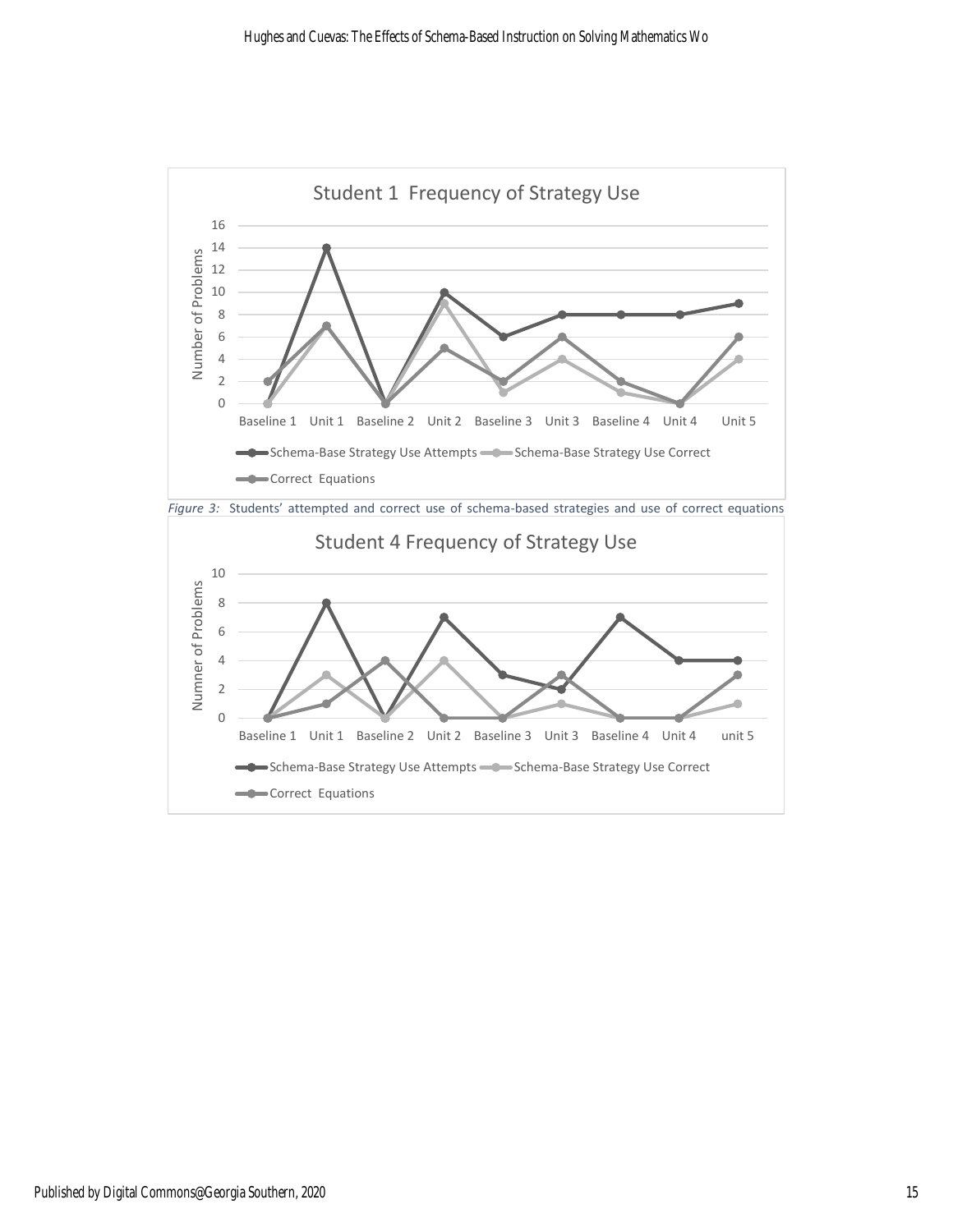

*Figure 4:* Students' attempted and correct use of schema-based strategies and use of correct equations. **Problem-Solving Accuracy**

Another of the goals of the current study was to examine the extent to which students' ability to accurately solve mathematics word problems increased during and after schema-based instruction. Changes in students' word problem-solving accuracy after schema-based instruction were measured by a pretest and posttest (Jitendra, 2007). See Figure 5 for students' results. Based on these scores, two students increased their problem-solving accuracy. One student showed no change, and one student's score decreased. Of the four students whose data were analyzed, the average problem-solving accuracy increased from 22 percent on the pretest to 34 percent on the posttest.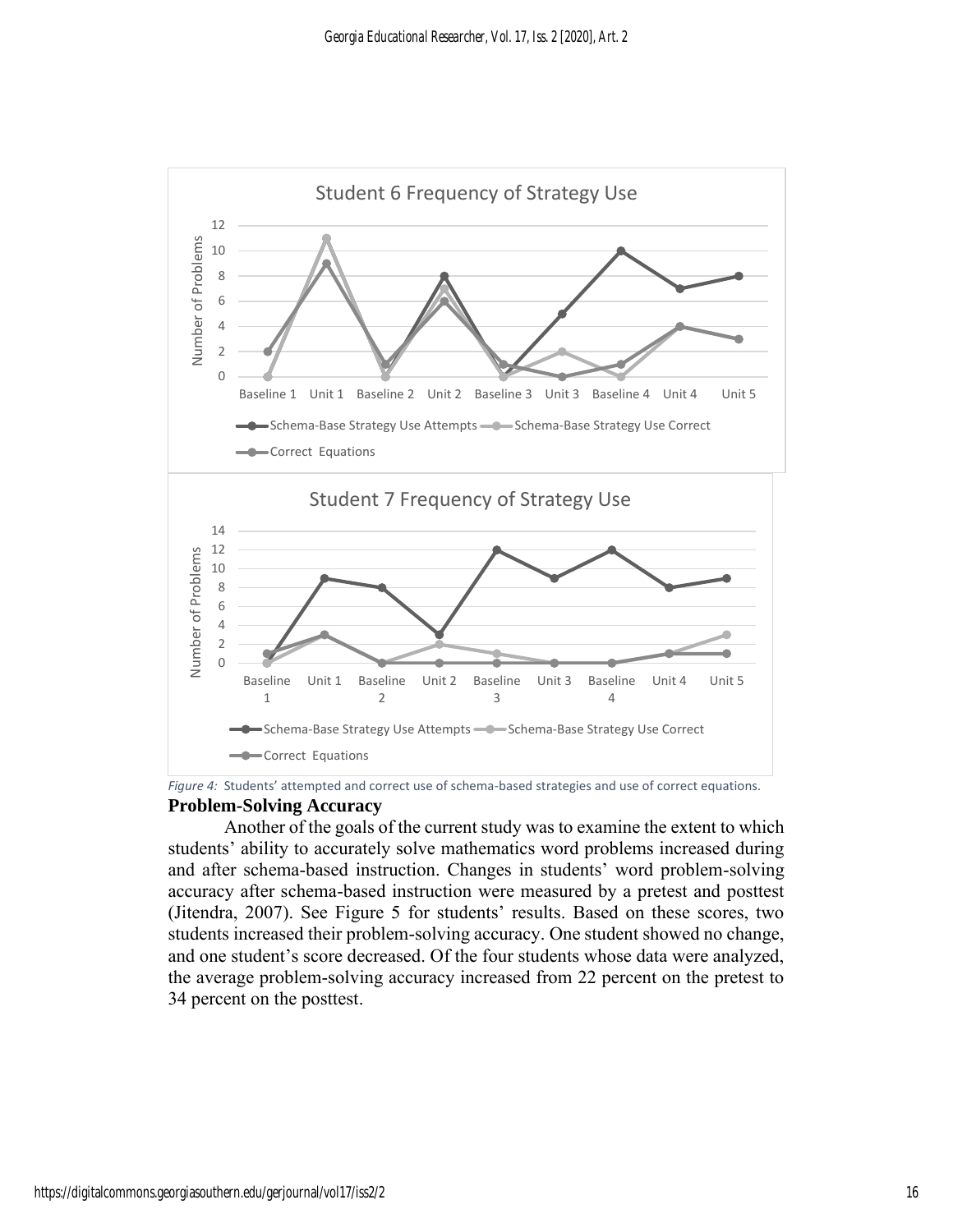

*Figure 5:* Percentage of problems correct on pretest, posttest, and transfer test.

A transfer test was used to measure students' application of problemsolving to grade-level contexts. The transfer test was taken from the second-grade math textbook and had a different appearance than the pretest and posttest and the materials used during instruction. The transfer test had landscape orientation, and problems were displayed in two columns on each page. On average, students' scores on the posttest and transfer test were very similar. Student 1 and student 6 performed better and the transfer test, while student 4 scored lower on the transfer test.

Students' problem-solving accuracy during schema-based instruction was measured by researcher-developed baseline measures and student practice pages for each instructional unit (Jitendra, 2007). All students demonstrated an increase in problem-solving accuracy during instruction when compared to the baseline condition. See Figures 6 and 7. Three students had higher accuracy rates during units one and two than in subsequent units. Students demonstrated less growth in accuracy during unit 3, which involved compare-type problems, with student six showing no growth as compared to the baseline. These were observed to be the most difficult for students. Similarly, students' accuracy decreased at the beginning of unit 5, which included multi-step word problems.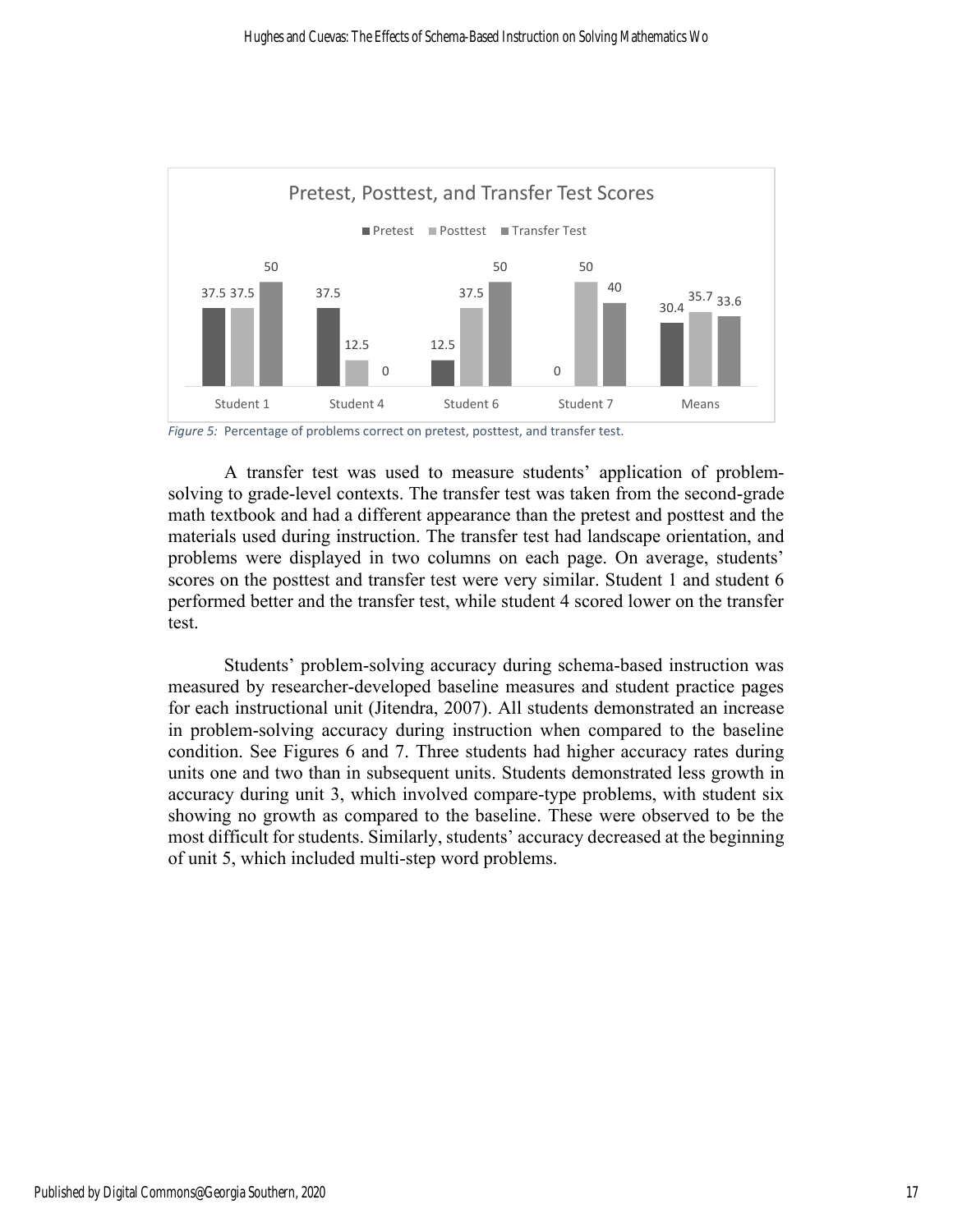

*Figure 6:* Percentage of problems solved correctly on ongoing assessments by student.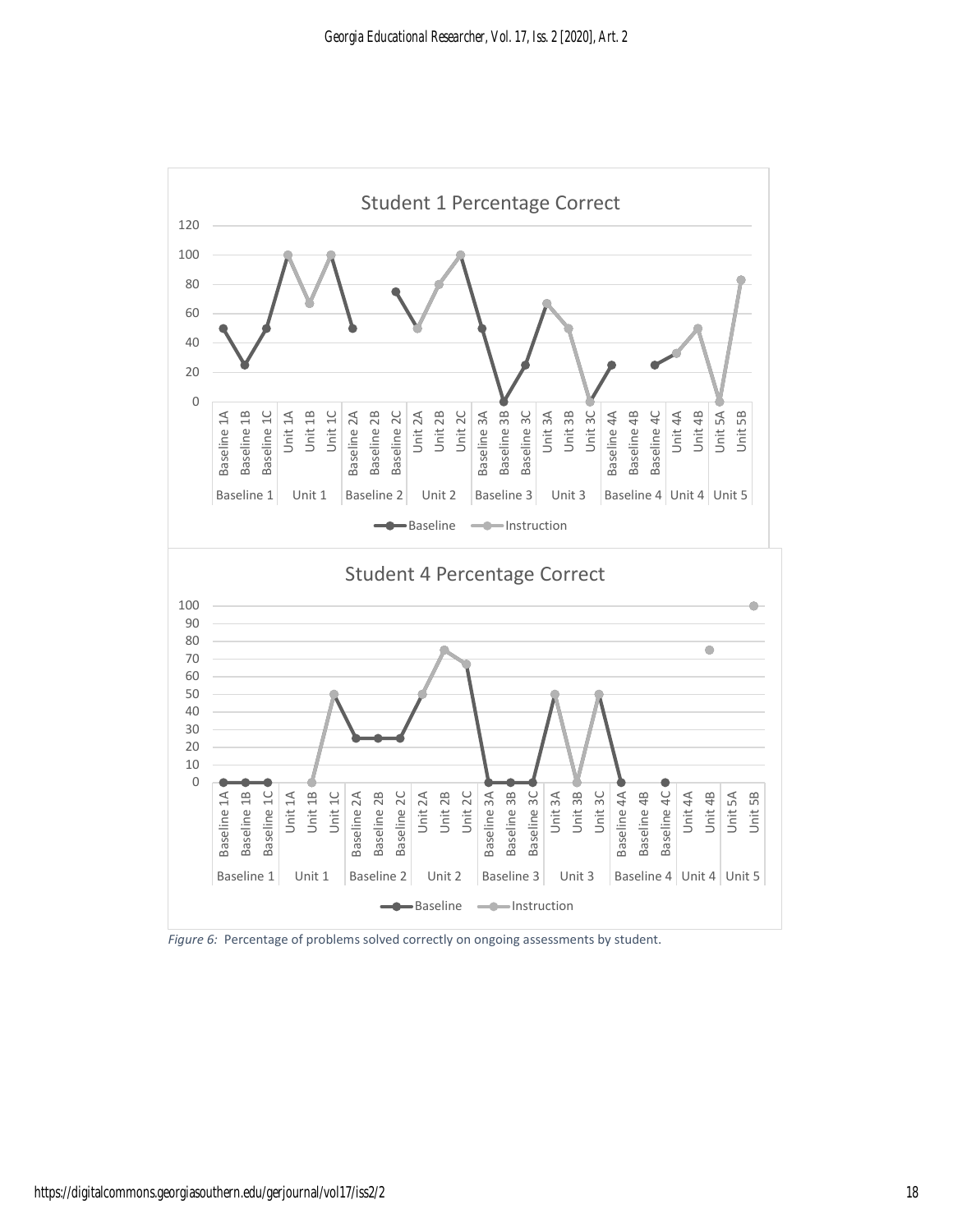

*Figure 7*: Percentage of problems solved correctly on ongoing assessments by student.

Trends indicate similarities between students' correct use of schema-based strategies and problem-solving accuracy during instruction. There also appears to be a relationship between attempted and correct strategy use and increased posttest scores, especially for students six and seven.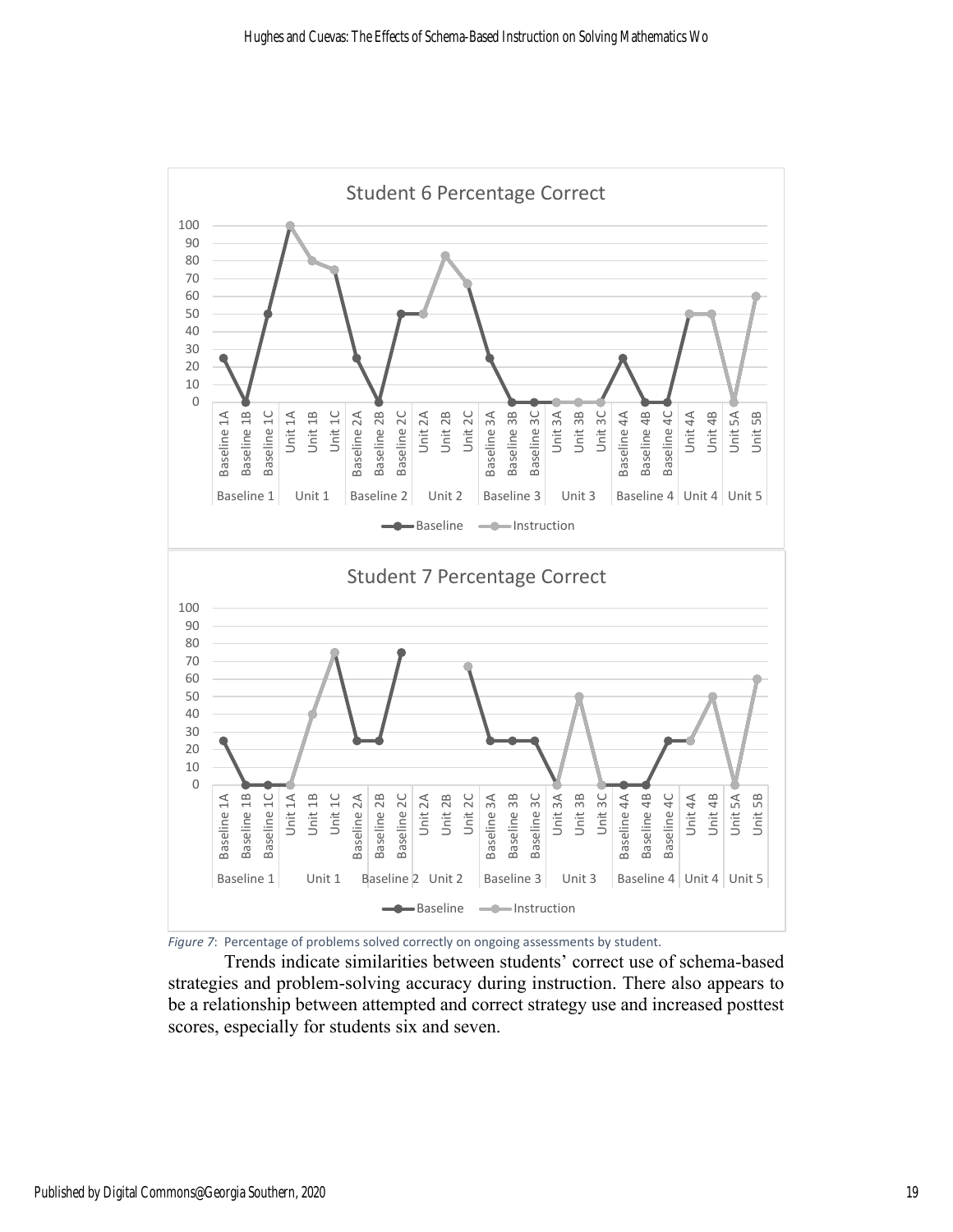#### **Attitudes Toward Mathematics Word Problems**

An adapted version of the Attitudes Toward Mathematics Inventory (Tapia, 1996a) was administered before and after schema-based instruction. The inventory consisted of fifteen questions on a five-point Likert scale. Responses ranged from strongly agree to strongly disagree. Seven items were negatively coded, and seven items were positively coded. All items pertained to students' feelings of security with math word problems. Students' responses to each item were averaged to determine their attitude toward word problems. The group mean was also calculated to show overall changes in attitude. The mean for each student's pre-intervention and post-intervention inventories are shown in Figure 8.

As a class, students showed minimal change in their attitude toward math word problems, with a decrease of 0.302. The most notable changes were those of student 1, with a decrease of 1.14 point, and of student 4 with an increase of 0.73 point. There appears to be a slight negative relationship between pretest and posttest problem solving accuracy and students' responses to the attitude inventory for students 4, 6, and 7.

#### **Discussion**

#### **Research Objectives**

**Frequency of strategy use.** Analysis students' frequency of strategy use on ongoing assessments suggests that schema-based instruction was effective in improving these students' use of strategies. Pretest and posttest data suggest that schema-based instruction was somewhat effective in increasing strategy use. Students used correct schema-based strategies more often during Unit 1 and Unit 2 than in subsequent units. One possible explanation for this is that as more problemtypes were introduced, students had increasing difficulty with determining the problem type. Students also tended to struggle with the compare type problems introduced in Unit 3, which in comparison is a more abstract concept than change or groups.

The impact of schema-based instruction on students' frequency of strategy use was modest as compared to increased strategy use in other studies. Morin et al. (2017) conducted a study using a bar model as a visual representation. On a posttest measure, students demonstrated correct strategy usage on 54.33% of problems. Comparatively, in the current study, students' mean correct strategy use was 21.88% of problems on the posttest. In both studies, students used the visual representation strategies more consistently during instruction than on posttest measures. In a case study by Gonsalves and Krawec (2014), the participant demonstrated mastery of visual representation using a number line to 100% within five instructional sessions.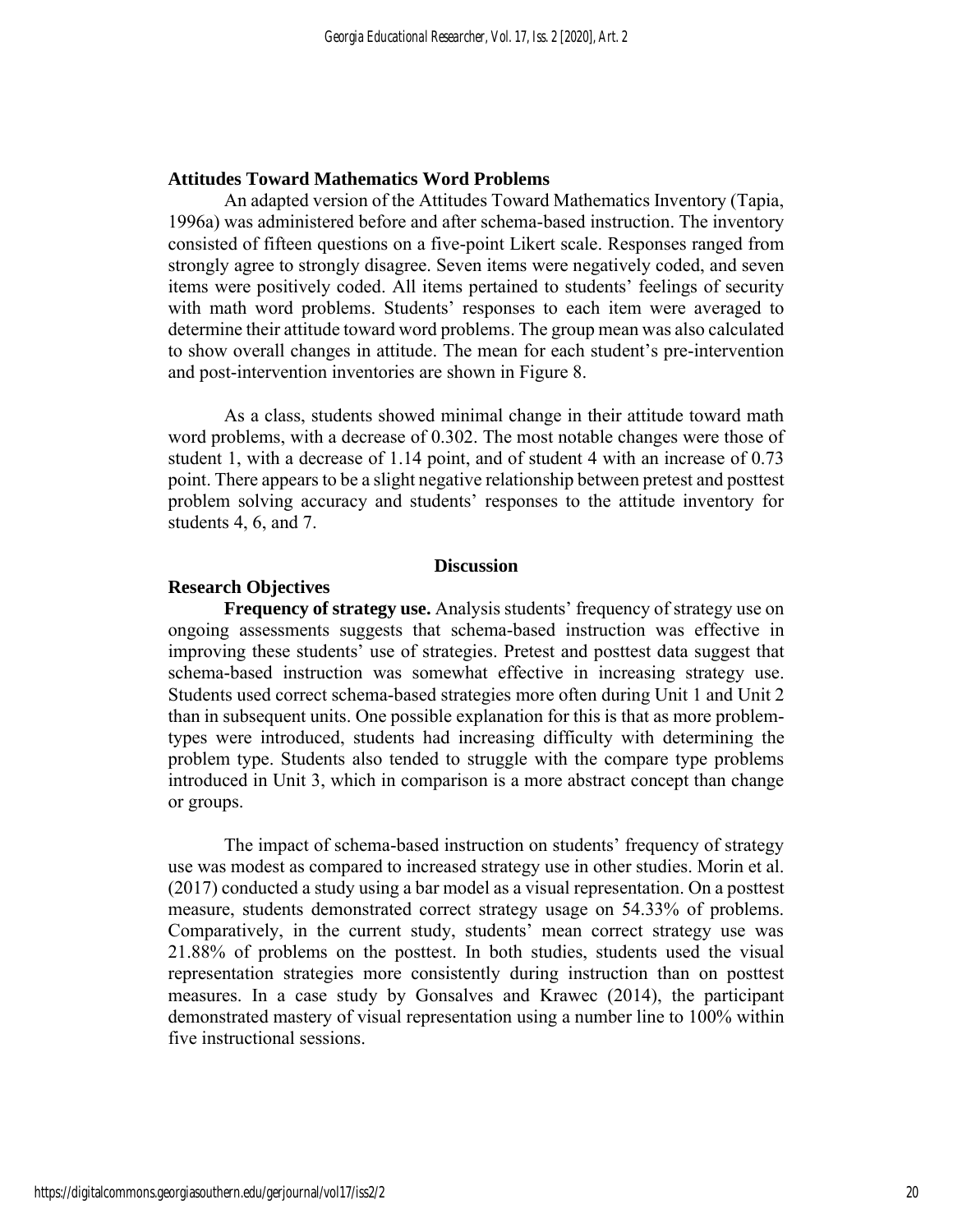In both of the previously discussed studies, students received instruction in groups of two (Morin et al., 2017) or individually (Gonsalves & Krawec, 2014). In the current study, instruction took place in a resource classroom with seven students. Instruction in smaller groups could have contributed to greater correct strategy use. Additionally, both the number line strategy and the bar model strategy offer students one visual representation model, while in schema-based instruction; students must choose one of three models for addition and subtraction problems. Having one visual representation model may lead to greater frequency of correct strategy use.

**Problem-solving accuracy.** Changes in students' pretest and posttest scores suggest that the schema-based instructional strategy was only minimally effective for most students. Two of the students whose data was not included in the analysis due to absences showed declining pretest to posttest scores.

Xin et al. (2008) found that students' problem-solving ability increased with instruction in problem-type identification. Zhu (2015) conducted a study in which students who received instruction in visual representation achieved greater results than a control group. Similarly, in a study by Morin et al. (2017), students' problemsolving accuracy increased 50% from pretest to posttest after receiving visual representation instruction using bar models. Comparatively, students in the present study showed a mean increase of 12 percentage points from pretest to posttest.

In a study with 34 struggling students in second through fifth grades, Jitendra et al. (1998) reported that students who received schema-based instruction increased their problem-solving ability 26% as compared to a 16% increase in the control group. Jitendra et al. (2007) conducted a larger study of 88 third grade students. This study reported no significant difference in growth of problemsolving ability between students who received schema-based instruction and general word problem instruction. In a later study, comparing schema-based instruction and general instruction (Griffin & Jitendra, 2009) involving 60 thirdgrade students there was no significant difference between schema-based and general instruction. Fuchs et al. (2008b) found schema broadening tutoring to be effective, but the study did not compare the strategy to other methods.

Additionally, transfer of problem-solving ability has been inconsistent. The mean score of the transfer test of the current study was 34% with a range of 0% to 50%. Similarly, Fuchs et al. (2006) found mixed results on a transfer test.

**Attitudes toward mathematics word problems.** Students' responses on the Attitudes Toward Mathematics Inventory (Tapia, 1996a) suggest that schema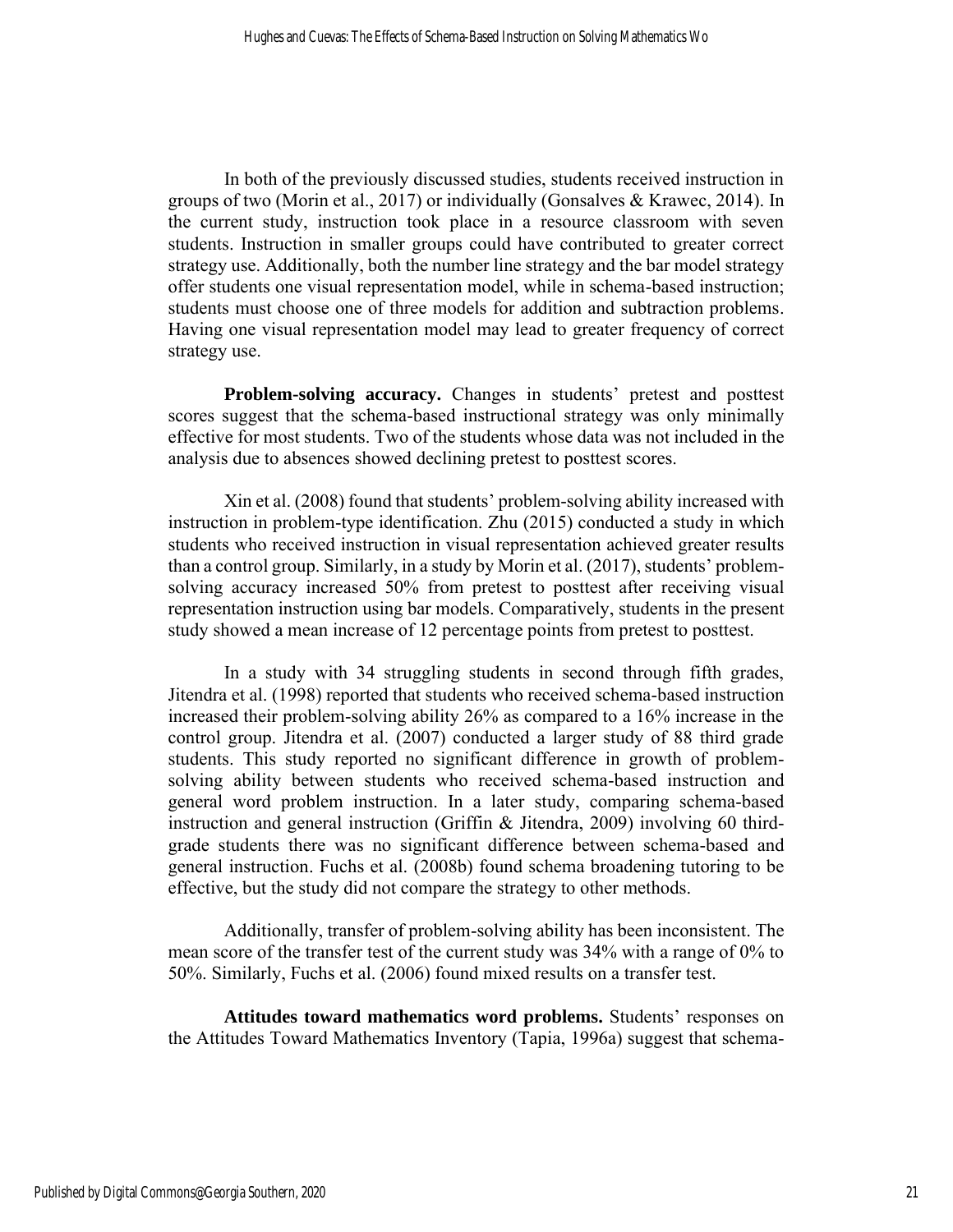based instruction had little to no effect on students' attitudes toward word problems. Two of the students who were excessively absent indicated a more positive attitude toward word problems after instruction as compared to before instruction. There appeared to be a slight decrease in attitude for students who demonstrated increased problem-solving accuracy. One possible explanation is that these students' metacognition may have increased during the schema-based instruction, and they became more aware that they were struggling with some of the concepts, which negatively affected their attitudes toward mathematics in the short term. The results of the Attitudes Toward Mathematics Inventory (Tapia, 1996a) should be interpreted with caution. Although the items were read aloud and picture cues were provided, some students did not heed the negative wording of some questions and selected agree or strongly agree for all items, especially on the second administration of the inventory, thereby skewing the results.

#### **Limitations**

One limitation of the current study is the sample size. The analyzable sample was further reduced because three students were absent from school for a significant number of days. The short duration of the study is another limitation. The study lasted only eight weeks, with each unit lasting only five days. Some students did not have time to achieve mastery of each unit before the introduction of a new problem-type. Having time to teach each problem-type to mastery could have led to an increase correct strategy use and problem-solving ability.

Another possible limitation to the study is students' math computation ability. Some participants require support for math computation, such as the use of a number line or hundreds chart. This deficit in computation could have affected students' problem-solving ability. Behavioral disruptions could also have hindered student achievement.

#### **Implications**

Further research is needed to determine if schema-based instruction is an effective strategy for second-grade students with disabilities. While there is some evidence from prior studies to suggest its effectiveness for older students, the current study found the strategy to be only minimally successful in increasing problem-solving accuracy. The strategy did appear to yield increased attempts at strategy use. Over time, increasing strategy use may translate into more correctly solved problems, and thus increased learning. Further investigation about the most effective timing or scheduling of instruction would be beneficial as well. Future studies should allow time for teaching each problem type to mastery before the introduction of the next problem type. Teaching the intervention to smaller groups of students at once could increase on-task behavior. Future studies should include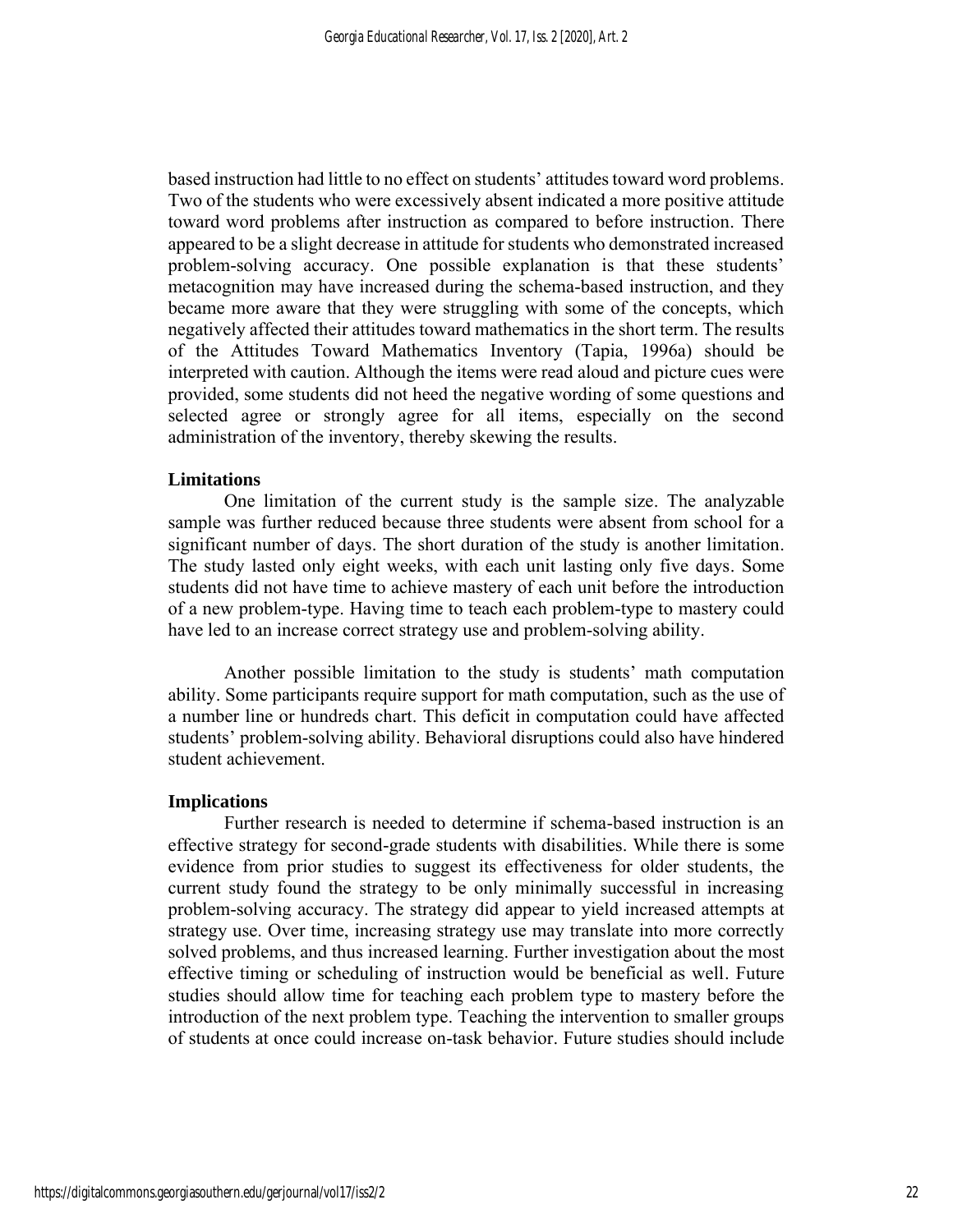more participants to increase reliability and generalizability of results. Additionally, participants should be proficient at two-digit addition and subtraction computation prior to the study.

#### **Conclusion**

Mathematics word problems have become an increasingly important aspect of state and local curricula. Students in special education often struggle with math problem solving and require different instructional strategies than their typical peers. Schema-based instruction provides direct instruction, problem-type identification, and visual representations of math word problems, all of which have been supported by prior research. While students in the current study demonstrated increased strategy use and problem-solving accuracy during the course of instruction, these skills did not carry over to posttest and transfer test results. Consistent, ongoing practice is a common component of special education instruction and may be needed in future research to enhance the success of schemabased instruction.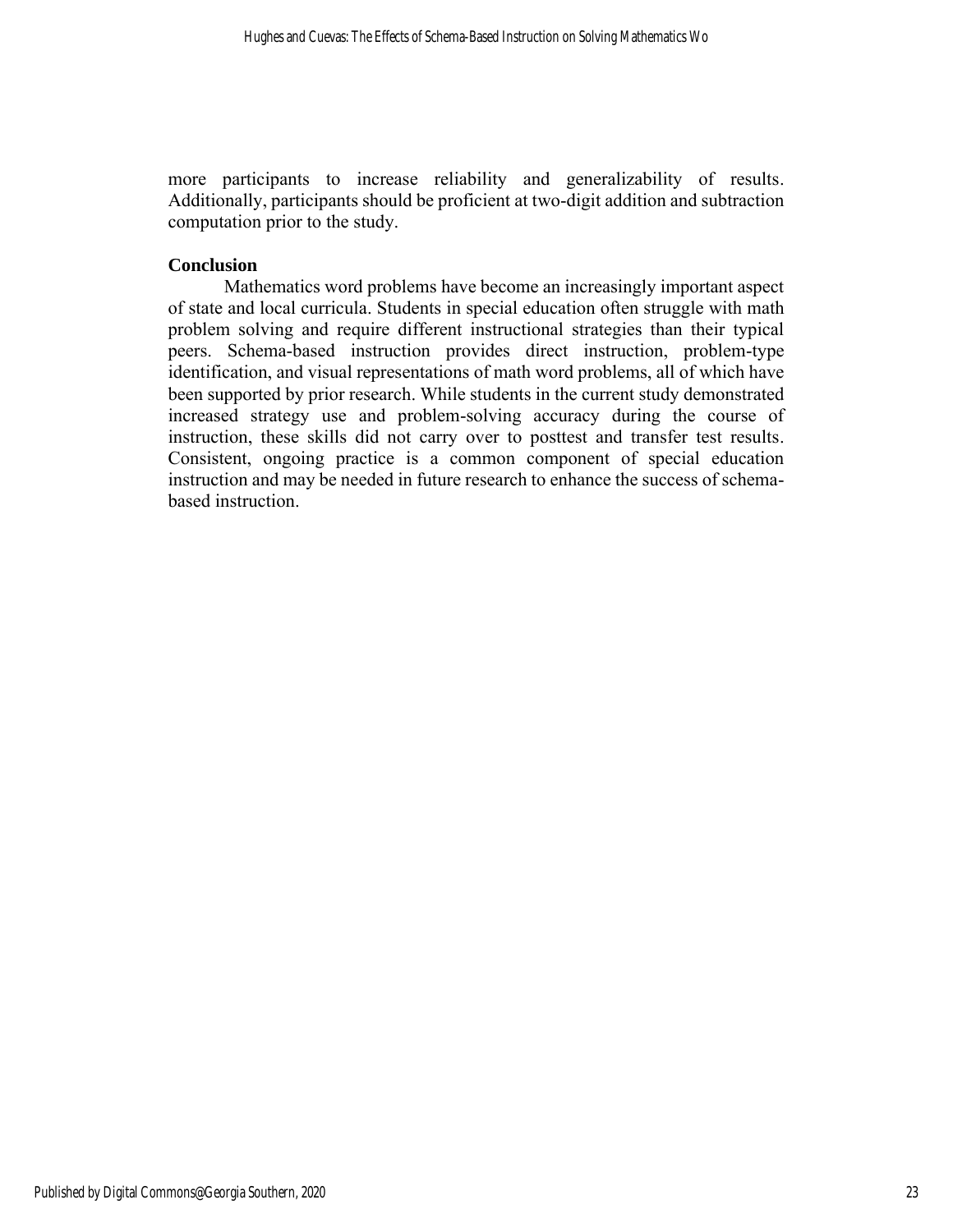#### **References**

- Charles, R., Bay-Williams, J., Berry, R., Caldwell, J., Champagne, Z., Copley, J., Wray, J. (2017). *enVisionMath 2.0*. Glenview, IL: Pearson Education, Inc.
- Chen, I., & Hu, S. (2013). Applying computerized concept maps in guiding pupils to reason and solve mathematical problems: The design rationale and effect. *Journal of Educational Computing Research*, *49*(2), 209-223. doi: 10.2190/EC.49.2.e
- Forsyth County Schools. (2016). Forsyth *County Schools Data Dashboard.* Retrieved from

<http://r4dashboard.forsyth.k12.ga.us/html/StudentDemographics.html>

- Fuchs, L. S., Fuchs, D., Finelli, R., Courey, S. J., Hamlett, C. L., Sones, E. M., & Hope, S. K. (2006). Teaching third graders about real-life mathematical problem solving: A randomized controlled study. *Elementary School Journal*, *106*(4), 293-312.
- Fuchs, L. S., Fuchs, D., Stuebing, K., Fletcher, J. M., Hamlett, C. L., & Lambert, W. (2008a). Problem solving and computational skill: Are they shared or distinct aspects of mathematical cognition? *Journal of Educational Psychology*, *100*(1), 30-47. doi: 10.1037/0022-0663.100.1.30
- Fuchs, L. S., Seethaler, P. M., Powell, S. R., Fuchs, D., Hamlett, C. L., & Fletcher, J. M. (2008b). Effects of preventative tutoring on the mathematical problem solving of third- grade students with math and reading difficulties. *Exceptional Children*, *74*(2), 155-173.
- Georgia Department of Education. (2011). Response to intervention: Georgia's student achievement pyramid of interventions responses to meet the needs of all Georgia students. Retrieved from http://www.gadoe.org/Curriculum-Instruction-and-Assessment/Curriculum-and-Instruction/Documents/RTI%20document%20Full%20Text.pdf
- Gonsalves, N. & Krawec, J. (2014). Using number lines to solve math word problems: A strategy for students with learning disabilities. *Learning Disabilities Research & Practice, 29*(4), 160-170. doi: 10.1111/ldrp.12042
- Griffin, C. C., & Jitendra, A. K. (2009). Word problem-solving instruction in inclusive third-grade mathematics classrooms. *Journal of Educational Research*, *102*(3), 187-202. doi: 10.3200/JOER.102.3.187-202

Jitendra, A. (2007). *Solving math word problems: Teaching students with learning disabilities using schema-based instruction.* Austin, TX: Pro-ed.

- Jitendra, A. K., Griffin, C. C., Haria, P., Leh, J., Adams, A., & Kaduvettoor, A. (2007). A comparison of single and multiple strategy instruction on thirdgrade students' mathematical problem solving. *Journal of Educational Psychology*, *99*(1), 115-127. doi:10.1037/0022-0663.99.1.115
- Jitendra, A. K., Griffin, C. C., McGoey, K., Gardill, M. C., Bhat, P., & Riley, T. (1998). Effects of mathematical word problem solving by students at risk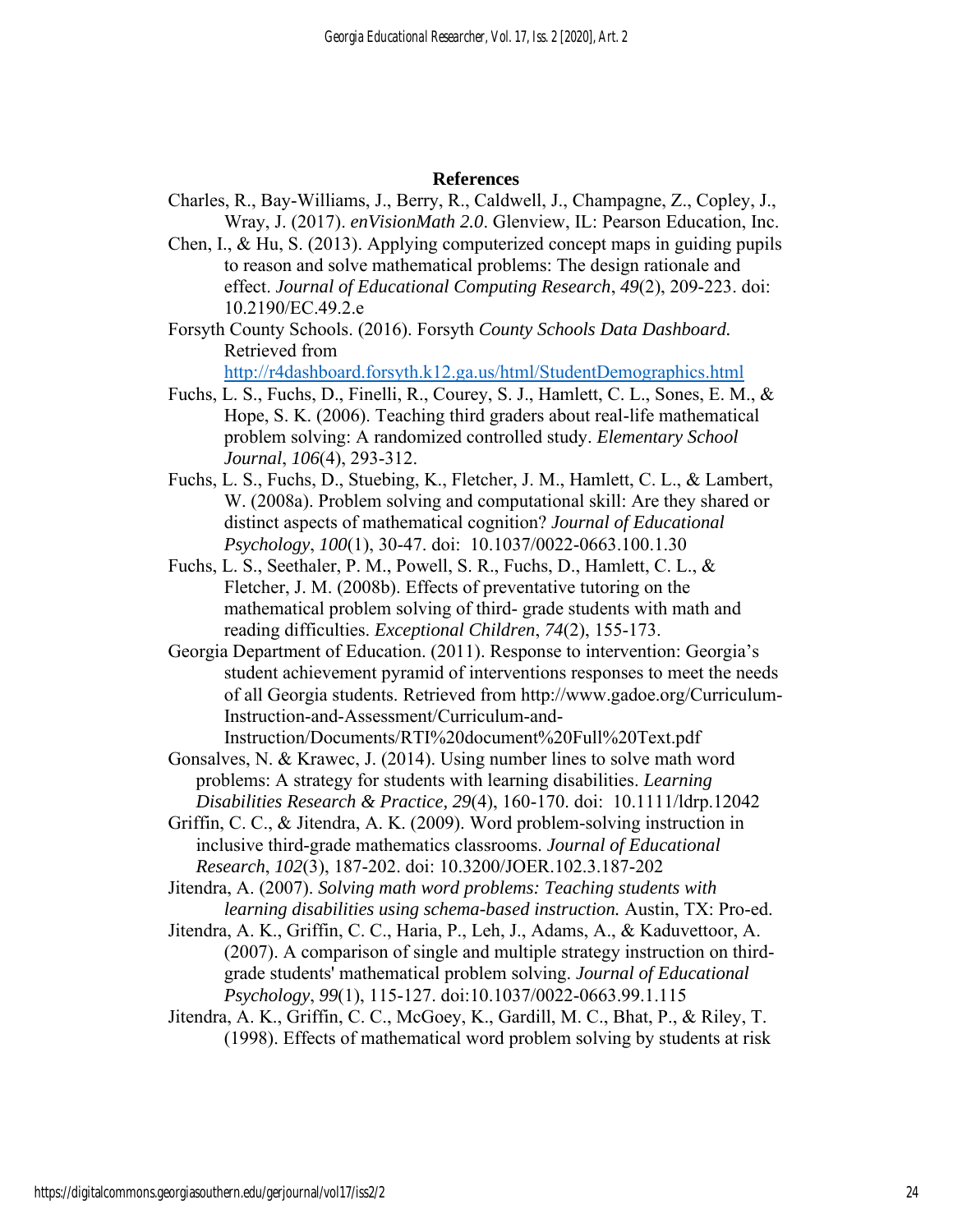or with mild disabilities. *Journal of Educational Research*, *91*(6), 345. 10.1080/00220679809597564

- Jordan, N. C. & Hanich, L.B. (2000). Mathematical thinking in second-grade children with different forms of LD. *Journal of Learning Disabilities, 33* (6), 567-578. doi: 10.1177/002221940003300605
- Kingsdorf, S & Krawec, J. (2016). A broad look at the literature on math word problem-solving interventions for third graders. *Cogent Education, 3*(1) doi:10.1080/2331186X.2015.1135770
- Kong, J. E., & Orosco, M. J. (2016). Word-problem-solving strategy for minority students at risk for math difficulties. *Learning Disability Quarterly*, *39*(3), 171-181. doi:10.1177/0731948715607347
- Leh, J. M., & Jitendra, A. K. (2013). Effects of computer-mediated versus teacher-mediated instruction on the mathematical word problem-solving performance of third-grade students with mathematical difficulties. *Learning Disability Quarterly*, *36*(2), 68-79. doi:10.1177/0731948712461447
- Morin, L. L., Watson, S. R., Hester, P., & Raver, S. (2017). The use of a bar model drawing to teach word problem solving to students with mathematics difficulties. *Learning Disability Quarterly*, *40*(2), 91-104. doi:10.1177/0731948717690116
- National Governors Association Center for Best Practices, Council of Chief State School Officers. (2010). Common Core state standards mathematics. Washington, D.C.: *National Governors Association Center for Best Practices, Council of Chief State School*.
- Powell, S. R. (2011). Solving word problems using schemas: A review of the literature. *Learning Disabilities Research & Practice)*, *26*(2), 94-108. doi:10.1111/j.1540-5826.2011.00329.x
- Swanson, H. L., Lussier, C., & Orosco, M. (2013). Effects of cognitive strategy interventions and cognitive moderators on word problem solving in children at risk for problem solving difficulties. *Learning Disabilities Research & Practice*, *28*(4), 170-183. doi:10.1111/ldrp.12019
- Swanson, H., Moran, A., Lussier, C., & Fung, W. (2014). The effect of explicit and direct generative strategy training and working memory on word problem-solving accuracy in children at risk for math difficulties. *Learning Disabilities Quarterly, 37*(2), 111-122. doi: 10.1177/0731948713507264
- Swanson, H. L., Orosco, M. J., & Lussier, C. M. (2014). The effects of mathematics strategy instruction for children with serious problem-solving difficulties. *Exceptional Children*, *80*(2), 149-168.
- Tapia, M. (1996a). Attitudes toward mathematics inventory. *Academic Exchange Quarterly, 8,* 16.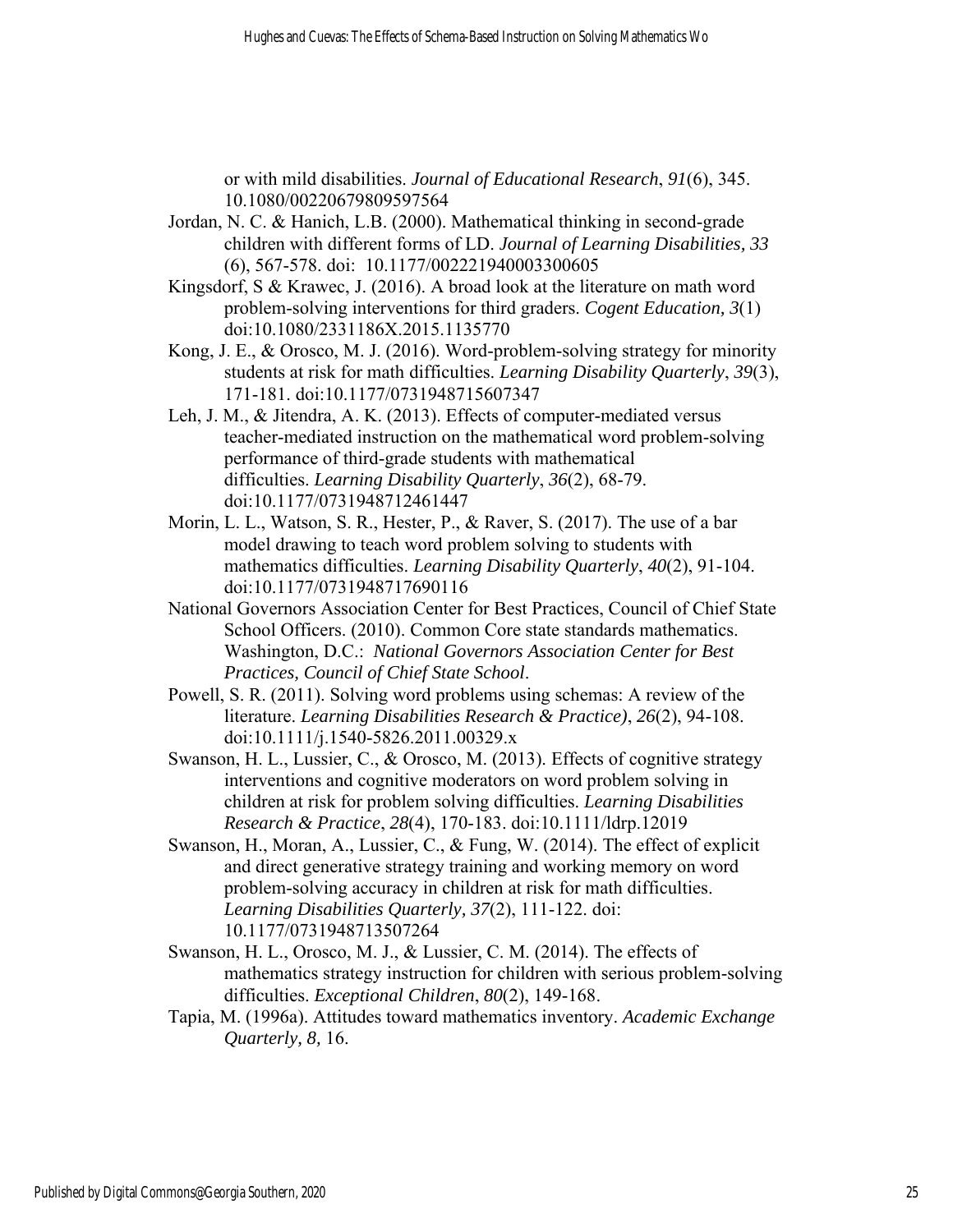- Tapia, M. (1996b). The attitudes toward mathematics instrument. Paper presented at the annual meeting of the Mid-south Educational Research Association, Tuscaloosa, AL. Retrieved from ERIC database. (ED404165).
- Tolar, T. D., Fuchs, L., Fletcher, J. M., Fuchs, D., & Hamlett, C. L. (2016). Cognitive profiles of mathematical problem solving learning disability for different definitions of disability. *Journal of Learning Disabilities*, *49*(3), 240-256. doi: 10.1177/0022219414538520
- U.S. Census Bureau. (2016). *Quick Facts: Forsyth County, Georgia*. Retrieved from [https://www.census.gov/quickfacts/fact/table/forsythcountygeorgia/RHI12](https://www.census.gov/quickfacts/fact/table/forsythcountygeorgia/RHI125216) [5216](https://www.census.gov/quickfacts/fact/table/forsythcountygeorgia/RHI125216)
- Xin, Y. P., Wiles, B., & Lin, Y. (2008). Teaching conceptual model-based word problem story grammar to enhance mathematics problem solving. *Journal of Special Education*, *42*(3), 163-178. doi: 10.1177/0022466907312895
- Zhu, N. (2015). Cognitive strategy instruction for mathematical word problemsolving of students with mathematics disabilities in China. *International Journal of Disability, Development and Education*, *62*(6), 608-627. doi: 10.1080/1034912X.2015.1077935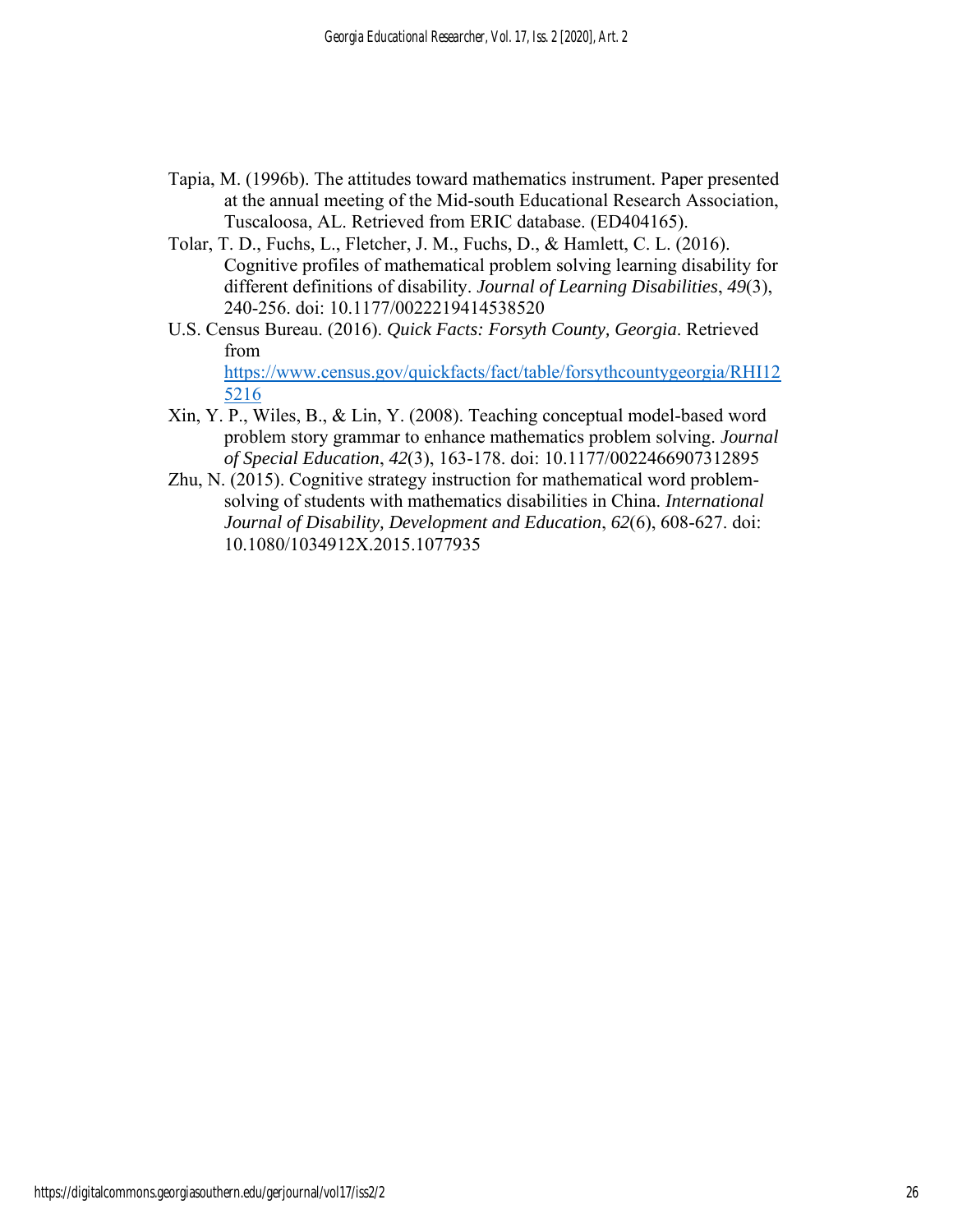## Appendix A

Student Practice Page Sample

# **Addition and Subtraction**

# **Unit 1: Change**

| Name: https://www.com/communications/communications/communications/communications/communications/communications/ | Date:                                                                                    |
|------------------------------------------------------------------------------------------------------------------|------------------------------------------------------------------------------------------|
| Teacher:                                                                                                         | Crade: Canada and Crade: Crade: 2002.                                                    |
| <b>Change Problem 1:</b><br>If she paints 4 more pictures, how many will she have?                               | Tammy likes to paint pictures of flowers. She has painted 12 pictures so far.<br>Change: |
| Beginning<br>Work                                                                                                | Ending<br><b>Explanation</b>                                                             |
|                                                                                                                  |                                                                                          |
|                                                                                                                  |                                                                                          |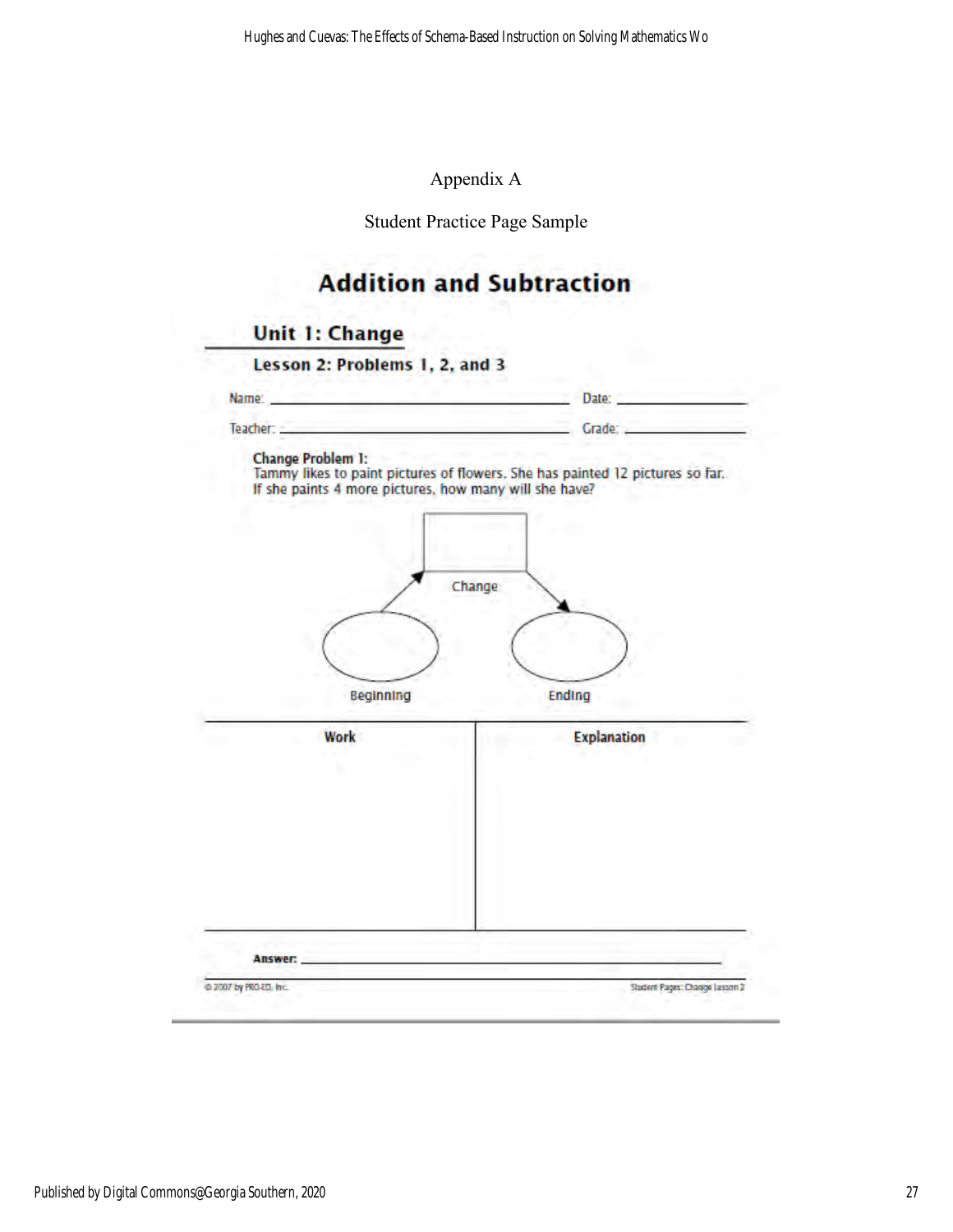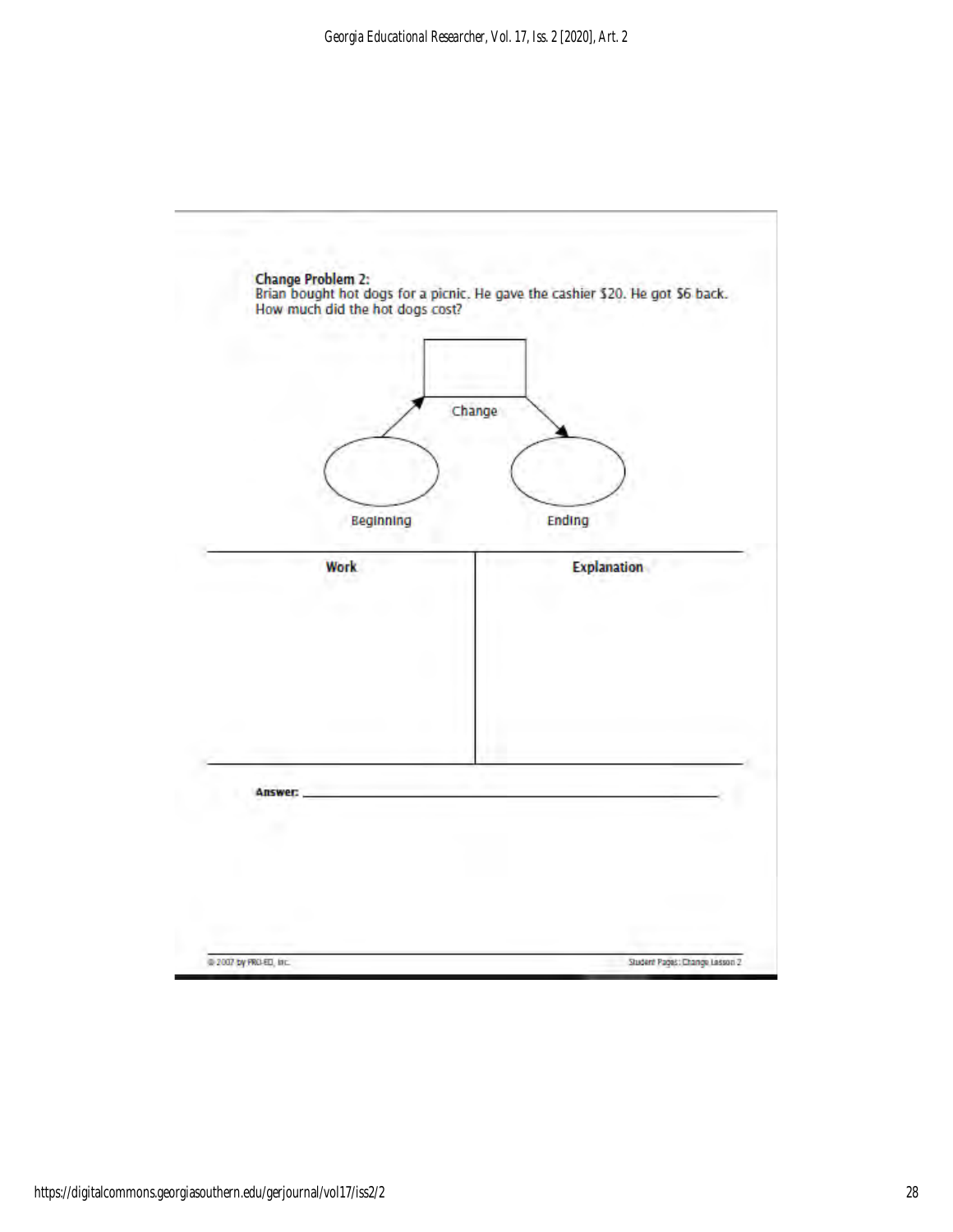

(Jitendtra, 2007)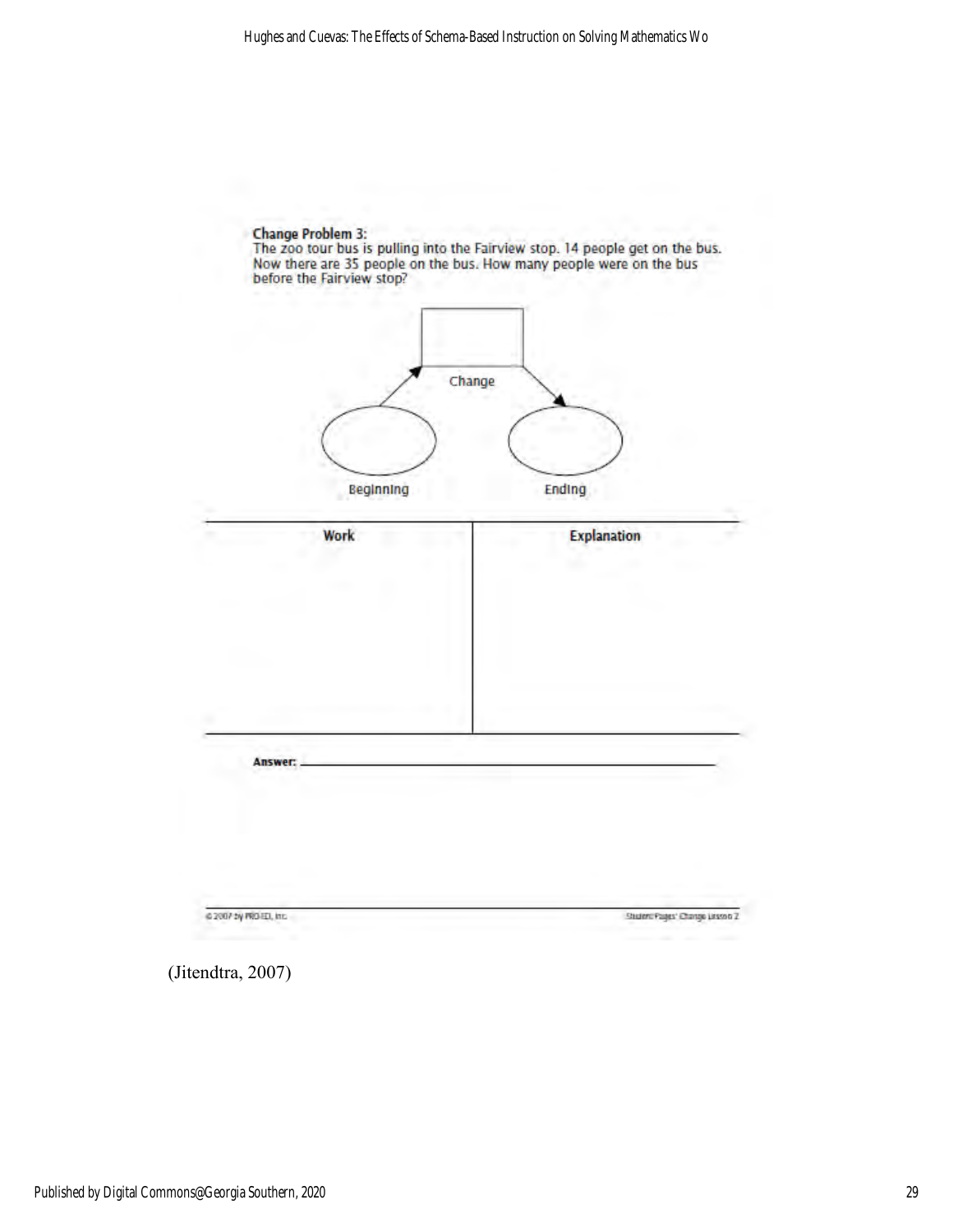## Appendix B

Schema-Based Diagrams



Figrure D1 Change Problem Schema-Based Diagram (Jitendra, 2007)

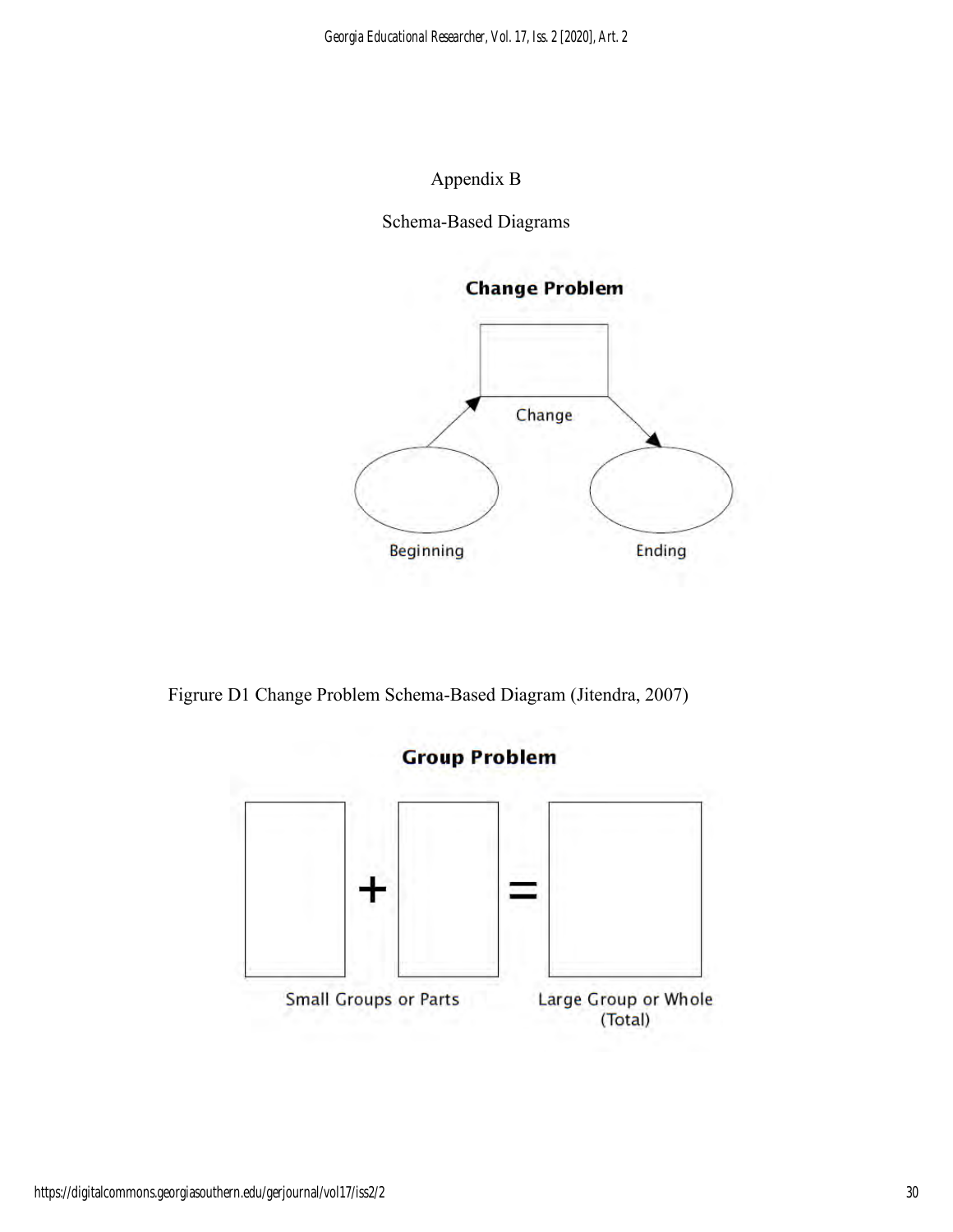Figure D2 Group Problem Schema-Based Diagram (Jitendra, 2007)



Figure D3 Compare Problem Schema-Based Diagram (Jitendra, 2007)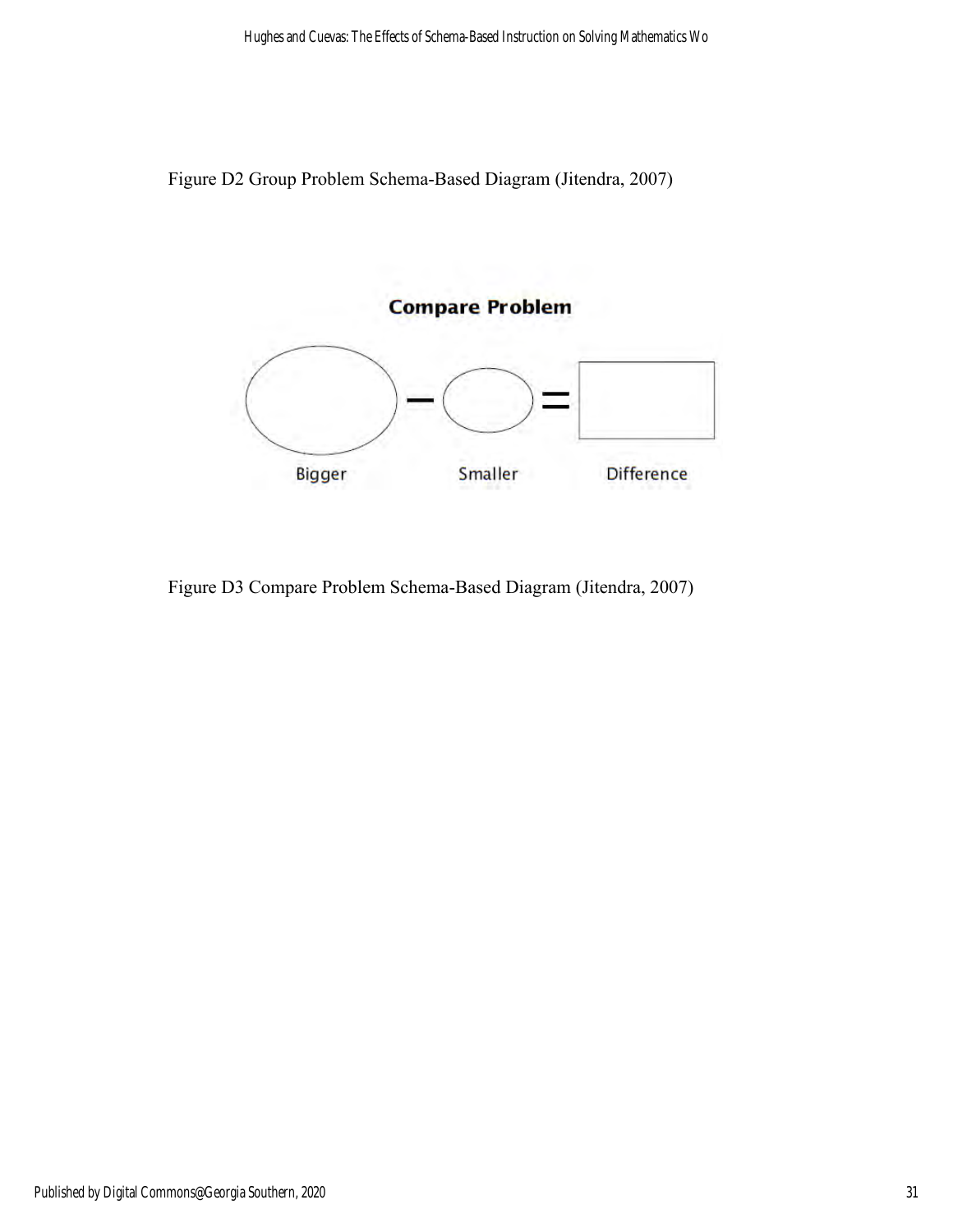| Appendix C |
|------------|
|------------|

Pretest

# **Form A**

Name:

Date:

Solve the following word problems and show how you solved them.

1. A piano has 52 white keys and 36 black keys. How many keys are there?

| 10월 20일 전 시간  |                         |                           |  |
|---------------|-------------------------|---------------------------|--|
| were there!   | comments of the Control | <b>CONTRACTOR</b> AND THE |  |
|               |                         |                           |  |
|               |                         |                           |  |
|               |                         |                           |  |
|               |                         |                           |  |
| <b>Answer</b> |                         |                           |  |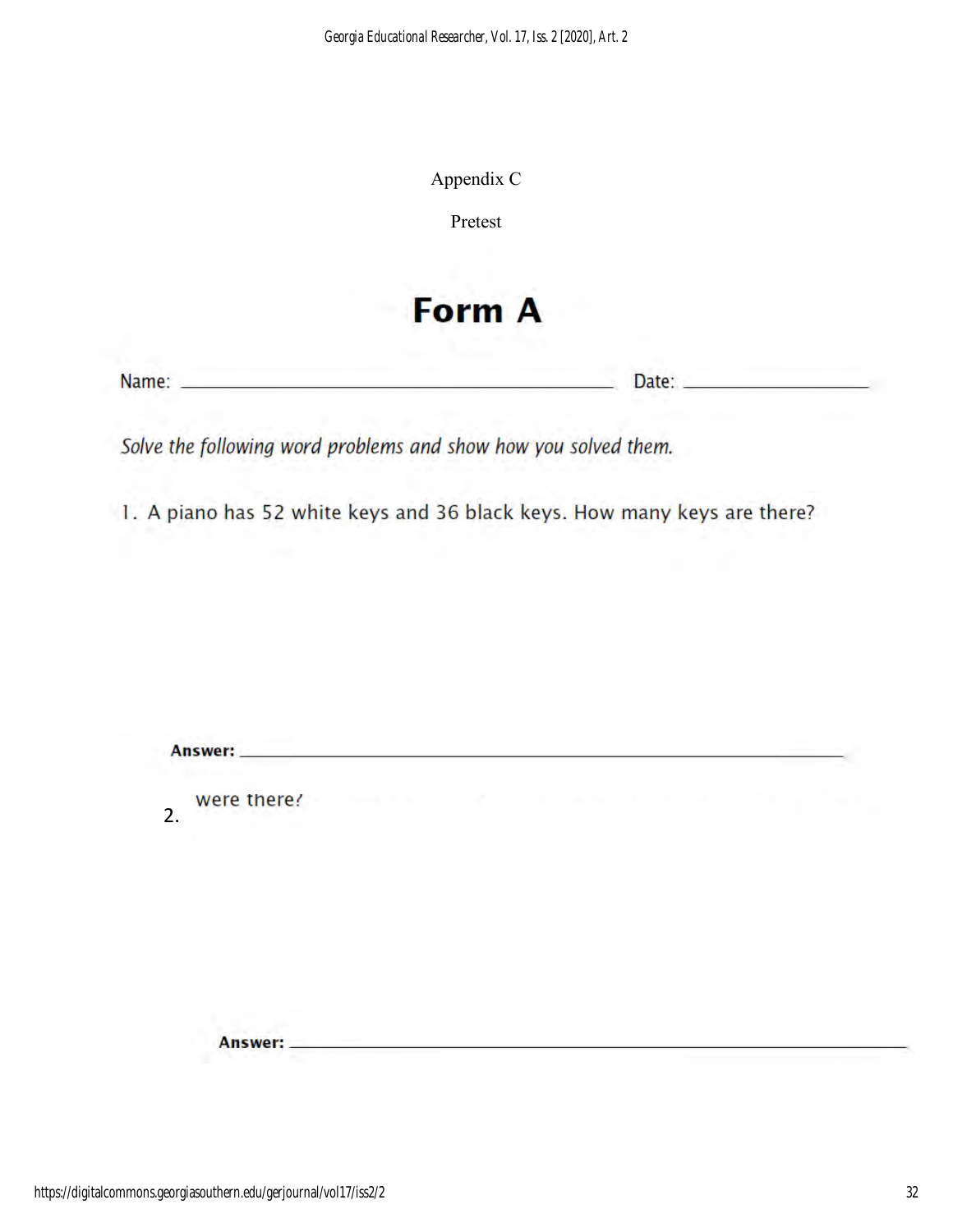3. Shonak has 15 more colored pencils than pens. He has 49 colored pencils. How many pens does he have?

Answer:

Answer:

Answer:

4. Tanya has 15 more pages to read than Lana. Lana has 12 pages to read. How many pages does Tanya have to read?

5. Suppose your family packed 36 meals to eat on a camping trip. If 12 meals were left over at the end of the trip, how many meals were eaten?

D 2007 by PRO-ED, Inc.

Progress Assessment: Addition and Spatraction Form A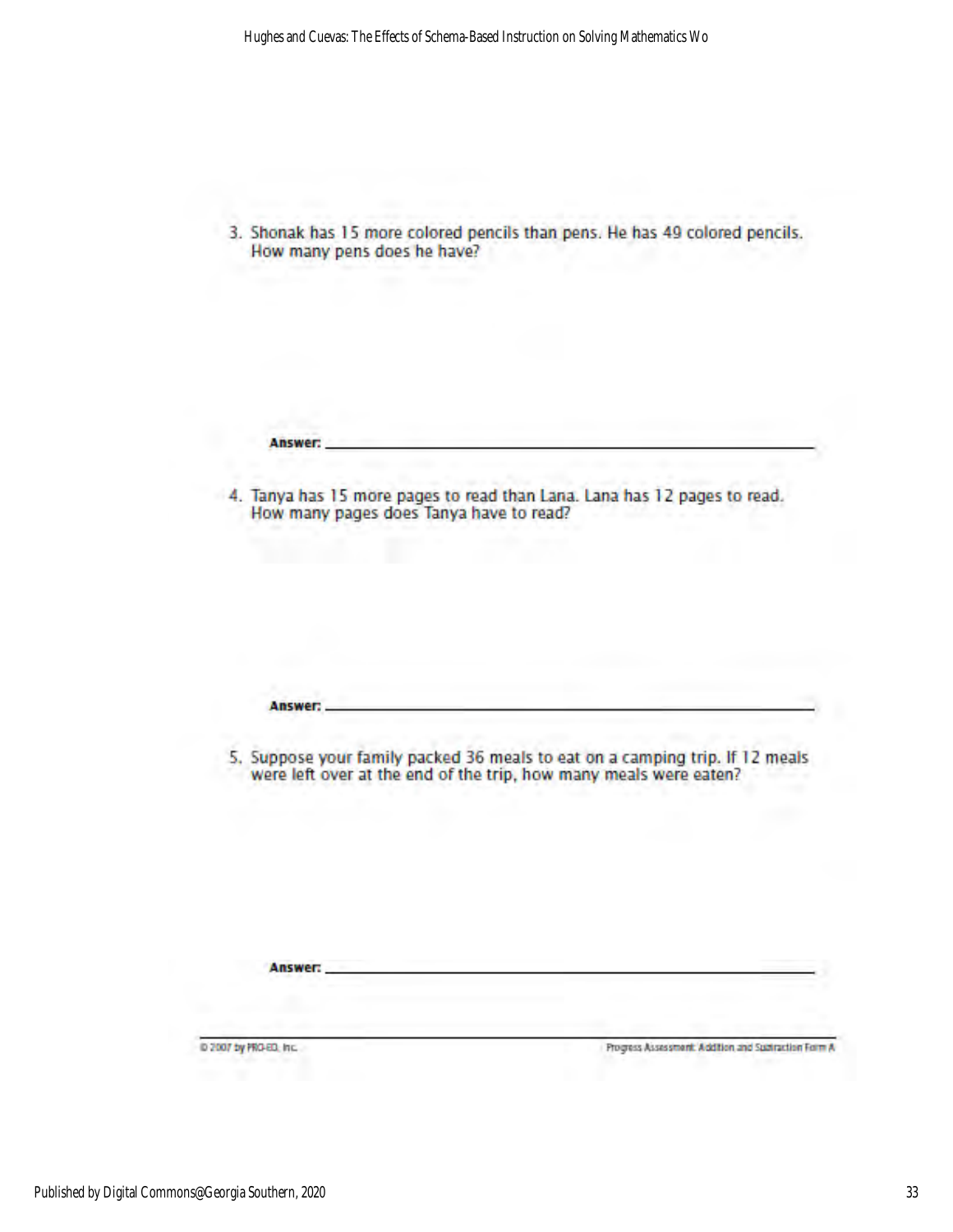6. There are 14 monkeys playing in a tree. If 8 jump out, how many monkeys are left in the tree?

Answer:

7. A scout troop leader is taking 14 scouts to the movies. 3 scouts cancelled, and 8 more decided to go. How many scouts are going to the movie now?

Answer: 8. There are 10 crickets in the shed and 16 crickets outside. If 2 more crickets are found in the shed, how many more crickets are outside than inside the shed? Answer: @ 2007 by PRO-ED, Inc. Progress Assessment: Addition and Subtraction Form A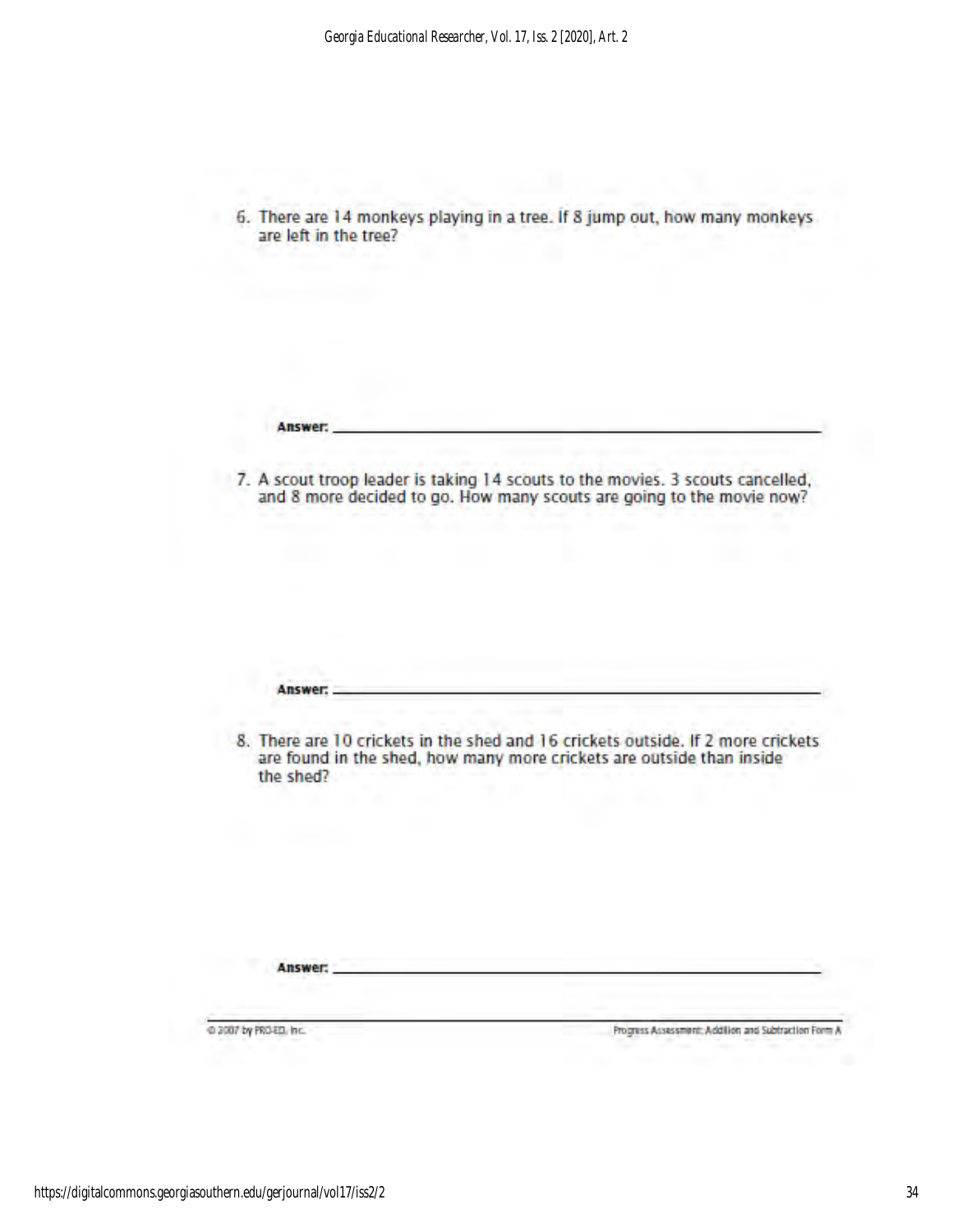## Appendix D

## Example of Baseline

# **Addition and Subtraction**

# **Baseline 1**

| Name:    | Date:  |
|----------|--------|
|          |        |
| Teacher: | Grade: |

Directions: Read the story and solve the problem.

**Problem 1:**

Anna likes to draw pictures of trees. She has drawn 11 pictures so far. If she draws 3 more pictures, how many will she have?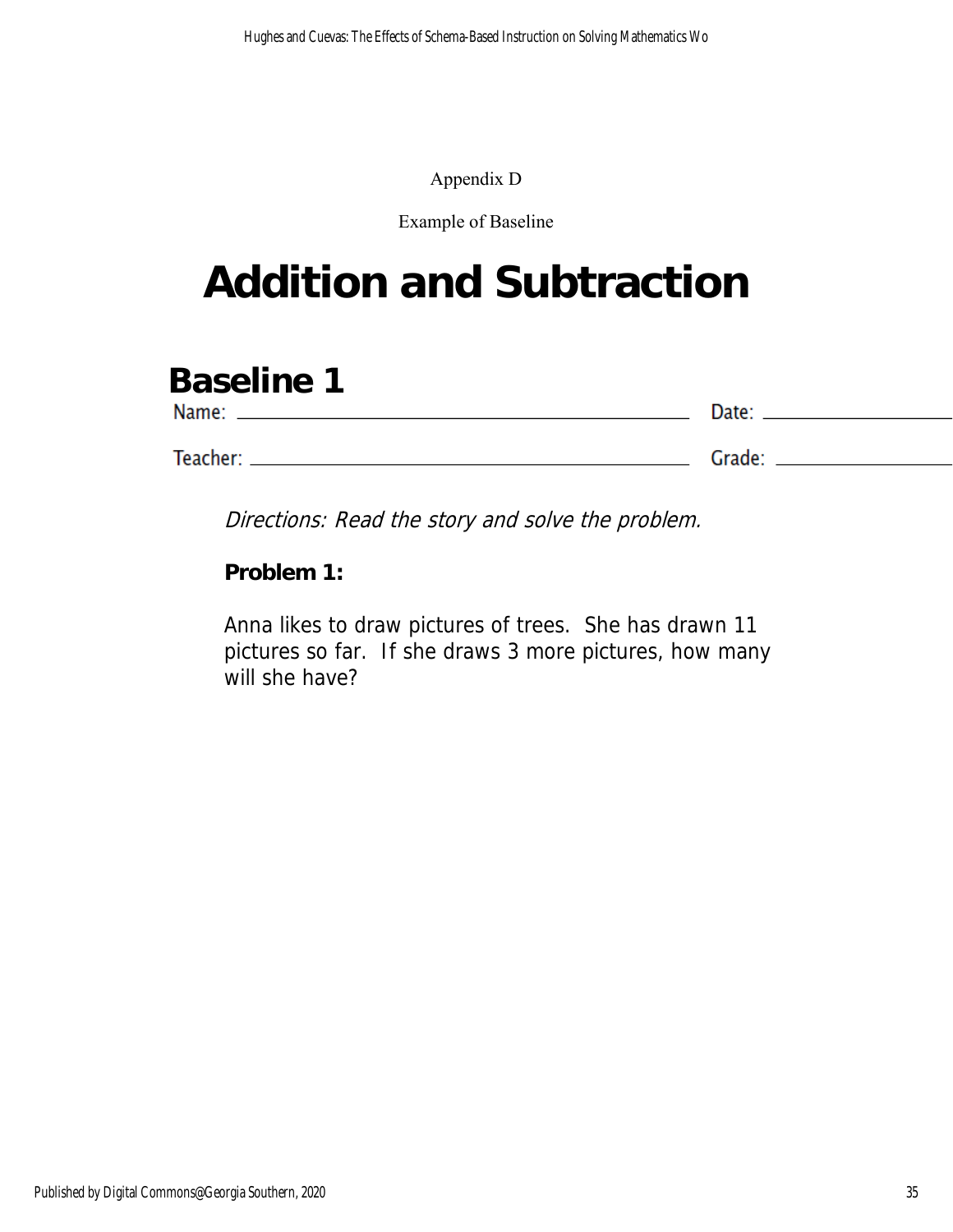

**Problem 2:**

There are 64 different flavors of juice. Jill's Juices has 44 flavors. How many flavors of juice are not at Jill's Juices?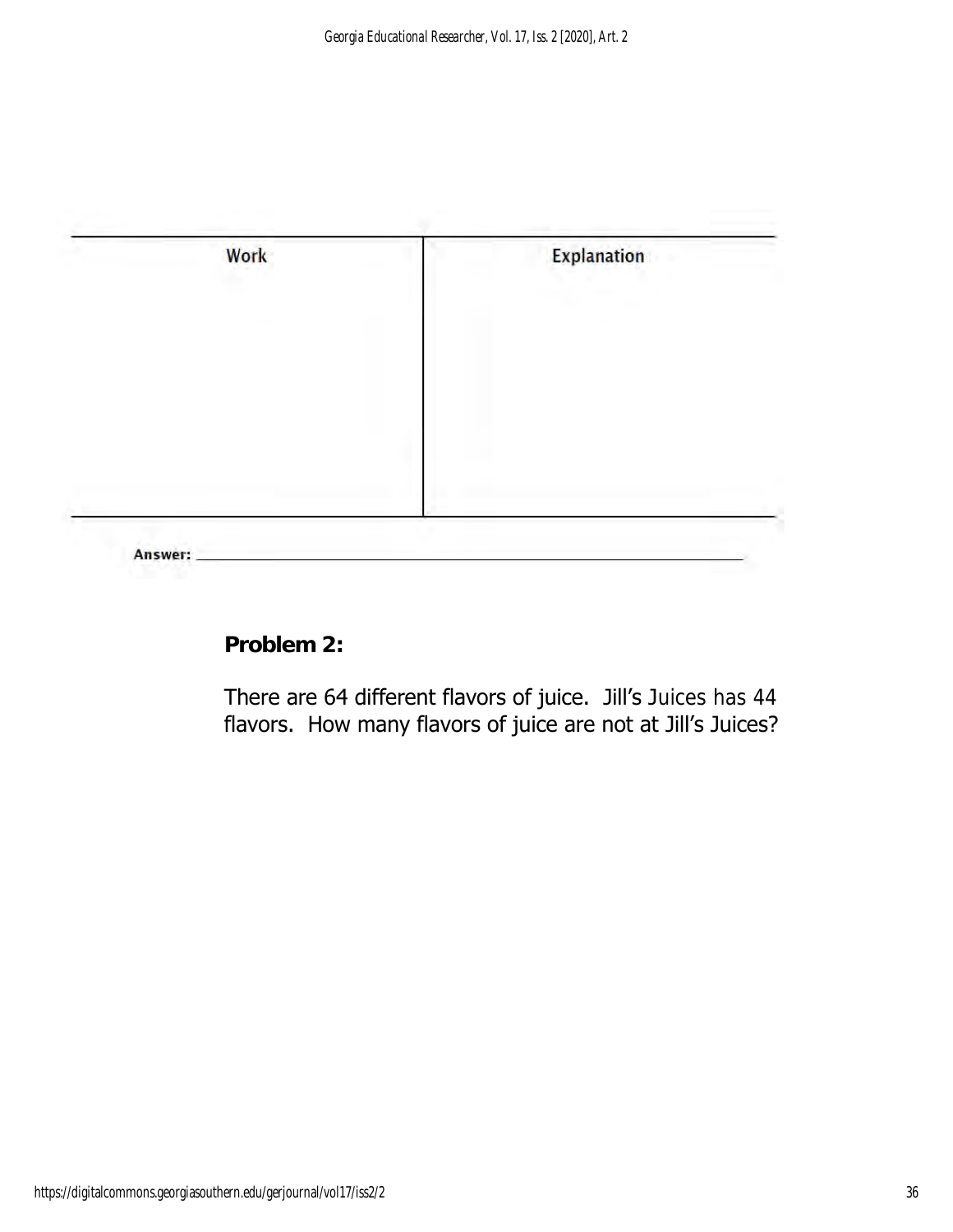

**Problem 3:**

Tyler picked 12 apples. He picked 4 fewer pears than apples. How many pears did Tyler pick?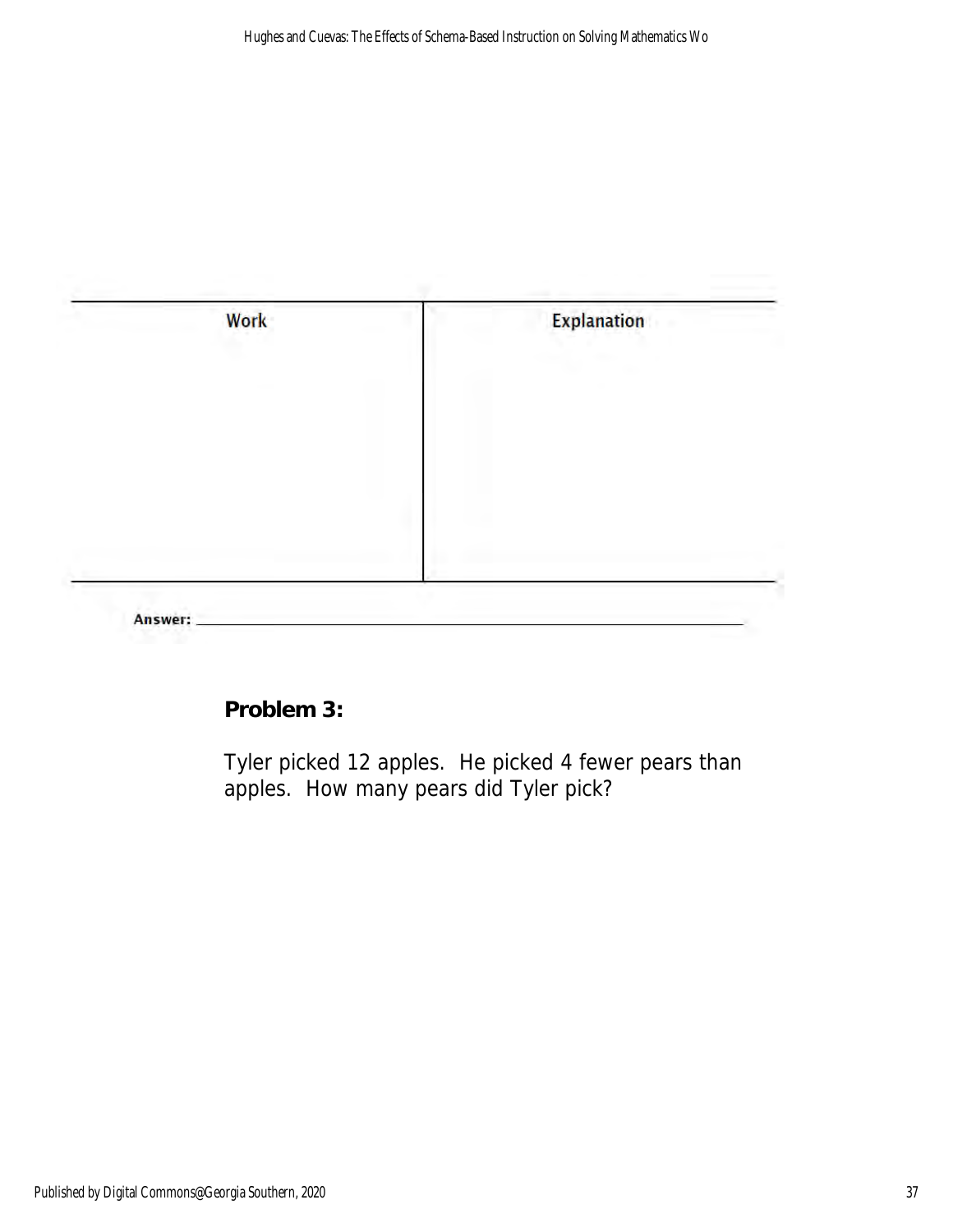

**Problem 4:**

Susan goes up 8 steps and then back down 3 steps to pick up a pencil she dropped. Then she goes up 7 steps. How many steps has she gone up at the end?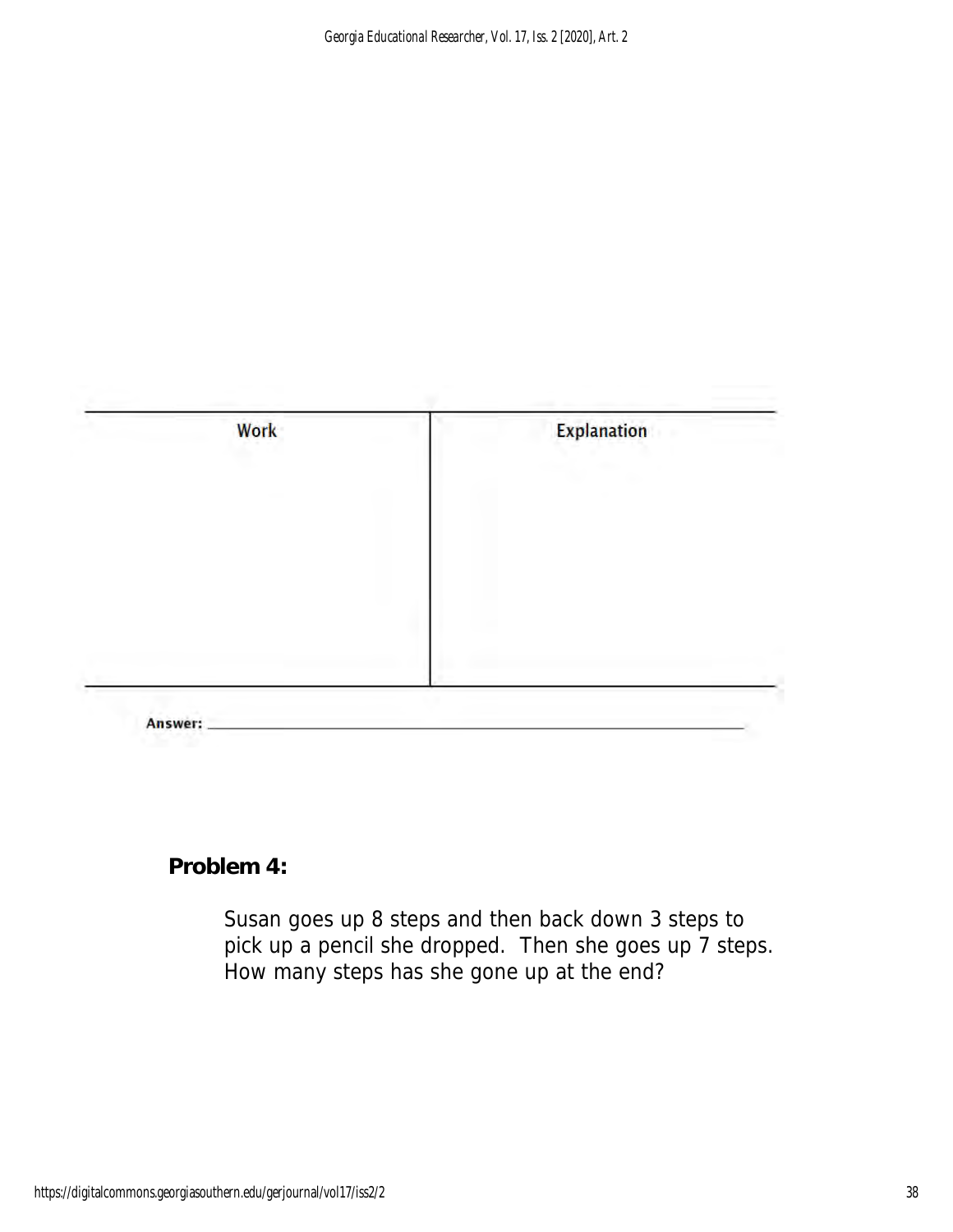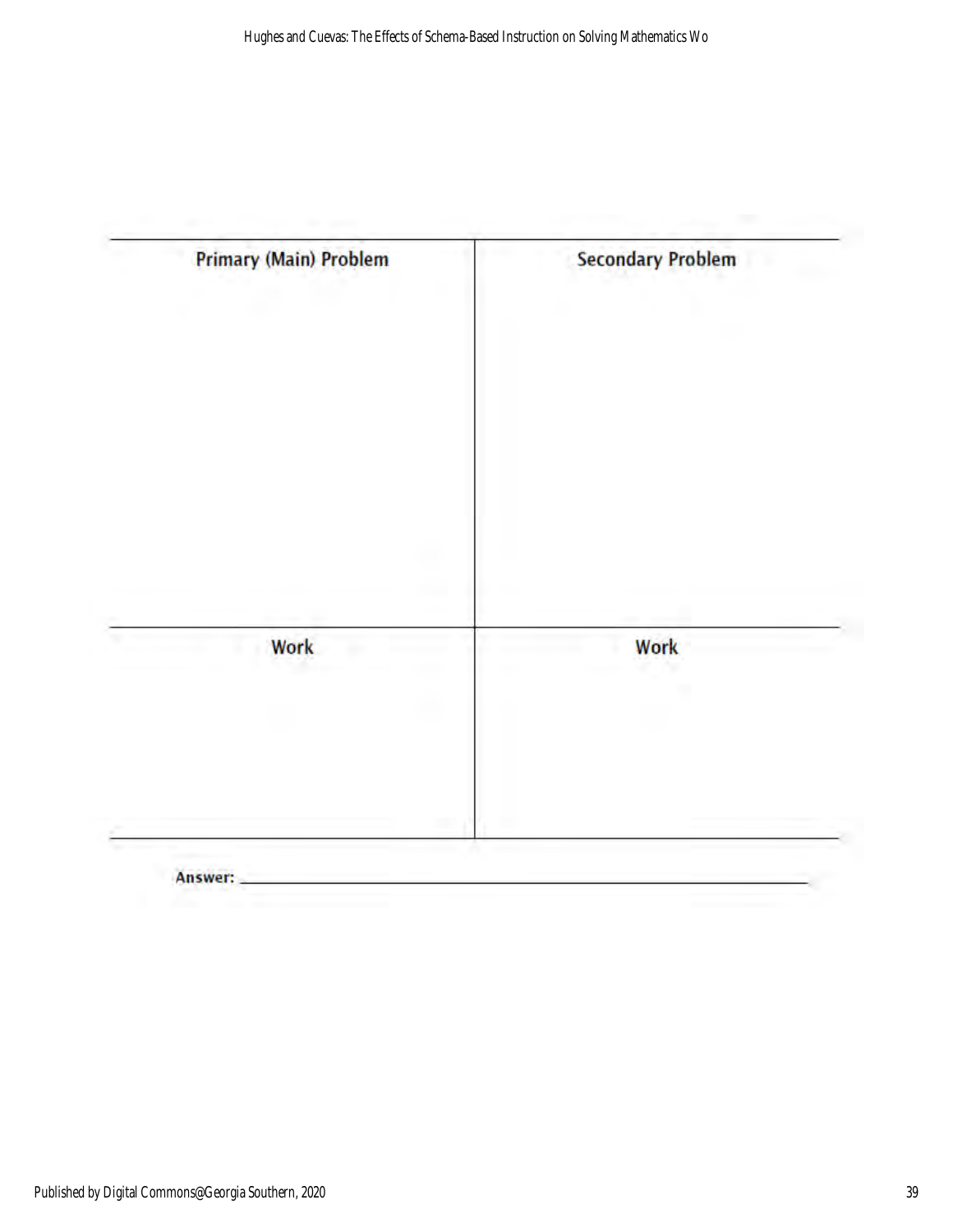# Appendix E

## Transfer Assessment

| Name.                                                                                                                                                                                                               |                                                                                                                                                                                                |                                             |  |
|---------------------------------------------------------------------------------------------------------------------------------------------------------------------------------------------------------------------|------------------------------------------------------------------------------------------------------------------------------------------------------------------------------------------------|---------------------------------------------|--|
| I. Jodi has 28 apples. She buys some more.<br>Now Jodi has 43 apples.<br>How many apples did she buy?<br>Use the bar diagram to help you<br>write an equation. Then use<br>the open number line to solve.<br>apples | 2. Alayna draws 18 more stars<br>Assessment<br>than Pearl. Alayna draws<br>37 stars. How many stars<br>does Pearl draw?<br>Can you use the equation to solve the<br>problem? Choose Yes or No. |                                             |  |
|                                                                                                                                                                                                                     | $37 - 18 = ?$                                                                                                                                                                                  | $\bigcirc$ Yes $\bigcirc$ No                |  |
|                                                                                                                                                                                                                     | $18 + 37 = ?$                                                                                                                                                                                  | $\bigcirc$ Yes $\bigcirc$ No                |  |
|                                                                                                                                                                                                                     | $18 + 7 = 37$                                                                                                                                                                                  | $\bigcirc$ Yes $\bigcirc$ No                |  |
|                                                                                                                                                                                                                     | $? + 18 = 37$                                                                                                                                                                                  | $\bigcirc$ Yes $\bigcirc$ No                |  |
| 3. Emily has 17 fewer ribbons than Piper.<br>Piper has 48 ribbons.<br>How many ribbons does Emily have?<br>Solve any way you choose.<br>Show your work.                                                             | Then solve the story problem.                                                                                                                                                                  | 4. Write a number story for $72 - 36 = ?$ . |  |
| ribbons                                                                                                                                                                                                             | $72 - 36 =$                                                                                                                                                                                    |                                             |  |

Topic 7 | Assessment

four hundred thirty-one 43

(Charles et al., 2017)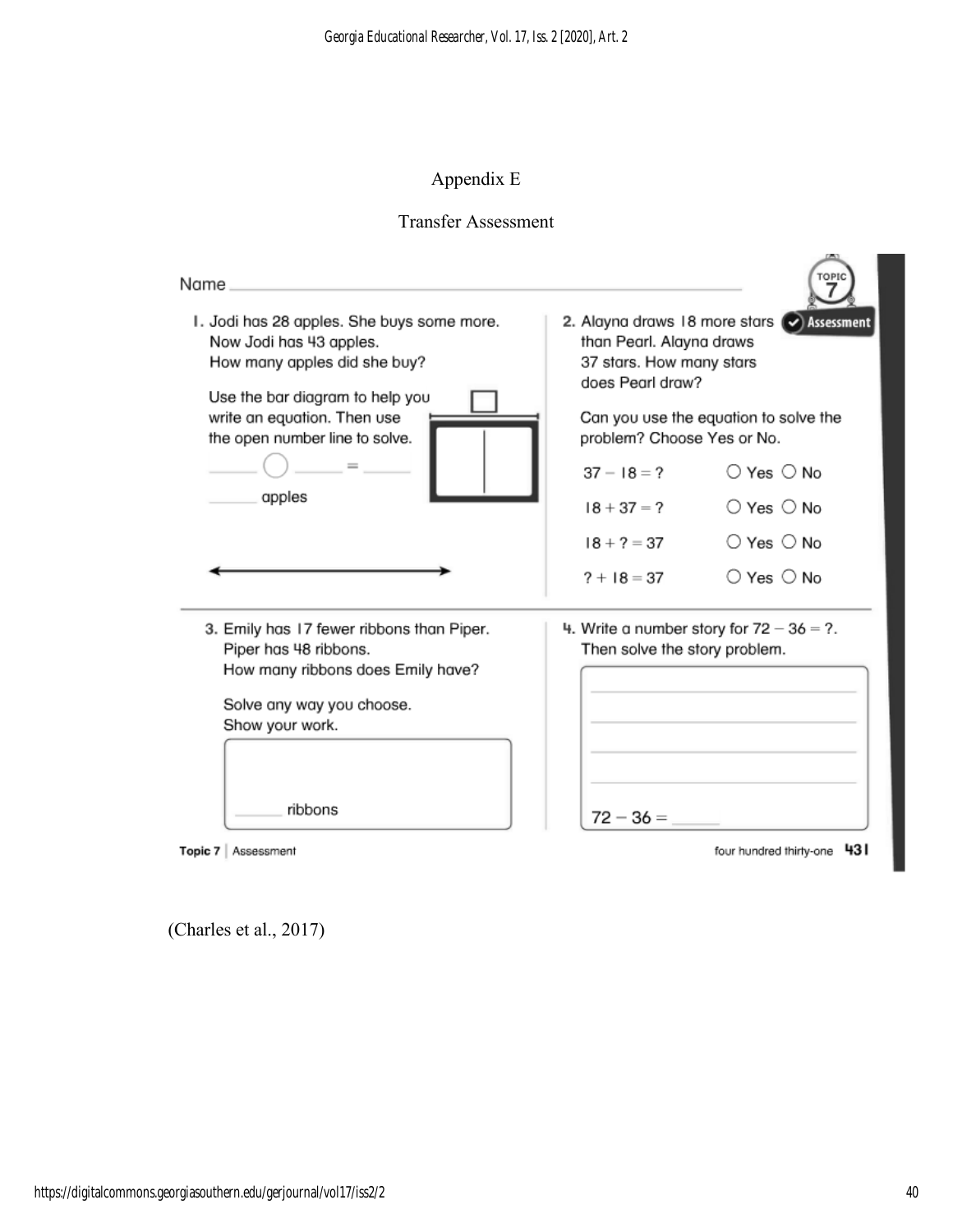| 5. Joy needs 99 coats for children in need.<br>She gets 54 coats from her school.<br>She gets 22 coats from friends.<br>How many more coats does Joy need?<br>Write equations to solve.<br>Then write the answer.<br>Joy needs ______ more coats. | 6. Shane has 27 more cards than Tom.<br>Shane has 62 cards.<br>How many cards does Tom have?<br>Explain how you will solve the problem.<br>Then solve.<br>Tom has cards. |                                       |
|---------------------------------------------------------------------------------------------------------------------------------------------------------------------------------------------------------------------------------------------------|--------------------------------------------------------------------------------------------------------------------------------------------------------------------------|---------------------------------------|
| 7. Grace found 36 shells.<br>She threw 8 shells back into the sea.                                                                                                                                                                                | Which pair of equations shows a way to<br>solve the problem?                                                                                                             |                                       |
| Then she found 9 more shells.<br>How many shells does Grace have now?                                                                                                                                                                             | $36 - 8 = 28$<br>A)<br>$28 - 9 = 19$                                                                                                                                     | $36 + 9 = 45$<br>C)<br>$45 + 8 = 53$  |
|                                                                                                                                                                                                                                                   | $36 - 8 = 28$<br>®<br>$28 + 9 = 37$                                                                                                                                      | $36 + 8 = 44$<br>(D)<br>$44 + 9 = 53$ |
| 432 four hundred thirty-two                                                                                                                                                                                                                       | C Pearson Education, Inc. 2                                                                                                                                              | Topic 7   Assessment                  |

(Charles et al., 2017)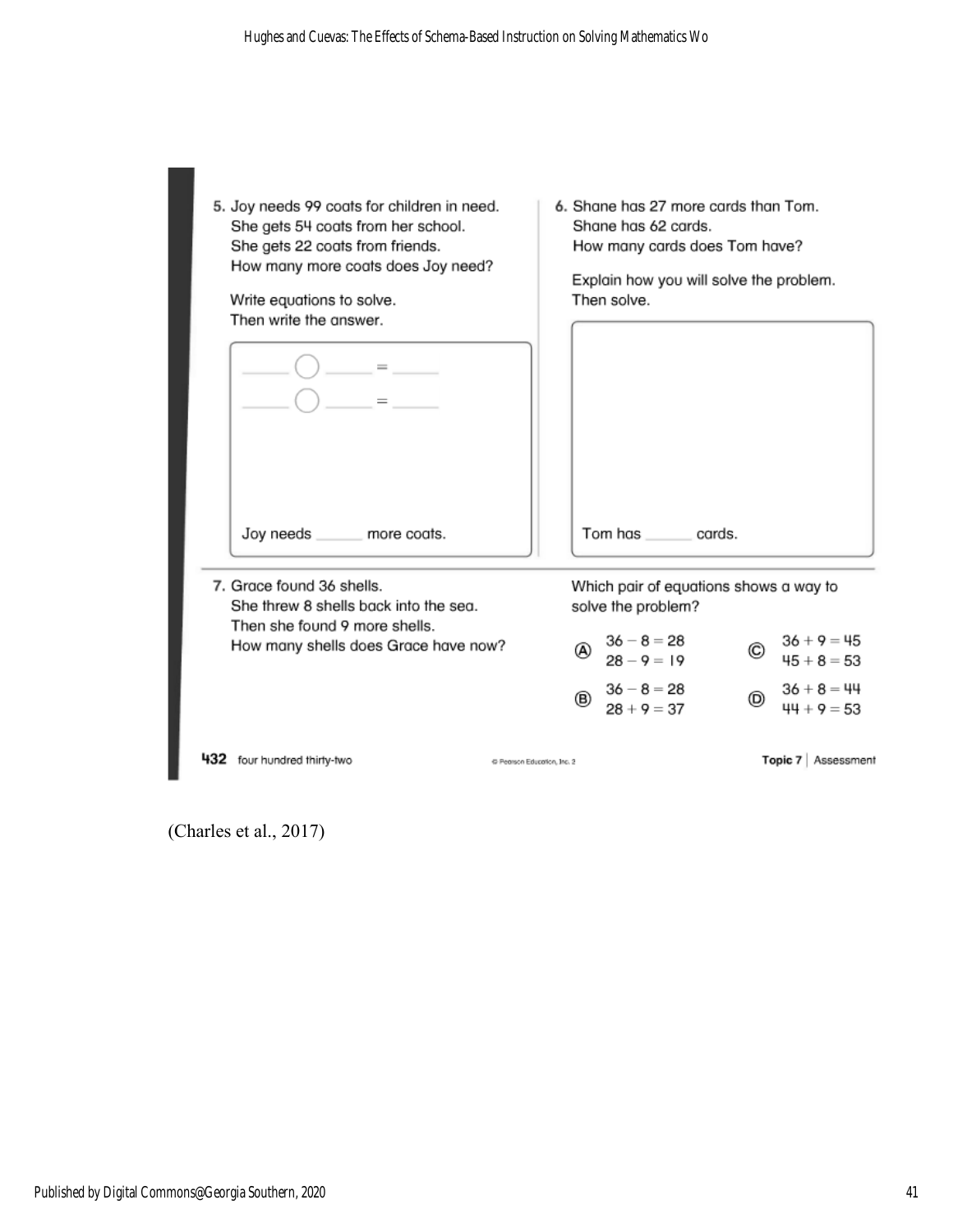#### Name

#### **School Fair**

Meadow School is having a school fair. The table shows the number of tickets Ms. Davis's class has sold.

| Number of Tickets Sol |    |
|-----------------------|----|
| Monday                | 42 |
| Tuesday               | 17 |
| Wednesday             | 21 |



I. How many fewer tickets did Ms. Davis's class sell on Wednesday than on Monday?

Complete the bar diagram to model the problem. Then solve.



fewer tickets

Topic 7 | Performance Assessment

(Charles et al., 2017)

2. Ms. Davis says the class can have a party if they sell 95 tickets.

#### Part A

Write an equation to show how many tickets the class has sold.

Then solve the equation. Show your work.

tickets sold

#### Part B

How many more tickets does the class have to sell to have a party? Explain.

tickets

four hundred thirty-three 433

erformance Assessment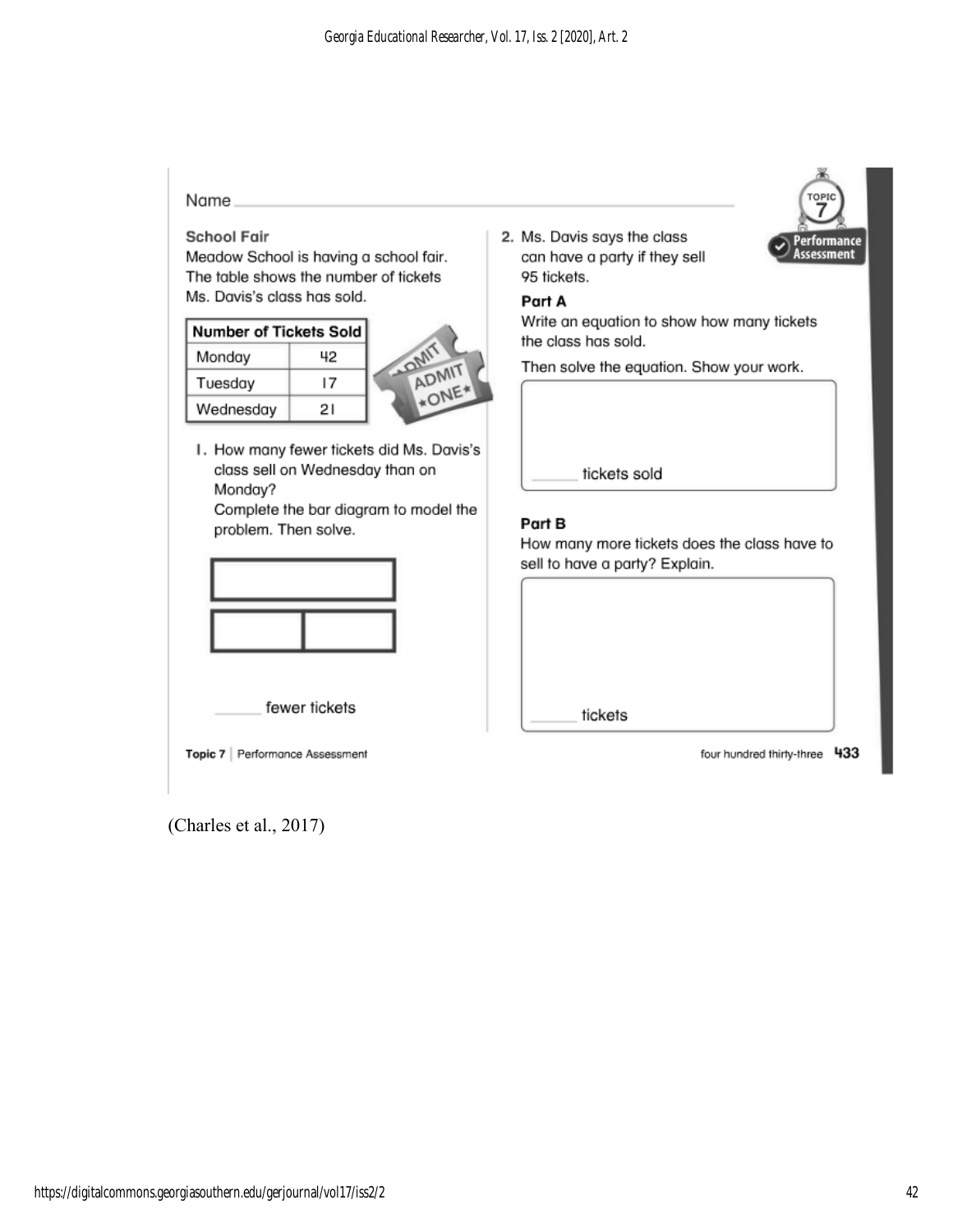3. The table shows the number of tickets Mr. Rios's class has sold.

How many more tickets did his class sell on Monday and Tuesday than on Wednesday?

| Number of Tickets Sold |    |  |  |  |
|------------------------|----|--|--|--|
| Monday<br>24           |    |  |  |  |
| Tuesday                | 18 |  |  |  |
| Wednesday              | 28 |  |  |  |



(Charles et al., 2017)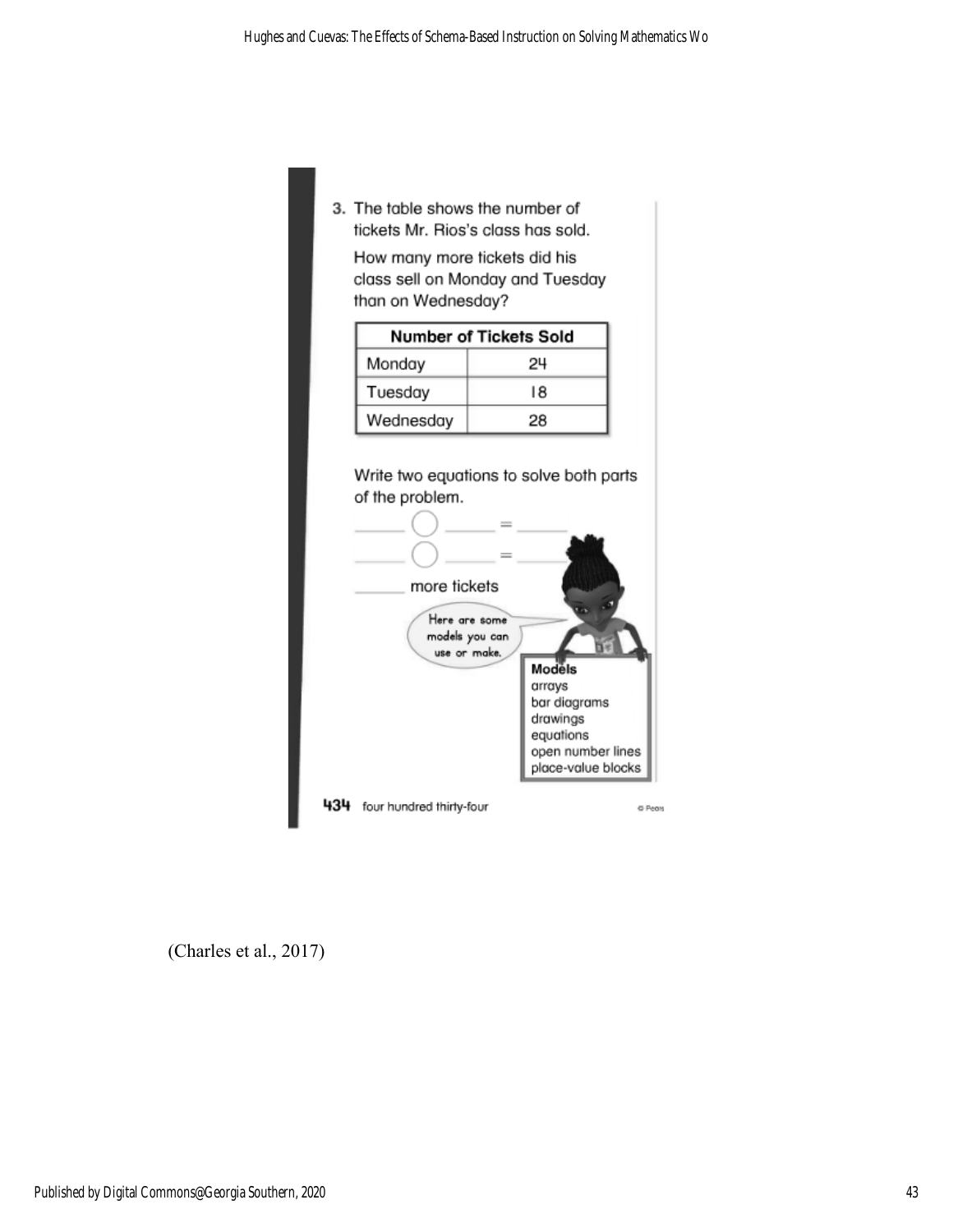Appendix F Strategy-Use Checklist for Pretest/Posttest

|                | The       | The      | The       | The         | The       | There is    |
|----------------|-----------|----------|-----------|-------------|-----------|-------------|
|                | student   | student  | student   | student     | student   | no          |
|                | correctly | attempts | correctly | attempts    | uses a    | evidence    |
|                | uses a    | to use a | writes an | to write an | different | of strategy |
|                | schema-   | schema-  | equation  | equation    | problem-  | use.        |
|                | based     | based    |           |             | solving   |             |
|                | diagram   | diagram  |           |             | strategy  |             |
| 1              |           |          |           |             |           |             |
|                |           |          |           |             |           |             |
| $\overline{2}$ |           |          |           |             |           |             |
|                |           |          |           |             |           |             |
| $\overline{3}$ |           |          |           |             |           |             |
| 4              |           |          |           |             |           |             |
|                |           |          |           |             |           |             |
| 5              |           |          |           |             |           |             |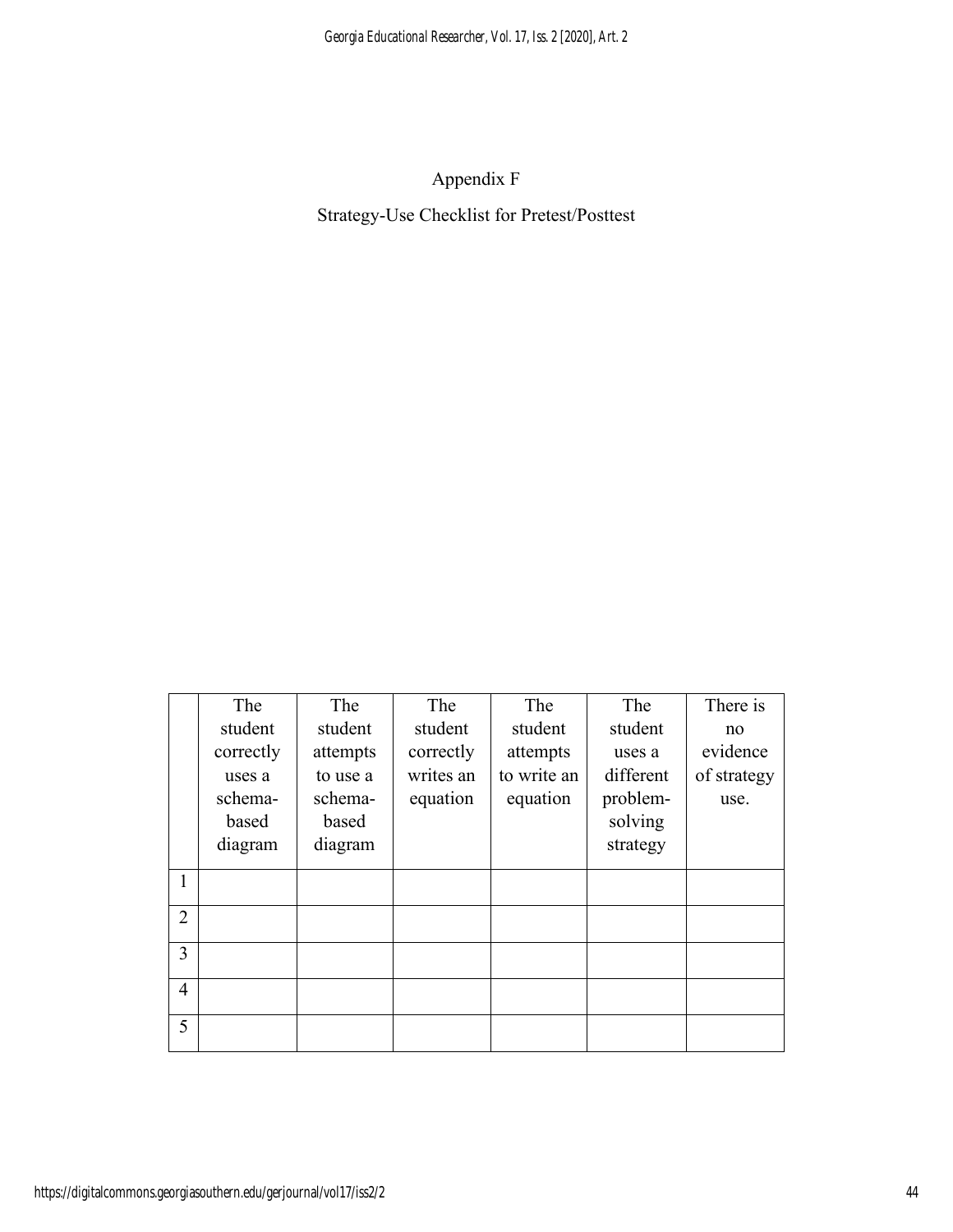| 6              |                                                               |                                                                |                                               |                                                |                                                                   |                                       |
|----------------|---------------------------------------------------------------|----------------------------------------------------------------|-----------------------------------------------|------------------------------------------------|-------------------------------------------------------------------|---------------------------------------|
|                | The                                                           | The                                                            | The                                           | The                                            | <b>The</b>                                                        | There is                              |
|                | student<br>correctly<br>uses a<br>schema-<br>based<br>diagram | student<br>attempts<br>to use a<br>schema-<br>based<br>diagram | student<br>correctly<br>writes an<br>equation | student<br>attempts<br>to write an<br>equation | student<br>uses a<br>different<br>problem-<br>solving<br>strategy | no<br>evidence<br>of strategy<br>use. |
| 1              |                                                               |                                                                |                                               |                                                |                                                                   |                                       |
| $\overline{2}$ |                                                               |                                                                |                                               |                                                |                                                                   |                                       |
| $\overline{3}$ |                                                               |                                                                |                                               |                                                |                                                                   |                                       |
| $\overline{4}$ |                                                               |                                                                |                                               |                                                |                                                                   |                                       |
| 5              |                                                               |                                                                |                                               |                                                |                                                                   |                                       |
| 6              |                                                               |                                                                |                                               |                                                |                                                                   |                                       |
| $\overline{7}$ |                                                               |                                                                |                                               |                                                |                                                                   |                                       |
| 8              |                                                               |                                                                |                                               |                                                |                                                                   |                                       |

Strategy-Use Checklist for Student Practice Pages

Strategy-Use Checklist for Transfer Assessment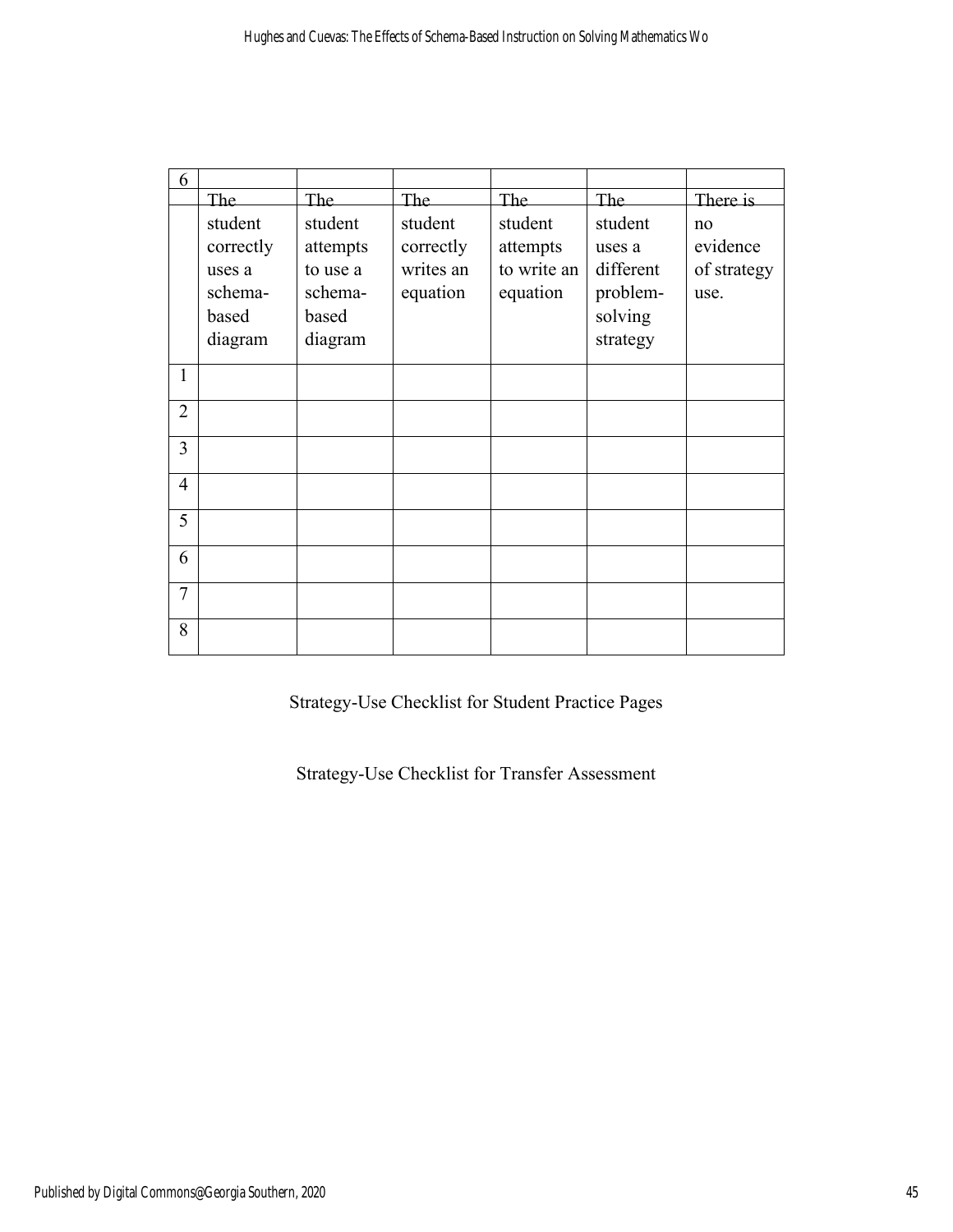|                | The       | The      | The       | The      | The       | There is    |
|----------------|-----------|----------|-----------|----------|-----------|-------------|
|                | student   | student  | student   | student  | student   | no          |
|                | correctly | attempts | correctly | attempts | uses a    | evidence    |
|                | uses a    | to use a | writes an | to write | different | of strategy |
|                | schema-   | schema-  | equation  | an       | problem-  | use.        |
|                | based     | based    |           | equation | solving   |             |
|                | diagram   | diagram  |           |          | strategy  |             |
| $\mathbf{1}$   |           |          |           |          |           |             |
| $\overline{2}$ |           |          |           |          |           |             |
| $\overline{3}$ |           |          |           |          |           |             |
| $\overline{4}$ |           |          |           |          |           |             |
| 5              |           |          |           |          |           |             |
| 6              |           |          |           |          |           |             |
| $\overline{7}$ |           |          |           |          |           |             |
| 8              |           |          |           |          |           |             |
| 9              |           |          |           |          |           |             |
| 10             |           |          |           |          |           |             |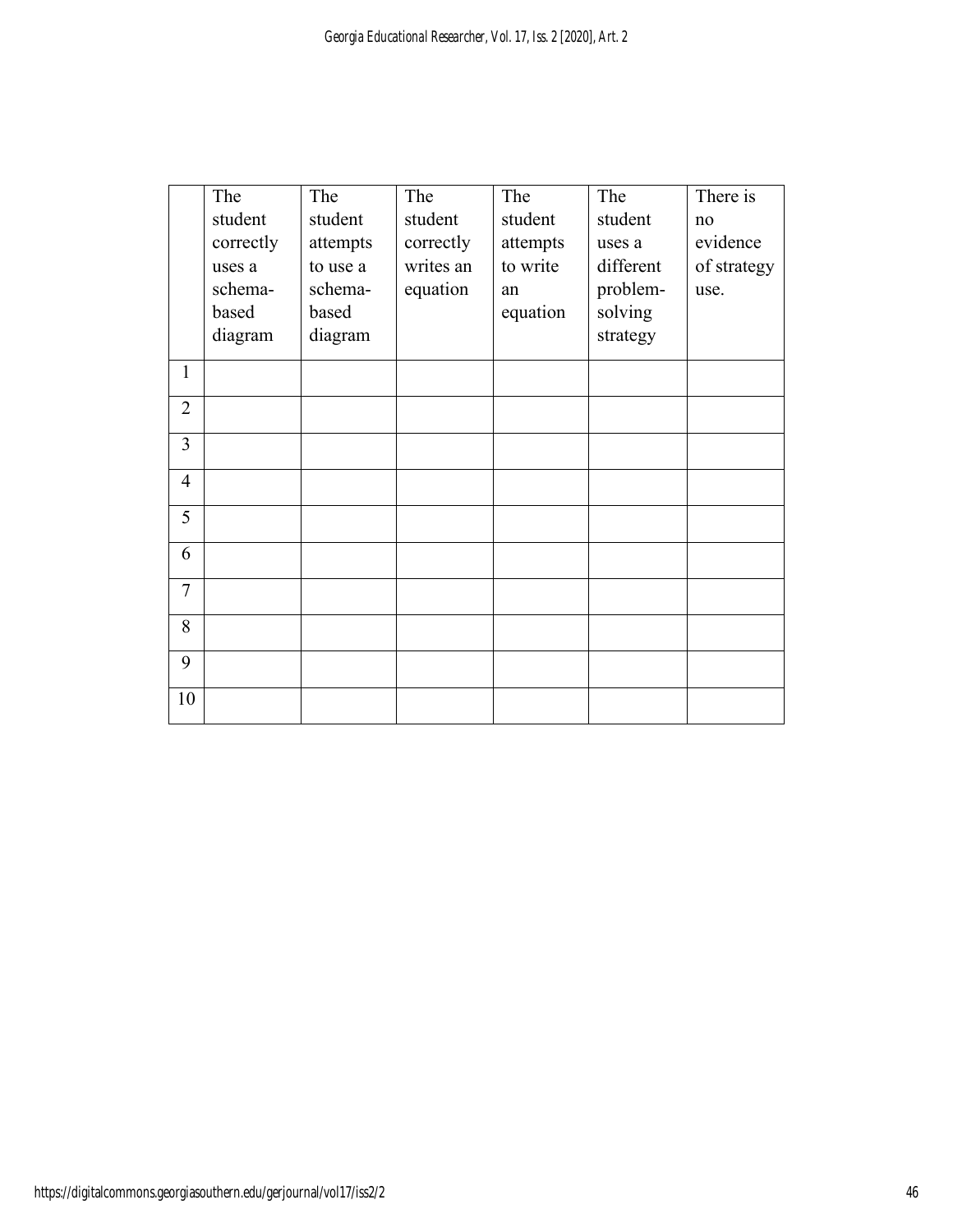## Appendix G

Attitudes Toward Mathematics Word Problems Inventory

This inventory has statements about your attitude toward math word problems. There are no correct or incorrect answers. Read and listen to each problem carefully. Please think about how you feel about each item. Choose the response that shows your feelings. Please answer every question.

| 1. Math<br>word-<br>problem<br>solving is<br>one of my<br>most dreaded<br>subjects.                                  | Strongly<br>Disagree | Disagre<br>e         | Neutral | Agree | <b>Strongly Agree</b> |
|----------------------------------------------------------------------------------------------------------------------|----------------------|----------------------|---------|-------|-----------------------|
| 2. My mind<br>goes blank<br>and I am<br>unable to<br>think clearly<br>when<br>working with<br>math word<br>problems. | Strongly<br>Disagree | Disagre<br>${\bf e}$ | Neutral | Agree | <b>Strongly Agree</b> |
| 3. Studying<br>math word<br>problems<br>makes me<br>feel nervous.                                                    | Strongly<br>Disagree | Disagre<br>e         | Neutral | Agree | <b>Strongly Agree</b> |
| 4. Math<br>word<br>problems<br>make me feel<br>uncomfortabl<br>e.                                                    | Strongly<br>Disagree | Disagre<br>e         | Neutral | Agree | <b>Strongly Agree</b> |
| 5. I am<br>always under<br>a terrible<br>strain when<br>solving math                                                 | Strongly<br>Disagree | Disagre<br>e         | Neutral | Agree | <b>Strongly Agree</b> |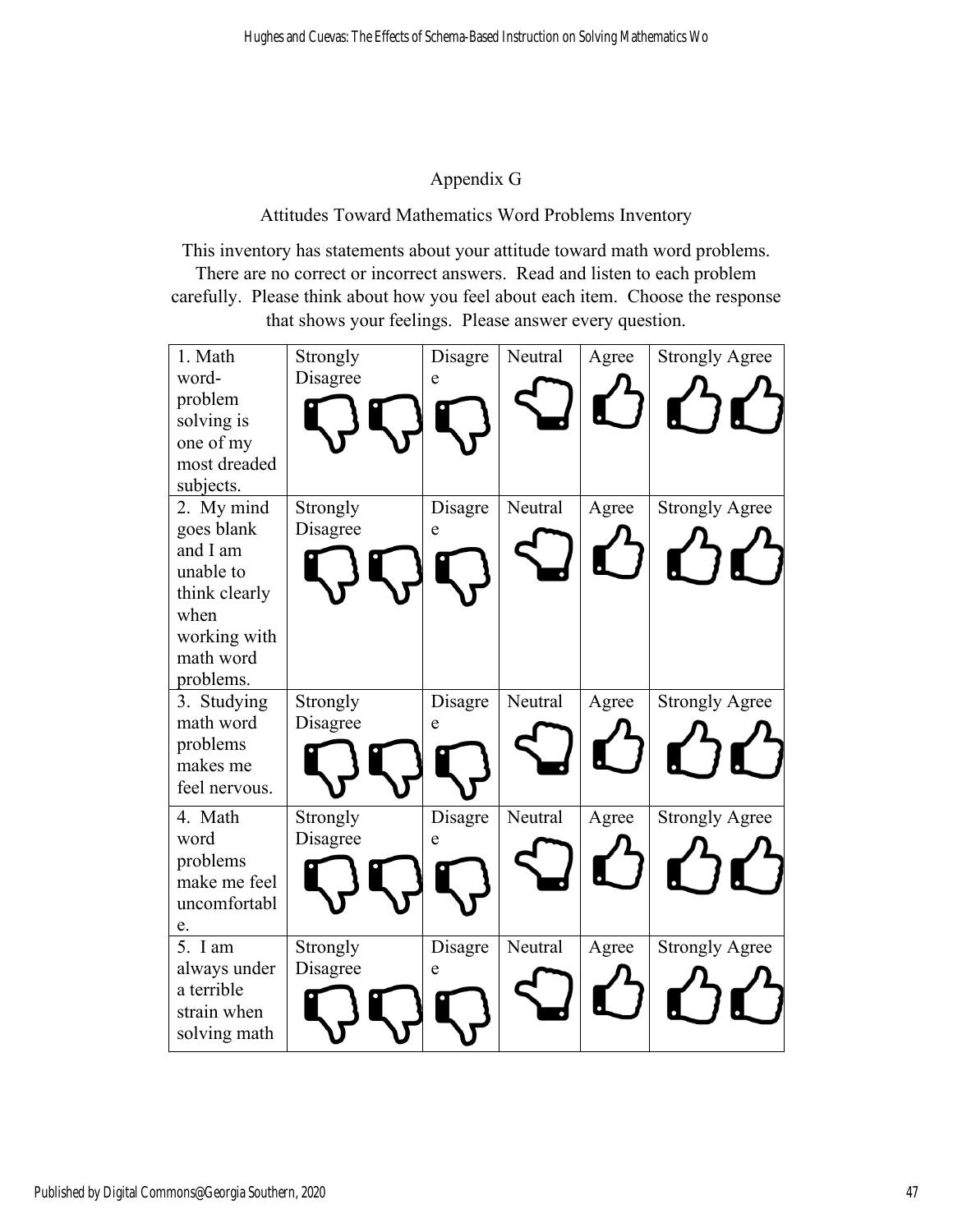| word                        |                      |             |         |       |                       |
|-----------------------------|----------------------|-------------|---------|-------|-----------------------|
| problems.<br>6. It makes    |                      |             | Neutral |       |                       |
|                             | Strongly             | Disagre     |         | Agree | <b>Strongly Agree</b> |
| me nervous<br>to even think | Disagree             | e           |         |       |                       |
| about having                |                      |             |         |       |                       |
| to do a math                |                      |             |         |       |                       |
| word                        |                      |             |         |       |                       |
| problem.                    |                      |             |         |       |                       |
| 7. Math                     | Strongly             | Disagre     | Neutral | Agree | <b>Strongly Agree</b> |
| word                        | Disagree             | e           |         |       |                       |
| problems do                 |                      |             |         |       |                       |
| not scare me                |                      |             |         |       |                       |
| at all.                     |                      |             |         |       |                       |
| 8. I have a                 | Strongly             | Disagre     | Neutral | Agree | <b>Strongly Agree</b> |
| lot of self-                | Disagree             | e           |         |       |                       |
| confidence                  |                      |             |         |       |                       |
| when it                     |                      |             |         |       |                       |
| comes to                    |                      |             |         |       |                       |
| math word                   |                      |             |         |       |                       |
| problems.                   |                      |             |         |       |                       |
| 9. I am able                | Strongly             | Disagre     | Neutral | Agree | <b>Strongly Agree</b> |
| to solve math               | Disagree             | e           |         |       |                       |
| word                        |                      |             |         |       |                       |
| problems                    |                      |             |         |       |                       |
| without too                 |                      |             |         |       |                       |
| much                        |                      |             |         |       |                       |
| difficulty.                 |                      |             |         |       |                       |
| 10. I expect                | Strongly<br>Disagree | Disagre     | Neutral | Agree | <b>Strongly Agree</b> |
| to do fairly<br>well with   |                      | $\mathbf e$ |         |       |                       |
| math word                   |                      |             |         |       |                       |
| problems.                   |                      |             |         |       |                       |
|                             |                      |             |         |       |                       |
| 11. I feel a                | Strongly             | Disagre     | Neutral | Agree | <b>Strongly Agree</b> |
| sense of                    | Disagree             | e           |         |       |                       |
| insecurity                  |                      |             |         |       |                       |
| when                        |                      |             |         |       |                       |
| attempting<br>math word     |                      |             |         |       |                       |
|                             |                      |             |         |       |                       |
| problems.                   |                      |             |         |       |                       |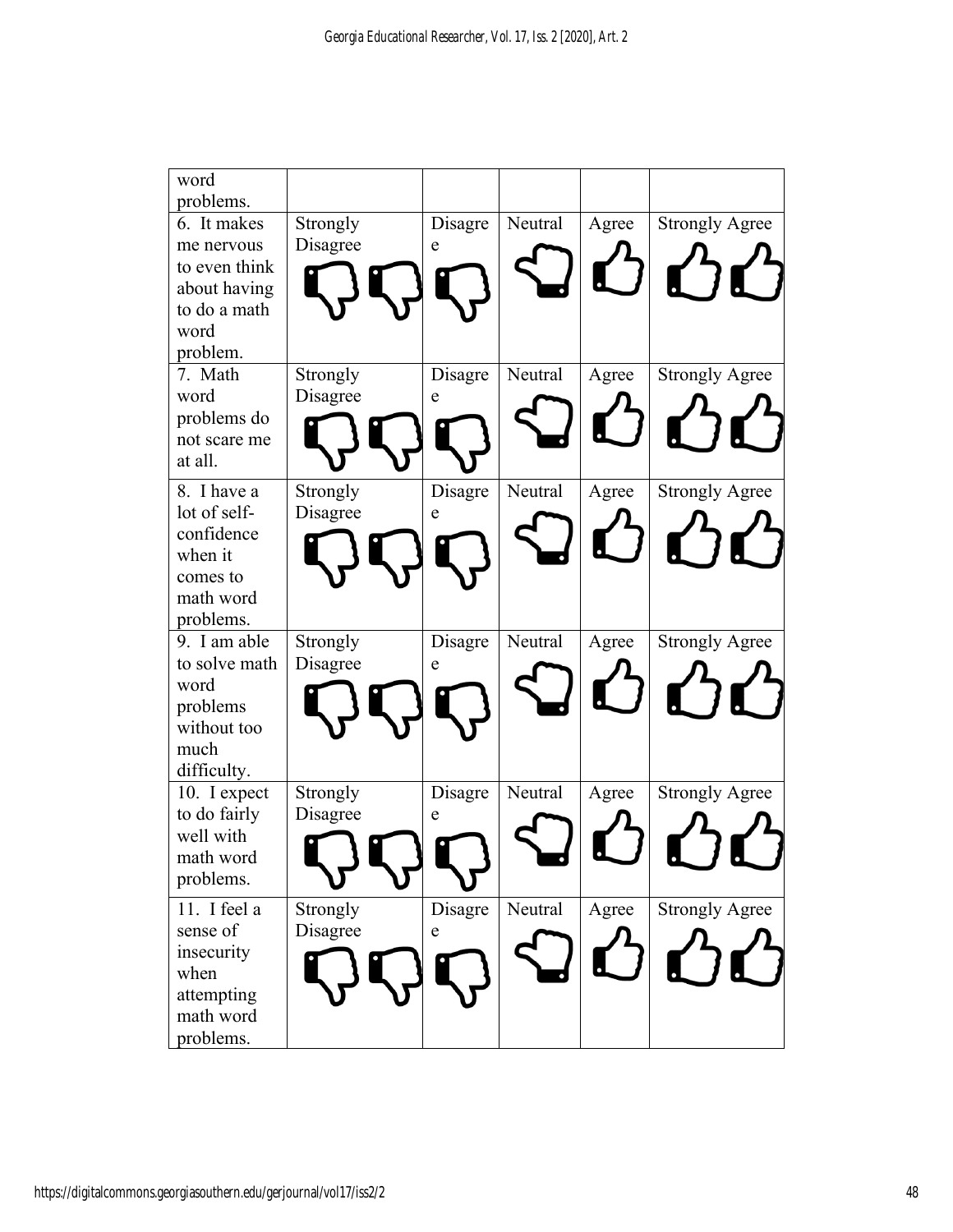| 12. I learn             | Strongly | Disagre | Neutral | Agree | <b>Strongly Agree</b> |
|-------------------------|----------|---------|---------|-------|-----------------------|
| math word               | Disagree | e       |         |       |                       |
| problems                |          |         |         |       |                       |
| easily.                 |          |         |         |       |                       |
|                         |          |         |         |       |                       |
| 13. I am                | Strongly | Disagre | Neutral | Agree | <b>Strongly Agree</b> |
| confident               | Disagree | e       |         |       |                       |
| that I could            |          |         |         |       |                       |
| learn                   |          |         |         |       |                       |
| advanced                |          |         |         |       |                       |
| math word               |          |         |         |       |                       |
| problems.               |          |         |         |       |                       |
| 14. I am                | Strongly | Disagre | Neutral | Agree | <b>Strongly Agree</b> |
| comfortable             | Disagree | e       |         |       |                       |
| answering               |          |         |         |       |                       |
| math word               |          |         |         |       |                       |
| problems in             |          |         |         |       |                       |
| class.<br>15. I believe |          |         |         |       |                       |
|                         | Strongly | Disagre | Neutral | Agree | <b>Strongly Agree</b> |
| I am good at            | Disagree | e       |         |       |                       |
| solving math<br>word    |          |         |         |       |                       |
| problems.               |          |         |         |       |                       |
|                         |          |         |         |       |                       |

(Tapia, 1996a)

Appendix H

Examples of Schema-Based Problem Types

| Change        | "Tammy likes to paint pictures of flowers. She has painted                                                                                                            |
|---------------|-----------------------------------------------------------------------------------------------------------------------------------------------------------------------|
| Problem       | 12 pictures so far. If she paints 4 more pictures, how many<br>will she have?" (Jitendra, 2007, p. 15).                                                               |
| Group Problem | "There are 75 different flavors of ice cream. Julie's Treats<br>has 35 flavors. How many flavors of ice cream are not at<br>Julie's Treats?" (Jitendra, 2007, p. 57). |